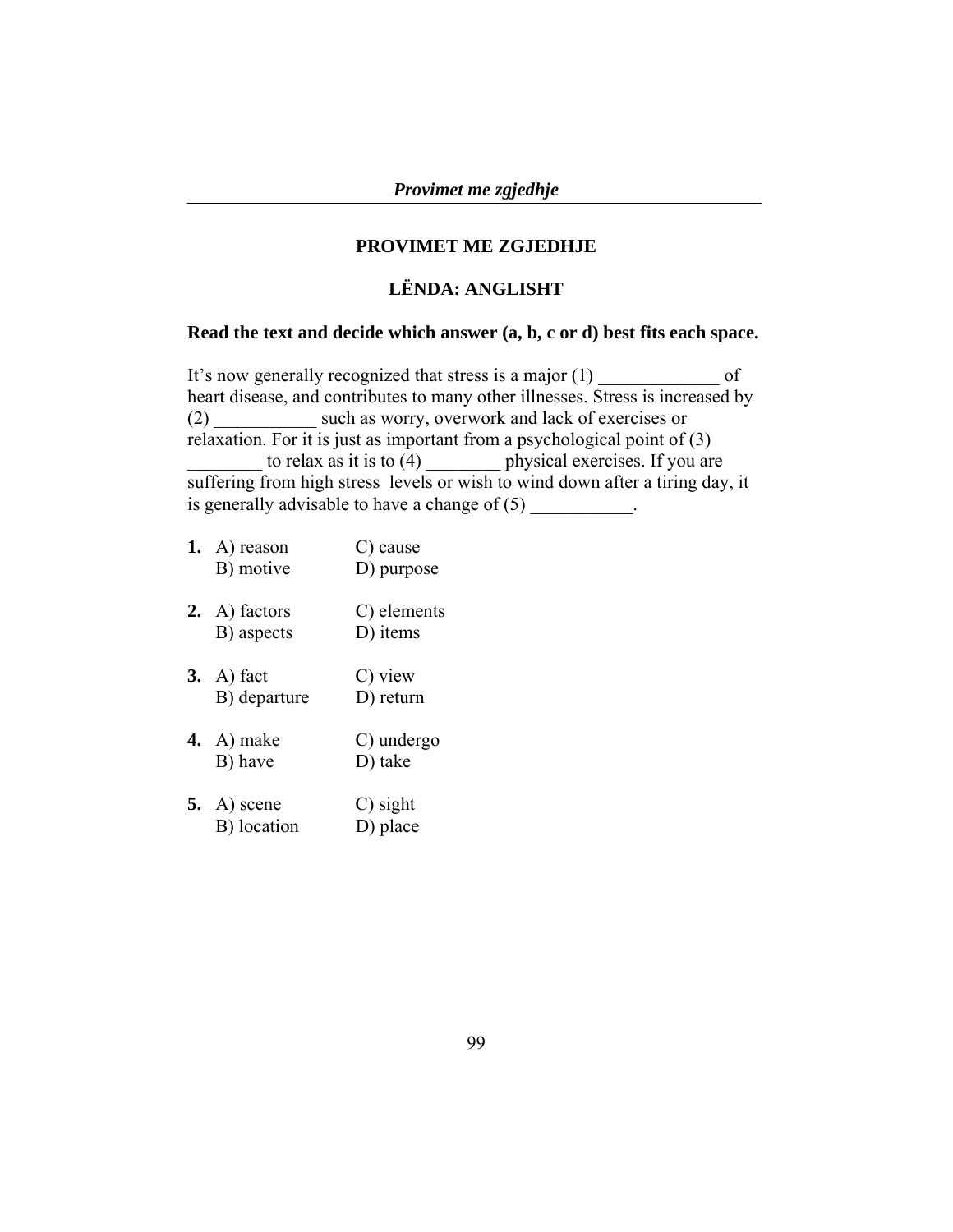### **Read the sentences carefully. Which of the four answer choices a, b, c or d best explains the meaning of each sentence?**

**6.** Had John not broken his leg, he might have gone skiing with us. What happened to John?

- A) He went skiing.
- B) He might have gone skiing.
- C) He broke his leg.
- D) He didn't break his leg.

**7.** It was doubtful that Mary is smart enough to win the scholarship. What does the writer say about Mary?

- A) Mary probably won't win.
- B) Mary probably will win.
- C) Mary doubts she will win.
- D) Mary is smart.

**8.** Ben, despite his injury, finished ahead of James in the last race. What were the results of the race?

- A) James did better than Ben.
- B) Ben did better than James.
- C) James was hurt in the race.
- D) James and Ben tied for last place.

### **Choose the best answer a,b,c, or d to complete the sentences:**

- **9.** Most folk songs are ballads have simple words.
- A) what C) when
- B) although D) that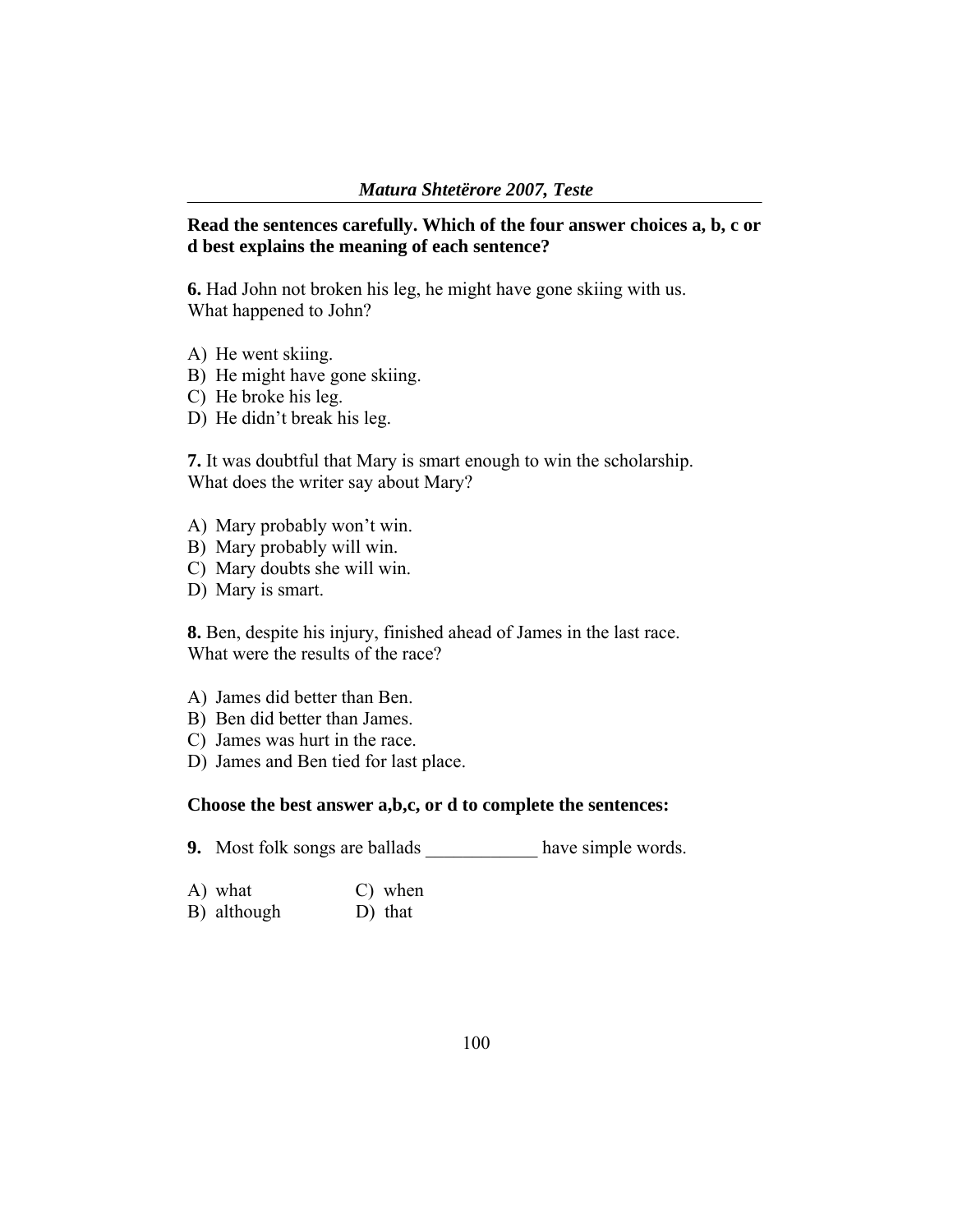| Provimet me zgjedhje |  |
|----------------------|--|
|                      |  |

| photographs                 | 10. almost impossible to capture the beauty of that valley in                                                                                                                                                                                                                                         |
|-----------------------------|-------------------------------------------------------------------------------------------------------------------------------------------------------------------------------------------------------------------------------------------------------------------------------------------------------|
| A) being<br>$B)$ it is      | C) there is<br>$D$ ) is                                                                                                                                                                                                                                                                               |
|                             | <b>11.</b> The looked beautiful in a white silk dress.                                                                                                                                                                                                                                                |
| A) wife<br>B) fiance        | C) bride<br>D) groom                                                                                                                                                                                                                                                                                  |
|                             |                                                                                                                                                                                                                                                                                                       |
| A) slice<br>B) piece        | $C)$ lump<br>D) loaf                                                                                                                                                                                                                                                                                  |
|                             | 13. Marge was happy she to finish the exam in time.                                                                                                                                                                                                                                                   |
| A) achieved C) realized     | B) managed D succeeded                                                                                                                                                                                                                                                                                |
|                             | 14. If you don't like washing up, you could ______________ into the<br>possibility of buying a washing-up machine.                                                                                                                                                                                    |
| A) ask<br>B) look           | C) order<br>D) save                                                                                                                                                                                                                                                                                   |
|                             | 15. Your annual _______________ to the Book Club is now due.                                                                                                                                                                                                                                          |
| A) contribution C) offering | B) investment D) subscription                                                                                                                                                                                                                                                                         |
|                             | 16. This is my friend Maggie. Her mother was my first teacher.<br>A) This is my friend Maggie that her mother is a teacher.<br>B) This is my friend Maggie whose mother was my teacher.<br>C) This is my friend Maggie who her mother is a teacher.<br>D) This is Maggie that her mother is a teacher |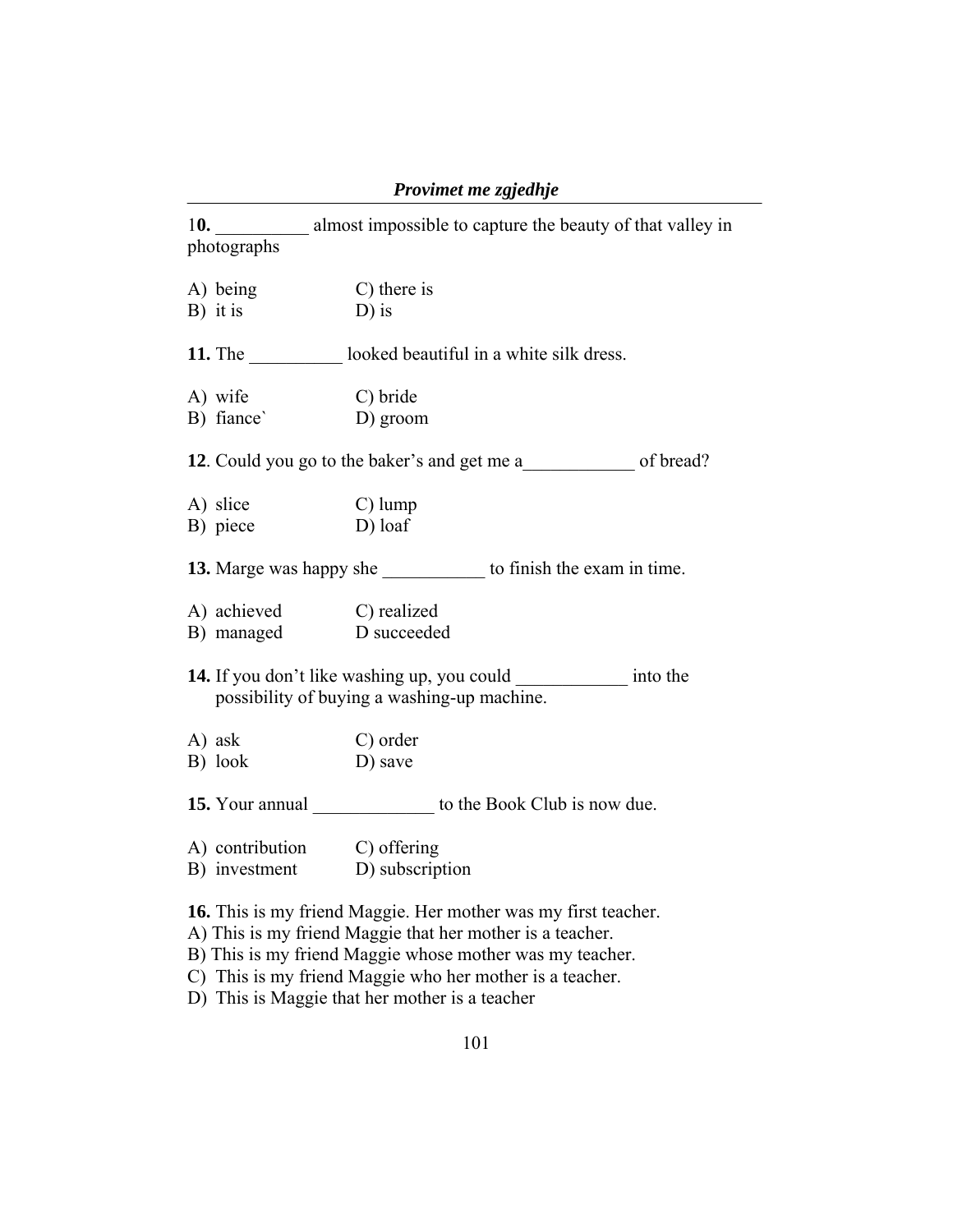|                                                                                                                            |                     | Matura Shteterore 2007, Leste |                                                               |
|----------------------------------------------------------------------------------------------------------------------------|---------------------|-------------------------------|---------------------------------------------------------------|
| live in England.                                                                                                           |                     |                               |                                                               |
| A) companies C) neighbors<br>B) familiars D) relatives                                                                     |                     |                               |                                                               |
|                                                                                                                            |                     |                               | 18. There are lots of beaches on the South Pacific islands.   |
| A) abandoned C) left<br>B) alone D) deserted                                                                               |                     |                               |                                                               |
| 19. often obtain funds from the sale of stocks.                                                                            |                     |                               |                                                               |
| A) for corporations to operate C) corporations operated by<br>B) the operation of corporations D) to operate, corporations |                     |                               |                                                               |
| 20. Do you often go to Bimbo's? No, we see the ever go there<br>anymore.                                                   |                     |                               |                                                               |
| A) not<br>B) enough D) hardly                                                                                              | C) almost           |                               |                                                               |
|                                                                                                                            |                     |                               | 21. Yesterday, I dinner with friends in a Chinese restaurant. |
| A) have had C) have been having<br>B) have                                                                                 | D) had              |                               |                                                               |
| 22. The summers in Europe hotter                                                                                           |                     |                               |                                                               |
| A) is said to be C) is said being<br>$\overrightarrow{B}$ are said to be $\overrightarrow{D}$ will be said                 |                     |                               |                                                               |
| 23. He is a famous actor. He _______________________ appearing in public.                                                  |                     |                               |                                                               |
| A) used to C) be used to<br>B) is used to                                                                                  | D) had been used to |                               |                                                               |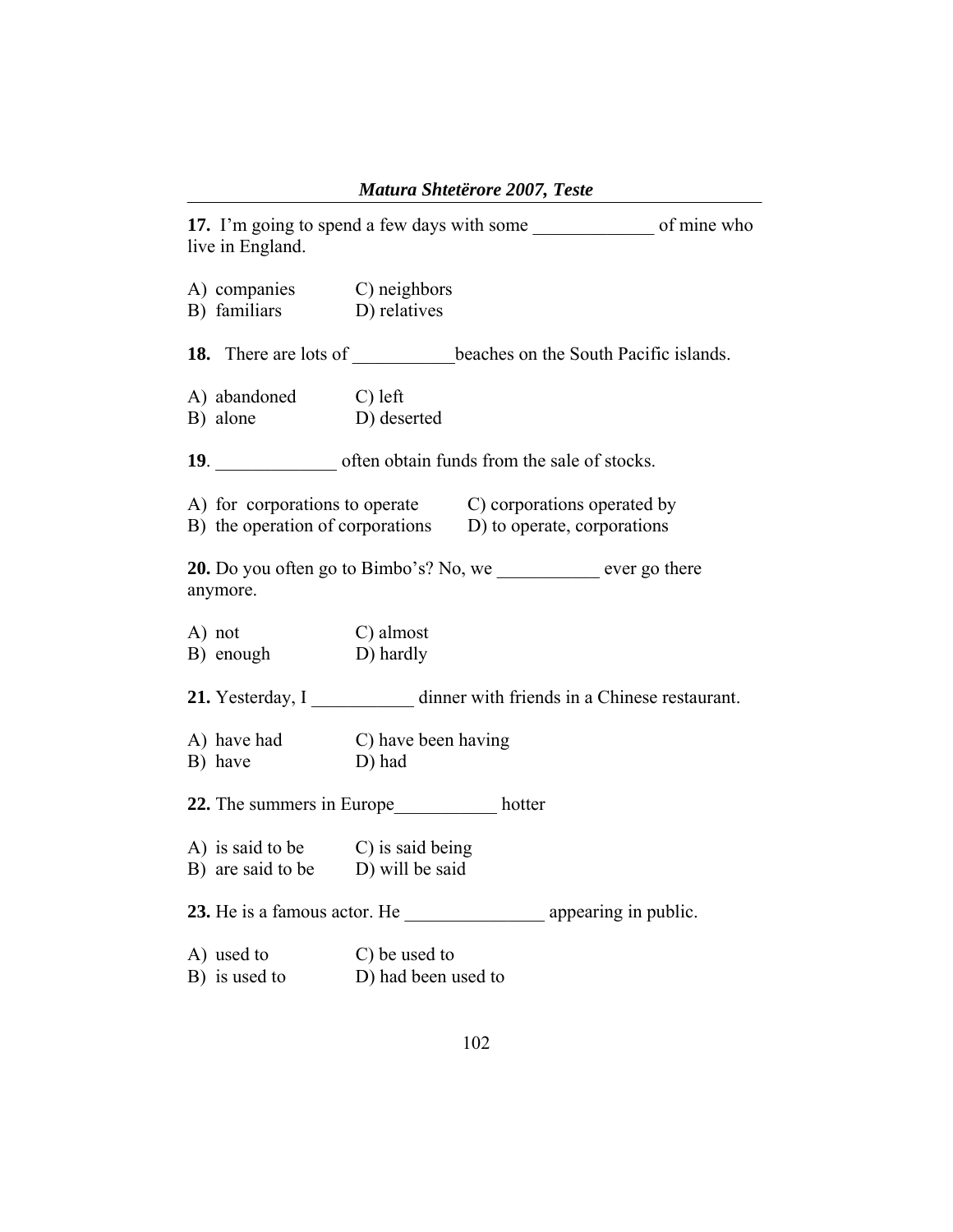|                                                        | Provimet me zgjedhje                                                       |
|--------------------------------------------------------|----------------------------------------------------------------------------|
|                                                        | 24. I'm terribly bad _________________________ remembering people's names. |
| $A)$ to<br>B) at                                       | C) with<br>$D$ ) in                                                        |
|                                                        |                                                                            |
| A) will be<br>B) was                                   | C) has been<br>$D$ ) is                                                    |
|                                                        |                                                                            |
| A) come<br>B) to come                                  | C) be coming<br>D) came                                                    |
|                                                        | 27. his illness he got up and went to school.                              |
| A) despite<br>B) although<br>D) even the               | D) even though                                                             |
| things.                                                | 28. I wish I__________ more vocabulary. I keep forgetting the words for    |
| A) know<br>B) ll know                                  | C) have known<br>D) knew                                                   |
|                                                        | 29. When I Lily, we can have dinner.                                       |
| A) am phoning C) have phoned<br>B) phone D) had phoned |                                                                            |
| worked harder.                                         | <b>30.</b> I am not surprised you failed the exam. You<br>have             |
| A) should<br>B) must                                   | C) would<br>D) ought                                                       |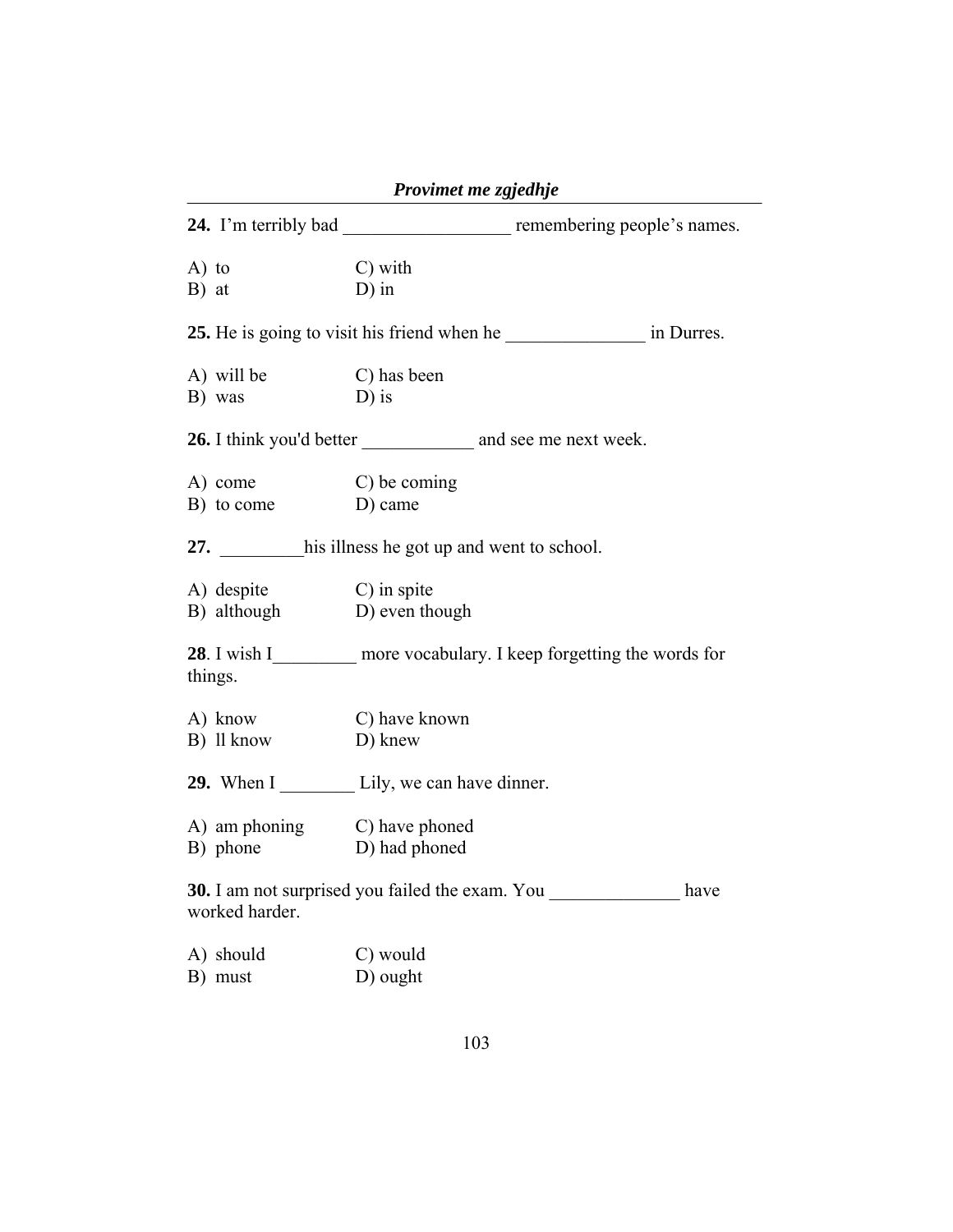| <i>Mutura Shieterore 2007</i> , Teste                                |                                                             |  |
|----------------------------------------------------------------------|-------------------------------------------------------------|--|
|                                                                      | 31. You can't stop me what I want.                          |  |
| A) to do C) do<br>B) that I do D) doing                              |                                                             |  |
| demand____________________ the price.                                | 32. According to the economic laws, the greater the         |  |
| A) higher<br>B) high<br>D) the high                                  |                                                             |  |
|                                                                      | 33. Mira is in hospital. Really? Oh I her some flowers:     |  |
| B) will send D) send                                                 | A) am sending C) am going to send                           |  |
|                                                                      |                                                             |  |
| A) I am traveling C) I will travel<br>B) I have traveled D) I travel |                                                             |  |
|                                                                      |                                                             |  |
| A) Although C) unless<br>B) only if D) without                       |                                                             |  |
|                                                                      | <b>36.</b> If I went swimming every morning, I fit quickly. |  |
| A) will get C) would get<br>B) would have got D) got                 |                                                             |  |
| 37. How long is it since Mr. A ?                                     |                                                             |  |
| A) has died<br>B) died                                               | C) has been dead<br>D) die                                  |  |

# *Matura Shtetërore 2007, Teste*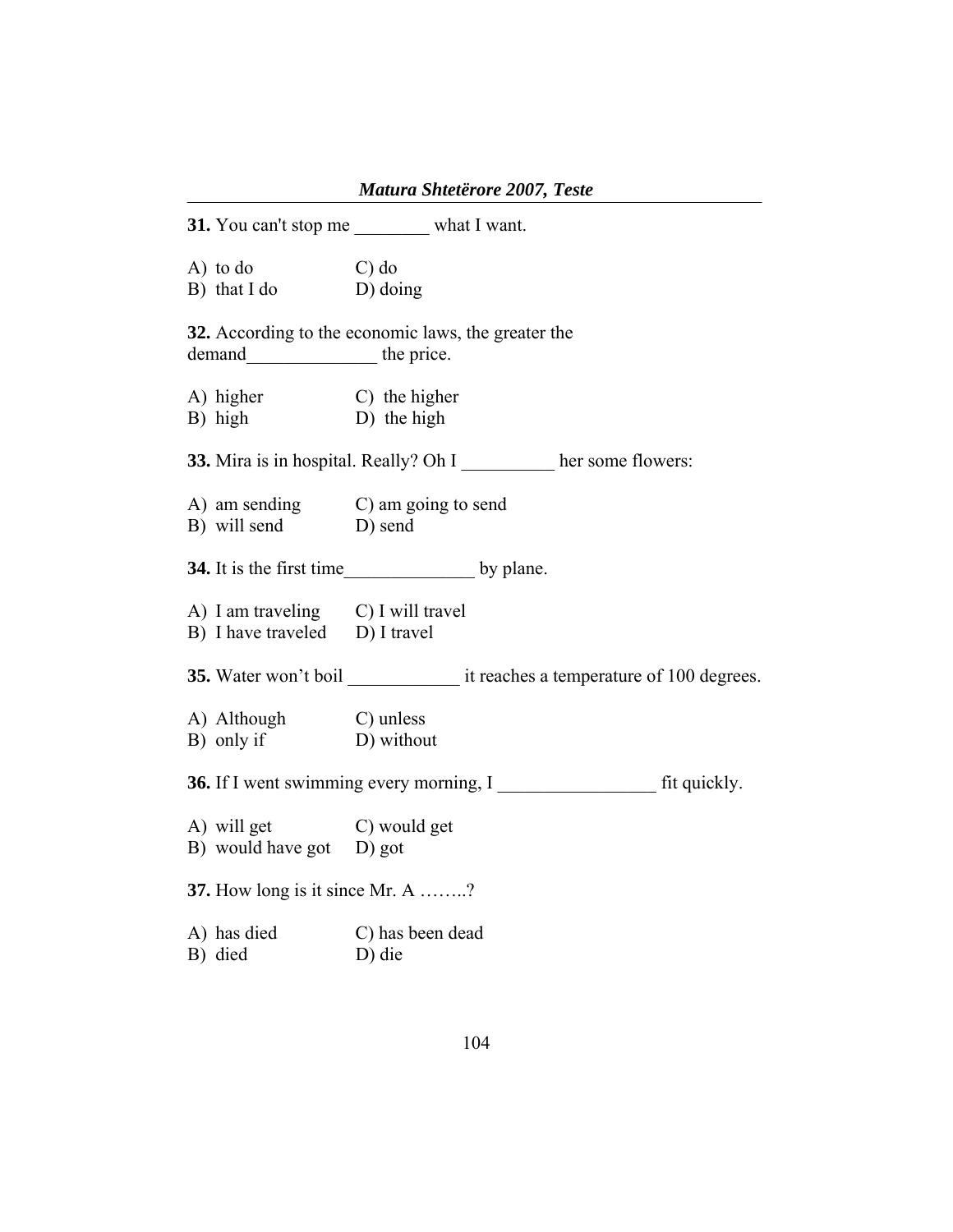|                                                             | Provimet me zgjedhje                                   |      |
|-------------------------------------------------------------|--------------------------------------------------------|------|
| drinking.                                                   | <b>38.</b> The policeman who stopped him asked him if  | been |
| A) had he<br>B) has he                                      | C) he had<br>D) he has                                 |      |
| 39.1<br>every day.                                          | wear uniform at my last school, so I wore jeans almost |      |
| A) Must<br>B) mustn't                                       | C) didn't have to<br>D) shouldn't                      |      |
| 40. Do you know where                                       | $? - No$ , she didn't say.                             |      |
| A) Drita has gone<br>B) has Drita gone<br>C) has gone Drita |                                                        |      |

D) Drita went

**For questions 41 to 50 you have to write a letter and find the right choice which best completes the meaning of the letter. Read the letter from the beginning to the end before starting. Pay attention to style and grammar.** 

Dear Sir/ Madam,

I  $\qquad \qquad$  (41) happy when I got  $\qquad \qquad$  (42) offering me  $\qquad \qquad$  (43) in your company. You  $\sqrt{(44)}$  me when you want me to start working  $\frac{(45)}{Ny}$  present employer expects me  $(46)$ with him till the end of this month. We are thinking of buying a house near \_\_\_\_\_\_\_\_(47). I am anxious to find a good school for my children  $\sqrt{(48)}$ Let us hope these problems will not take long to solve. I look forward to  $(49)$  for you.  $(50)$ Jack Morrison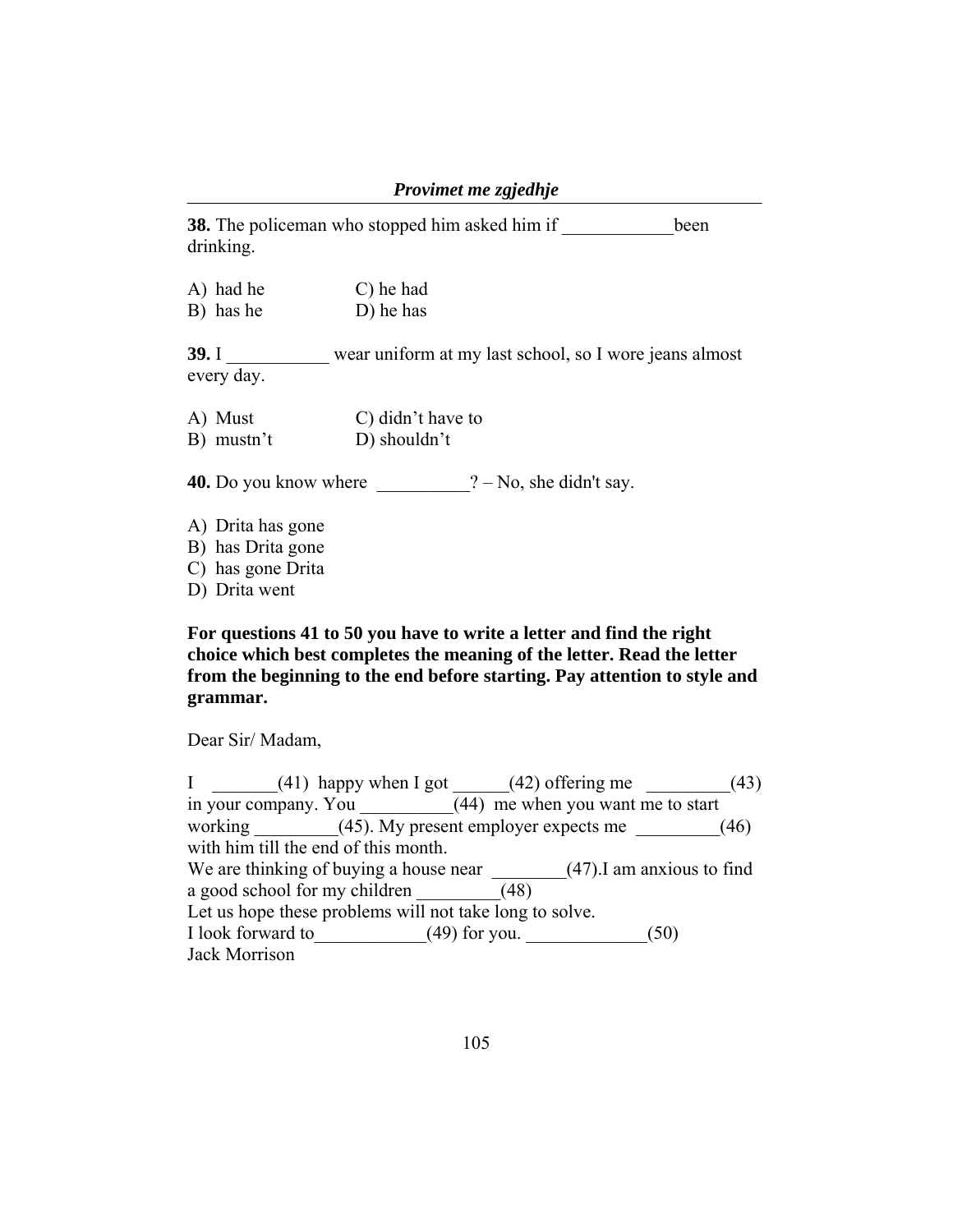| 41. | A) will be<br>B) have been              | C) was<br>D) had been                    |
|-----|-----------------------------------------|------------------------------------------|
| 42. | A) news<br>B) your letter               | C) your application<br>D) your note      |
| 43. | A) a job<br>B) career                   | C) a work<br>D) position                 |
| 44. | A) have to tell<br>B) will tell         | $C)$ can tell<br>D) don't tell           |
| 45. | A) for you<br>B) at you                 | C) near you<br>$D)$ by you               |
| 46. | A) to stay<br>B) to leave               | $C$ ) stay<br>D) to working              |
| 47. | A) office<br>B) the office              | C) your work<br>D) that office           |
| 48. | A) attend<br>B) study                   | C) to attend<br>$D)$ to see              |
| 49. | A) start working<br>B) starting to work | C) work<br>D) have a job                 |
| 50. | A) Love,<br>B) Best wishes              | C) All the best,<br>D) Yours faithfully, |

# *Matura Shtetërore 2007, Teste*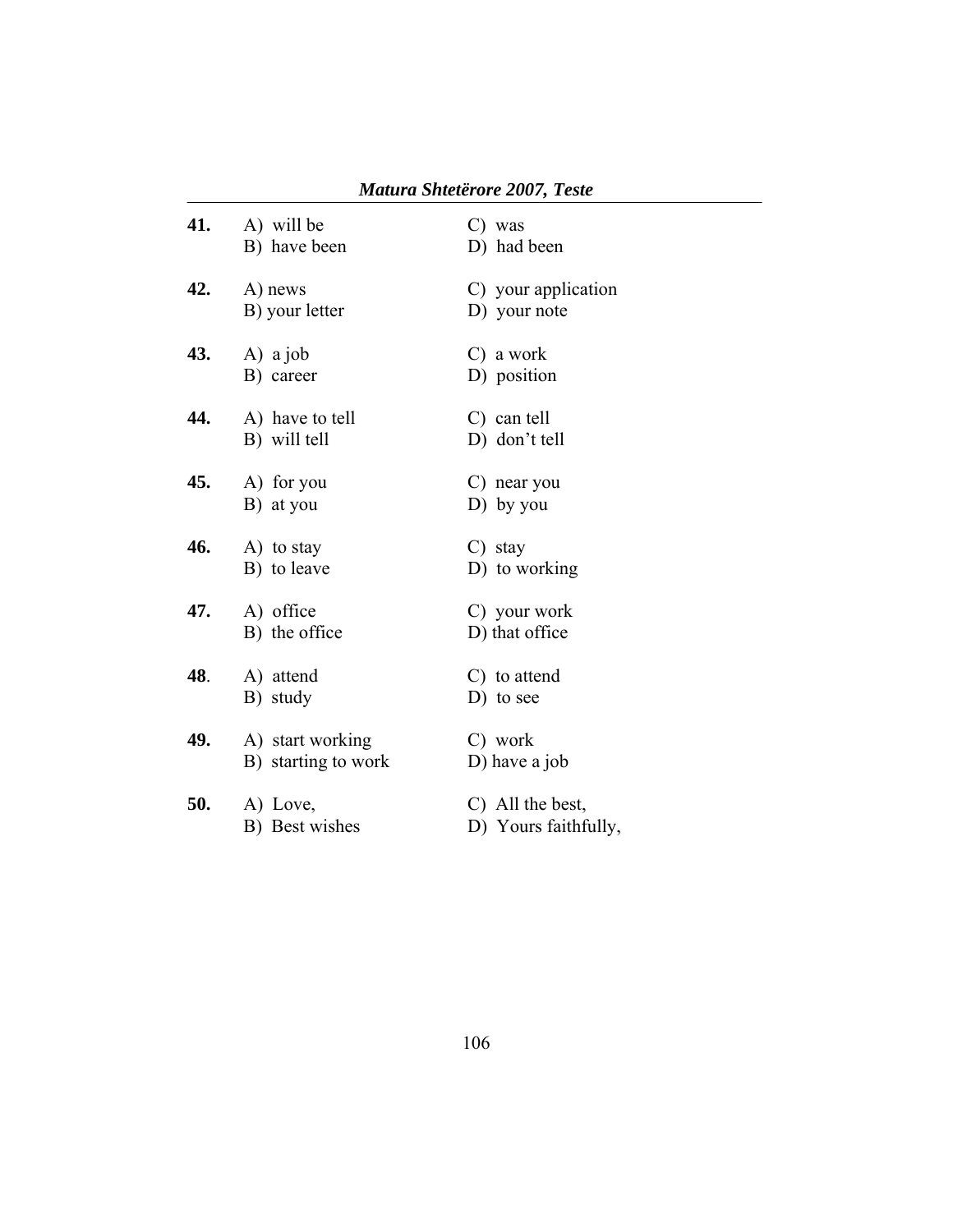### **LËNDA: KIMI**

**1.** Numri i mol atomeve të oksigjenit ne  $0,2$  mol  $K_2$  SO<sub>3</sub> është:

| A $) 0,6$ | C) $5 \times 10^{23}$ |
|-----------|-----------------------|
| B) 0,2    | D) 6.02 $x10^{23}$    |

2. Përqindja e oksigjenit në 1.7 mol CaCO<sub>3</sub> është:

| A) $3,8\%$                     | C) 38 $%$ |
|--------------------------------|-----------|
| B) 4,8 $%$                     | D) 48 $%$ |
| $(Zca = 40, Zc = 12, Zo = 16)$ |           |

**3**. Atomi i një elementi ka një proton dhe dy neutrone në bërthamë. Ai përfaqëson izotopin e elementit:

| $A)$ He | $C$ ) Li |
|---------|----------|
| $B)$ H  | D) Be    |

**4.** Elementët, të cilët ndodhen ne të njëjtin grup të sistemit periodik janë:

A) Li,Be,B C) Al,Ga, B B) O,S,Be D) B,O,S  $(Z_{O=8},Z_{Al=13},Z_{S=16},Z_{Be=4},Z_{Li=3},Z_{B=5},Z_{Ga=31})$ 

**5.** Në atomin e elementit, numri atomik i të cilit është Z = 15, vlerat e numrave kuantik për elektronin e shtatë sipas radhës së mbushjes janë:

A)  $n = 2$ ,  $l = 1$ ,  $m = -1$ ,  $s = +1/2$ ; B)  $n = 2$ ,  $l = 0$ ,  $m = 0$ ,  $s = +1/2$ ; C)  $n = 2$ ,  $l = 1$ ,  $m = 0$ ,  $s = -1/2$ ; D)  $n = 2$ ,  $l = 1$ ,  $m = +1$ ,  $s = +1/2$ ;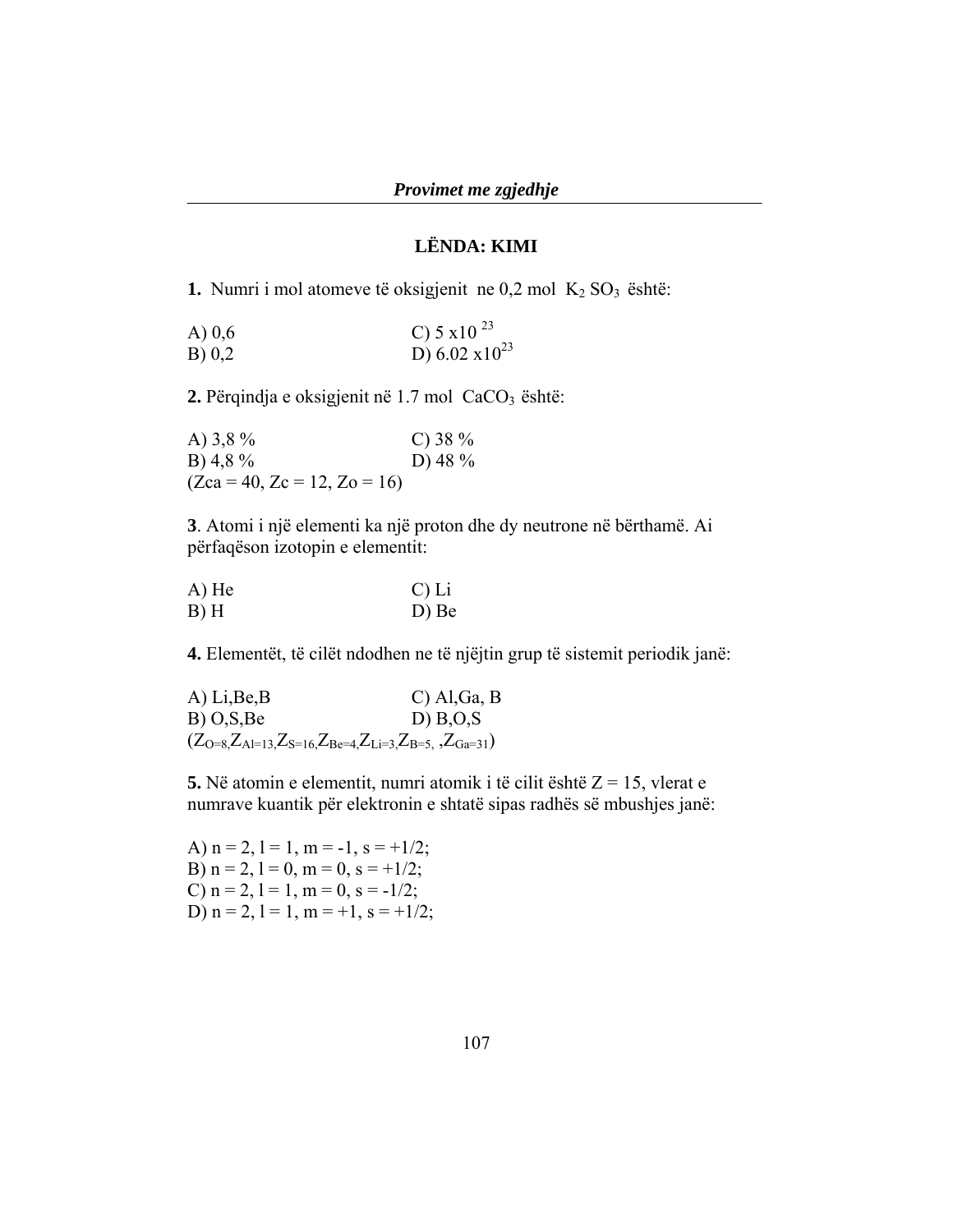**6.** Në sistemin periodok, duke kaluar (nga lart poshtë), nga elementi argjend,  $(\text{simboli i të cilit është Ag}, \text{perioda e peste}, \text{grupi I}^B), n\ddot{e} \text{ elementin ar}, \text{me}$ simbol Au, perioda e gjashtë, grupi  $I^{\hat{B}}$ ), rrezja:

| A) zvogëlohet | C) nuk ndryshon   |
|---------------|-------------------|
| B) rritet     | D) asnjë nga këto |

**7.** Atomi i një elementi, ka në nivelin e tij te jashtëm 2 elektrone. Numri atomik Z = 22. Valenca maksimale e tij është:

| $A)$ 2 | $C$ ) 4 |
|--------|---------|
| $B)$ 7 | D) 6    |

**8.** Metalet karakterizohen nga:

A) veti reduktuese të dobëta

B) veti oksiduese të forta

C) rreze të mëdha

D) potencial jonizimi i lartë

**9.** Në cilin rast forcat e Van der Vaalsit janë më të mëdha:

| A) F <sub>2</sub>  | $C)$ Br <sub>2</sub> |
|--------------------|----------------------|
| B) Cl <sub>2</sub> | D) $I_2$             |

**10.** Lidhje bashkërenditëse ka në molekulën e substancës, formula molekulare e së cilës është:

| (A) SO <sub>2</sub> | C) $H_2CO_3$ |
|---------------------|--------------|
| B)NH <sub>3</sub>   | D) $MgCl2$   |

11. Në molekulën e CO<sub>2</sub>, numri dhe llojet e lidhjeve kimike janë:

A) dy kovalente polare dhe dy bashkërenditëse

B) dy kovalente dhe dy jonike

C) dy lidhje sigma dhe dy lidhje pi

D) të katra lidhjet, kovalente sigma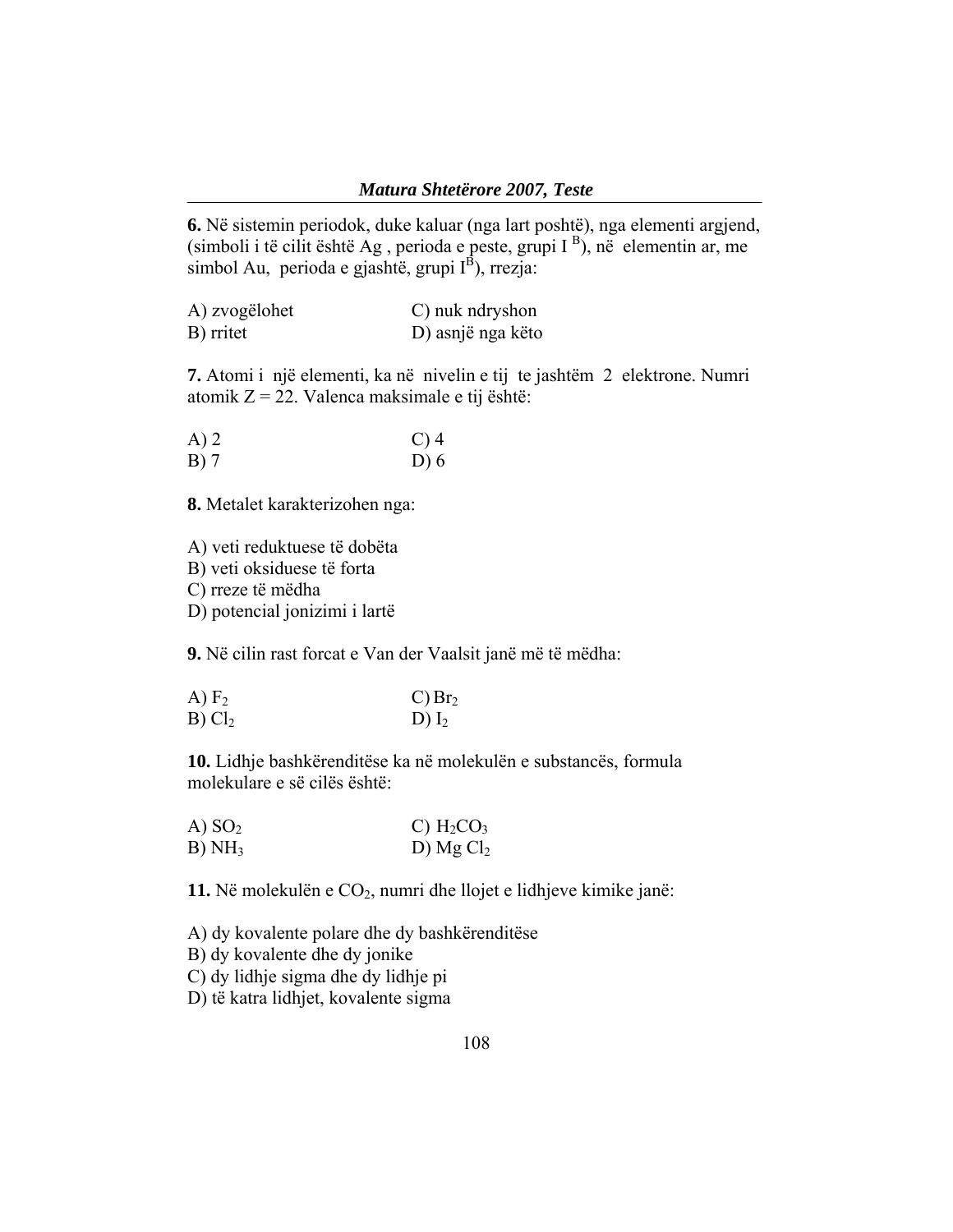**12.** Lidhje hidrogjenore realizohet midis molekulave të substancës, formula molekulare e së cilës është:

A) HCl C) BeO B) H2O D) KBr

**13.** Veti reduktuese më të forta çfaq elementi, simboli i të cilit është:

| A) Ca   | $(Z_{Ca} = 20)$     |
|---------|---------------------|
| B) K    | $(Z_K=19)$          |
| $C)$ Rb | $(Z_{\rm Rb} = 37)$ |
| D) Li   | $(Z_{Li} = 3)$      |

**14.** Atomi i squfurit shfaq veti oksiduese:

A) më të theksuara se oksigjeni B) më të theksuara se seleni C) më të theksuara se klori D) më pak të theksuara se fosfori  $(Z_S=16$ ;  $Z_P=15$ ;  $Z_O=8$ ;  $Z_{Cl}=17$ ;  $Z_{Se}=34$ )

**15.** Veti amfotere shfaq substanca, formula molekulare e së cilës, është**:** 

| A) $Fe2O3$            | $C)$ K <sub>2</sub> O |
|-----------------------|-----------------------|
| $B)$ MnO <sub>3</sub> | D) MnO                |

16. Sasia e ujit, në të cilin janë tretur 60 gr SO<sub>3</sub> dhe është përftuar tretësirë me përqëndrim12,25% acid sulfurik, është:

| A) $600 \text{ gr}$  | C) 480 gr           |
|----------------------|---------------------|
| B) 540 gr            | D) $360 \text{ gr}$ |
| $(Ar_s=32$ $Ar_0=16$ |                     |

**17.** Tretësira që përmban 3 mole H2SO4 në 2 litër të saj është:

| $A)$ 3M | $C)$ 1M   |
|---------|-----------|
| B) 2M   | D) $1,5M$ |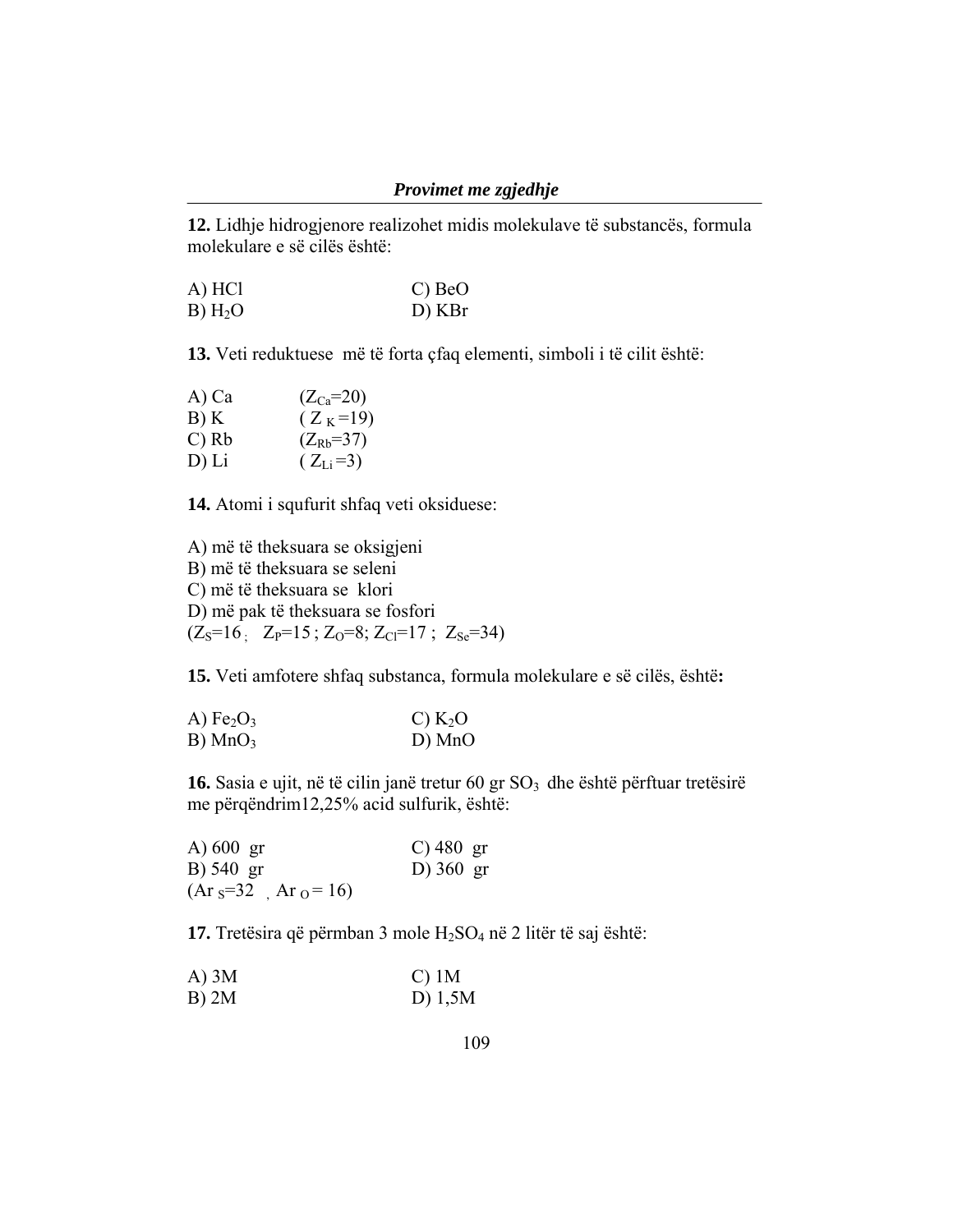**18.** Në një reaksion të prapsueshëm**,** nuk ndikon në gjendjen e ekuilibrit kimik:

A) përqendrimi B) temperatura C) katalizatori D) trysnia

**19.** Reaksionet e mëposhtme, ndodhen në gjendjen e ekuilibrit kimik. Ndryshimi i trysnisë ndikon te reaksioni:

A)  $N_{2(g)} + O_{2(g)} \leftrightarrow 2NO_{(g)}$ B)  $H_{2(g)} + I_{2(g)} \leftrightarrow 2HI_{(g)}$ C)  $N_2O_{4(g)} \leftrightarrow 2NO_{2(g)}$ D) FeO(ng) + H<sub>2(g)</sub>  $\leftrightarrow$  Fe<sub>(ng)</sub>+H<sub>2</sub>O<sub>(g</sub>)

**20.** Për reaksionin  $2NO+Cl_2 = 2NOCl$  përqendrimi fillestar i NO ishte 0,5mol/l, pas 40sek bëhet 0,05mol/l, ndërsa përqendrimi fillestar i  $Cl_2$  ishte 0,3 mol/l. Përqendrimi i  $Cl<sub>2</sub>$  pas 40 sekondave do të jetë:

| A) $0,075$ | C) $0,0075$  |
|------------|--------------|
| B) 0,1125  | D) $0,01125$ |

**21.** Barazimi, tek i cili, entalpia e reaksionit është dhe entalpi formimi, është:

A)  $N_{2(g)} + 3H_{2(g)} = 2NH_{3(g)}$   $\Delta H = -92$  kJ B) 2 H<sub>2(g)</sub> +O<sub>2(g)</sub> = 2H<sub>2</sub>O<sub>(l)</sub>  $\Delta H = -571,6kJ$ C)  $CO_{(g)} + 1/2O_{2(g)} = CO_{2(g)}$   $\Delta H = -283$  kJ D)  $C_{(ng)} + O_{2(g)} = CO_{2(g)}$   $\Delta H = -393, 5 \text{ kJ}$ 

**22.** Reaksion endotermik është:

| A) $C_{(ng)} + O_{2(g)} = CO_{2(g)}$                                   | $\triangle H \leq 0$   |
|------------------------------------------------------------------------|------------------------|
| B) $S_{(ng)} + O_{2(g)} = SO_{2(g)}$                                   | $\triangle$ H $\leq$ 0 |
| C) CaCO <sub>3(ng)</sub> = CaO <sub>(ng)</sub> + CO <sub>2(g)</sub>    | $\triangle H > 0$      |
| D) $1/2$ N <sub>2</sub> + $3/2$ H <sub>2</sub> = $2/2$ NH <sub>3</sub> | $\triangle H \le 0$    |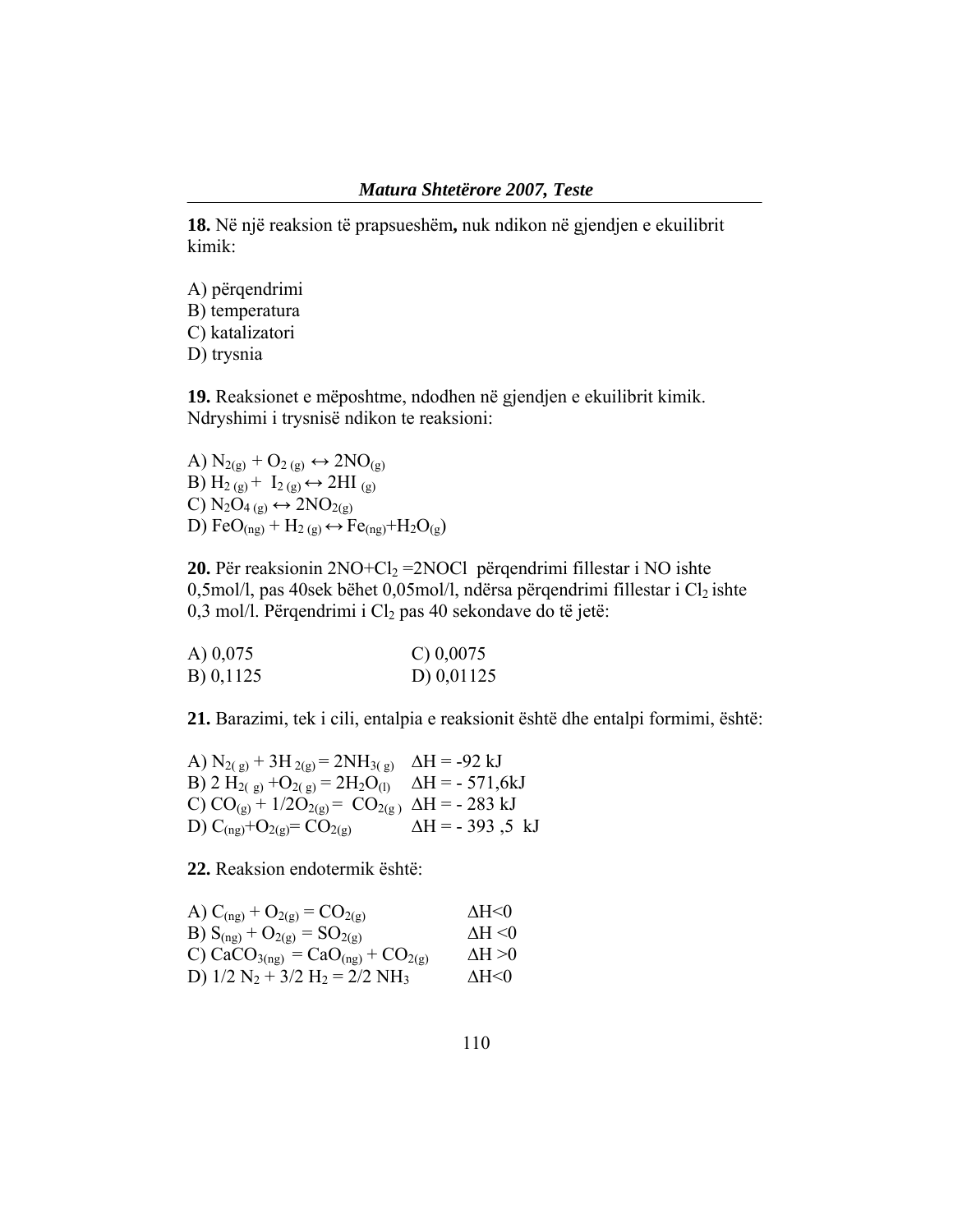**23.** Sasia e nxehtësisë që çlirohet nga bashkëveprimi i substancave azot dhe hidrogjen, të cilat ndodhen në një përzierje prej 8,96 litra, në raportin vëllimor 1:3 është:

A) -92 kJ B) -9,2 kJ  $( \Delta H^0 \text{NH}_3 = -46 \text{kJ/mol} )$  $C$ ) +92 kJ  $D$ ) + 9,2 kJ

**24.** Për reaksionin në ekuilibër:  $N_2O_{(g)} + NO_{(g)} \leftrightarrow N_{2(g)} + NO_{2(g)}$  $\Delta H = -33$  kJ, energjia e aktivizimit për reaksionin e drejtë është 50 kJ. Energjia e aktivizimit për reaksionin e zhdrejtë është:

| A) 17 kJ | $C$ ) 80 kJ |
|----------|-------------|
| B) 65 kJ | D) 83 kJ    |

**25.** Për reaksionin: A+ B = 2C jepet informacioni i mëposhtëm: dyfishimi i përqendrimit të A dyfishon shpejtësinë e reaksionit, ndërsa dyfishimi i përqendrimit të B, nuk e ndryshon shpejtësinë e reaksionit. Shprehja e saktë e ekuacionit kinetik të reaksionit është:

| A) $V = Kx[A]^2$         | $C) V = Kx[A]$     |
|--------------------------|--------------------|
| B) $V = Kx[A]x[A]x[C]^2$ | D) $V = Kx[A]x[B]$ |

**26.** Vlera e produktit të tretshmërisë së MgCO<sub>3</sub>, me tretshmëri C<sub>M</sub> = 1,3 x10<sup>-</sup>  $4 \text{ mol}$  /l është:

A)1,3 
$$
10^7
$$
  
\nB)1,3  $10^8$   
\nC) 1,5  $10^8$   
\nD) 1,69  $10^8$ 

**27.** Sasia në gr e HCl, në 1*l* tretësirë me pH=1, është:

| A) $0,365g$ | $C$ ) 36,5g |                                |
|-------------|-------------|--------------------------------|
| B) 3,65g    |             | D) $365g$ (Ar $_{Cl} = 35,5$ ) |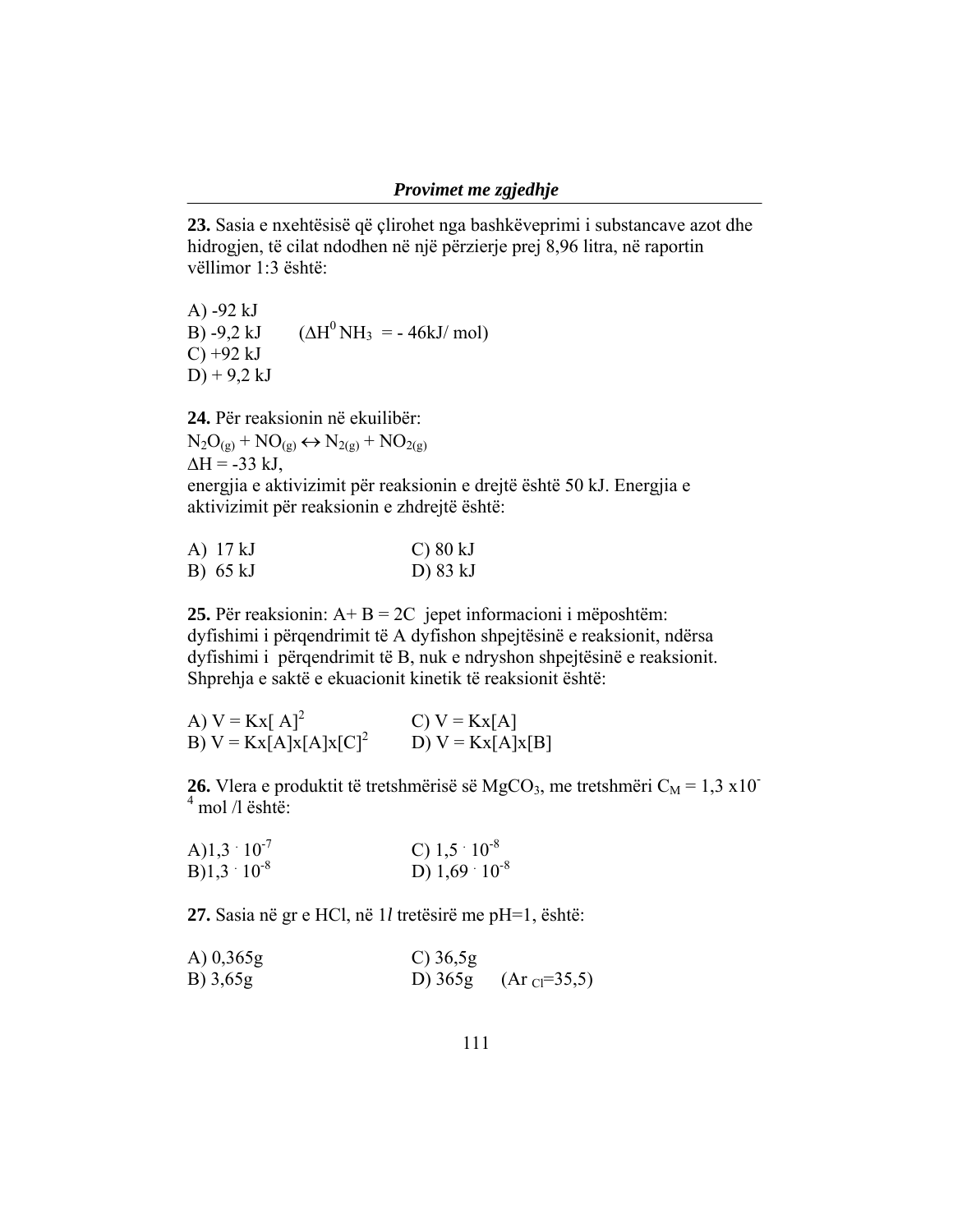**28.** Hidrolizohet plotësisht substanca, formula molekulare e së cilës është:

| A) Al $(NO_3)_3$           | C) $K_2$ SO <sub>3</sub> |
|----------------------------|--------------------------|
| B) Na $_2$ SO <sub>4</sub> | D) $(NH_4)_2$ $CO_3$     |

**29.** Substanca, me të cilën duhet të përzihet tretësira ujore e NH4Cl, që të formohet një tretësirë tampone, është:

| A) $NH4NO3$ |  | $C)$ NH <sub>4</sub> OH |
|-------------|--|-------------------------|
| B) HCl      |  | D) NaOH                 |

**30.** Njehsoni pH e tretësirës, të përftuar nga tretja e 0,2g Ca në 100ml H<sub>2</sub>O:

| A)9     | $\mathcal{C}$ ) 11 |                          |
|---------|--------------------|--------------------------|
| $B)$ 10 |                    | D) 13 (Ar $_{Ca} = 40$ ) |

**31.** Potenciali elektrik i elementit, të formuar nga elektrodat Zn dhe Ag, është:

A) - 0.76 V 
$$
E_{2n}^0 = -0.76 V
$$
  
\nB) + 1.56 V  $E_{Ag}^0 = 0.799 V$   
\nC) + 0.56 V  
\nD) + 0.8 V

**32.** Gjatë elektrolizës së tretësirës ujore të Ag NO<sub>3</sub> u çliruan 5,6 litra oksigjen. Sasia e metalit, e cila u depozitua në katodë, është:

A) 54 gr B) 108 gr C) 216 gr  $(Ar_{Ag}=108$ ,  $Ar_N=14$ D) 432 gr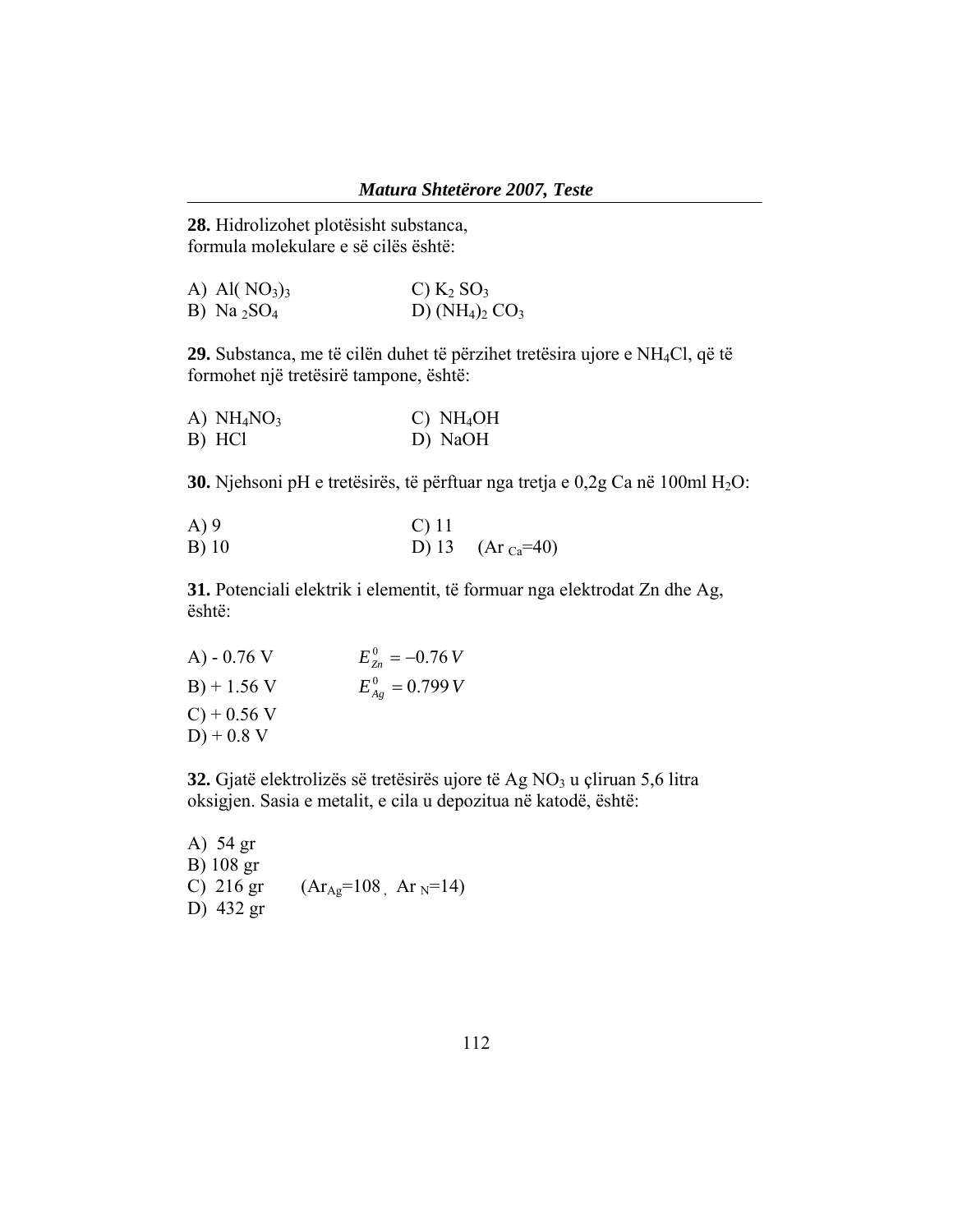**33.** Gjatë elektrolizës së klorurit të natriumit në gjendje të shkrirë në elektroda përftohen:

| A) Na dhe $Cl2$            | C) $H_2$ dhe Cl <sub>2</sub> |
|----------------------------|------------------------------|
| $B)$ H <sub>2</sub> dhe Na | D) Na dhe $H_2$              |

**34.** BaSO4 tretet më mirë në:

| A) H <sub>2</sub> O        | C) $Ba(OH)_2$  |
|----------------------------|----------------|
| B) Na $_2$ SO <sub>4</sub> | D) Ba( $NO3)2$ |

**35.** Alkanet veprojnë në prani të dritës me:

| A) HOBr            | C) H <sub>2</sub> O |
|--------------------|---------------------|
| B) Cl <sub>2</sub> | D) $KMnO4$          |

**36.** Formula e përgjithshme e alkaneve është:

| A) C <sub>n</sub> H <sub>2n</sub> | C) $C_nH_{2n-2}$   |
|-----------------------------------|--------------------|
| B) $C_nH_{2n+2}$                  | D) $C_nH_{2n+1}OH$ |

**37.** Molekula e substancës organike, që ka më shumë orbitale të pahibridizuara, është:

| A) $C_2H_2$ | C) $C_2$ H <sub>6</sub> |
|-------------|-------------------------|
| B) $C_3H_6$ | D) $C_3 H_8$            |

**38.** Numri i izomerëve të pozicionit, për substancën me formulë molekulare  $C_6H_{12}$ , është:

| A)2    | $C$ ) 4 |
|--------|---------|
| $B)$ 3 | $D)$ 5  |

**39.** Izomerí cis-trans shfaq përbërja:

| A) diklor $-1,2$ – eteni | C) diklor $-1,2$ – etani |
|--------------------------|--------------------------|
| B) diklor $-1,1$ – eteni | D) diklor $-1,1$ – etani |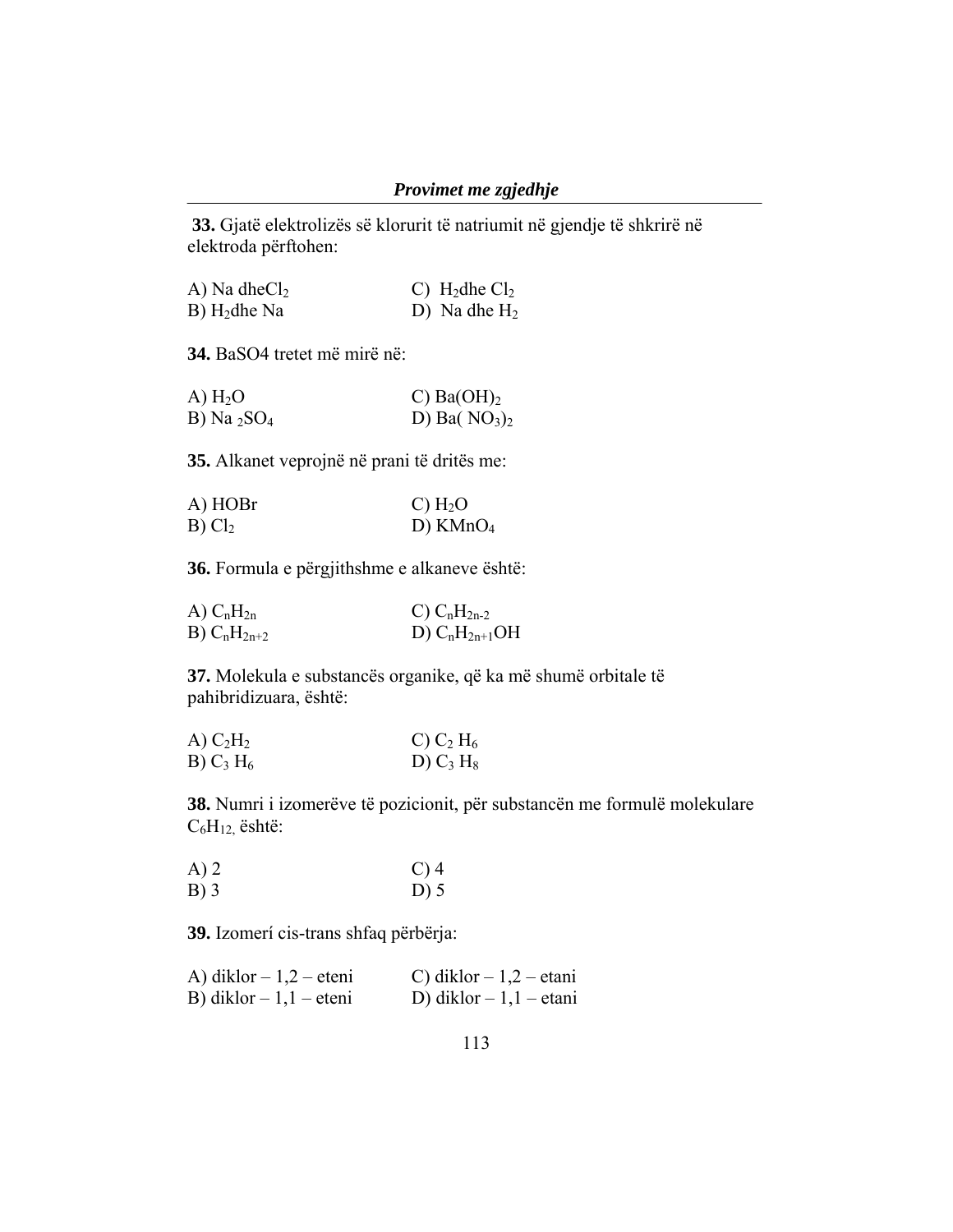**40.** Reaksioni: CH ≡ C –CH<sub>2</sub> –CH<sub>3</sub>+ H<sub>2</sub> → CH<sub>2</sub> = CH – CH<sub>2</sub> – CH<sub>3</sub> është:

| A) eleminimi    | C) zëvendësimi |
|-----------------|----------------|
| B) polimerizimi | D) adicioni    |

**41**-Vëllimi i O2, (i matur në kushte normale), i cili nevojitet për djegien e plotë të 0,5 mol propin është:

| A) 11,2 litra | C) $44,8$ litra             |
|---------------|-----------------------------|
| B) 14,3 litra | D $\left(56,0\right)$ litra |

**42.** Produkti kryesor që del nga reaksioni  $CH_3$ -CH<sub>2</sub>-CH=CH<sub>2</sub> + HBr  $\Rightarrow$  është:

| A) $CH_3$ -CH <sub>2</sub> -CHBr-CH <sub>3</sub> | C) $CH_3$ -CH <sub>2</sub> -CBr=CH <sub>2</sub> |
|--------------------------------------------------|-------------------------------------------------|
| $B) CH3-CH2-CH2-CH2-Br$                          | D) $CH_3$ - $CH_2$ - $CH=CHBr$                  |

**43.** Po të veprojë kaliumi metalik me një përzierje kloretani dhe klorpropani, formohen përbërjet:

| A) $C_5H_{12}$ dhe KCl                                | C) $C_4H_9COOK$ dhe HCl    |
|-------------------------------------------------------|----------------------------|
| B) $C_3H_7$ Cl dhe CH <sub>3</sub> CH <sub>2</sub> OK | D) $C_4H_9Cl$ dhe $CH_3OK$ |

**44.** Reaksion zëvendësimi elektrofilik është:

| A) $CH_4+Cl_2 \rightarrow CH_3Cl+HCl$ | C) 2HCOOH+2Na $\rightarrow$ 2HCOONa+H <sub>2</sub>                                                                                                                                                |
|---------------------------------------|---------------------------------------------------------------------------------------------------------------------------------------------------------------------------------------------------|
|                                       | B) CH <sub>3</sub> Cl+KOH $\rightarrow$ CH <sub>3</sub> OH+KCl D) C <sub>6</sub> H <sub>6</sub> +HNO <sub>3</sub> $\rightarrow$ C <sub>6</sub> H <sub>5</sub> -NO <sub>2</sub> + H <sub>2</sub> O |

**45.** Për alkoolin e mëposhtëm jepen këto të dhëna:

- kur oksidohet jep keton

- kur një mol i tij vepron me Na jep 0,5 mole hidrogjen. Alkooli është:

| A) Butandiol - $1,2$ | C) Butanol - 2    |
|----------------------|-------------------|
| B) Butanol -1        | D) Butandiol -1,3 |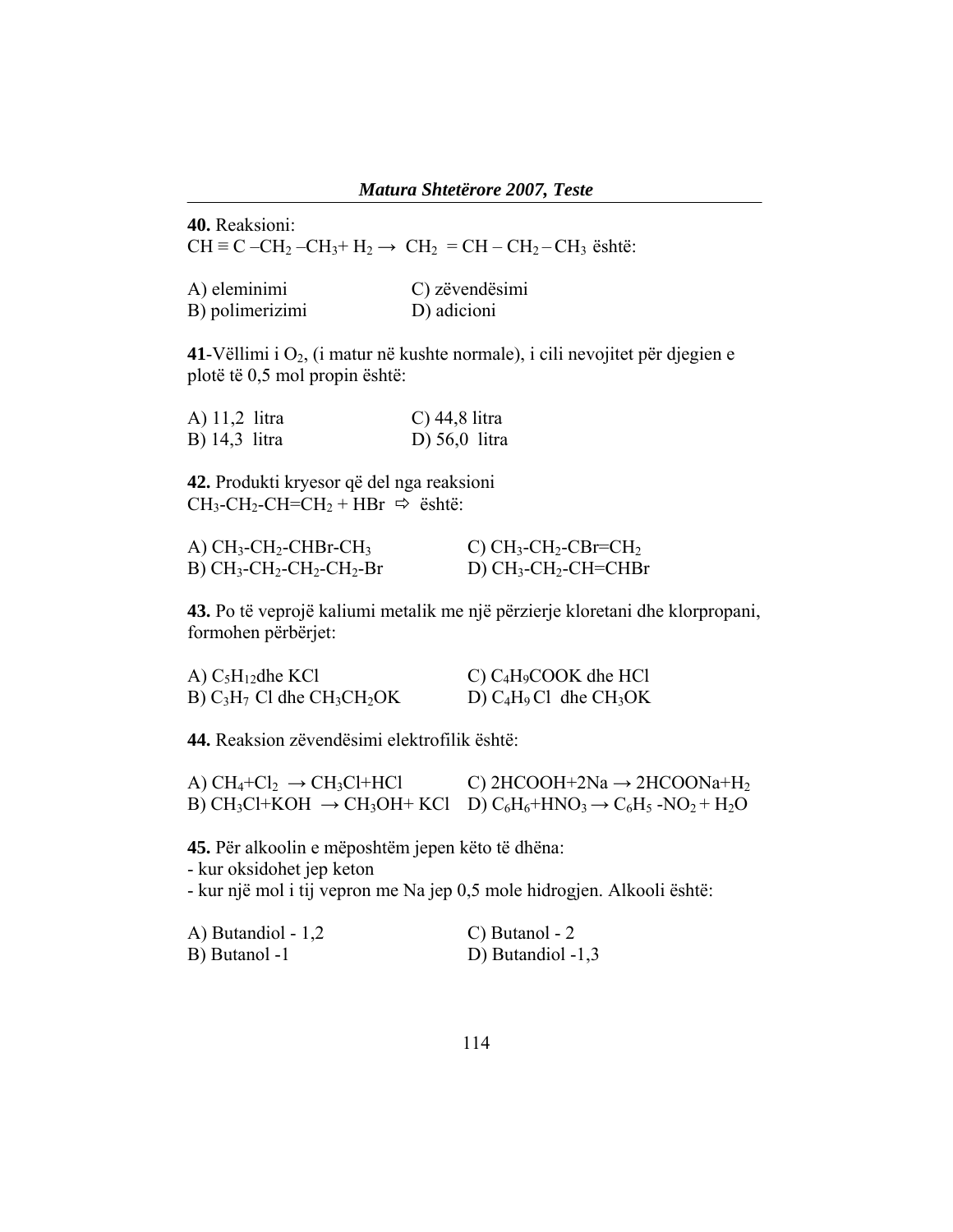**46.** Emri sistematik i substancës, me formulë,  $CH_3$ -O-CH<sub>2</sub> – CH<sub>2</sub> – CH<sub>2</sub> – CH<sub>3</sub>, është:

| A) metil butil eter | C) eteri butilmetilik |
|---------------------|-----------------------|
| B) metoksi-1-butan  | D) butoksi-4-metan    |

**47.** Cila nga përbërjet e mëposhtme jep një keton kur oksidohet:

| A) propanol -1   | C) metil $-2$ – propanol -2 |
|------------------|-----------------------------|
| B) propanol $-2$ | D) metil $-2$ - butanol -1  |

**48.** 2 gr përzierje etanal e propanon jep 5,4 gr Ag metalik kur kjo vepron me Ag OH. Sa është përqindja në masë e propanonit në përzierje:

| A) $11\%$ | C) $45%$  |
|-----------|-----------|
| B) $22\%$ | D) $60\%$ |

**49.** Një përbërje organike ka këto veti: - vepron me Na dhe jep H2 - jep reaksionin e pasqyrës. Përbërja është:

| A) acid metanoik | C) etanol |
|------------------|-----------|
| B) acid etanoik  | D) etanal |

**50-**Emri sistematik i substancës, me formulë:  $CH<sub>3</sub>$ -N-C<sub>2</sub>H<sub>5</sub> │ është:  $C_2H_5$ A) N-metil-N-etil-aminoetan B) dietilmetilamina

C) metildietilamina

D) N-etil –N-metil-aminoetan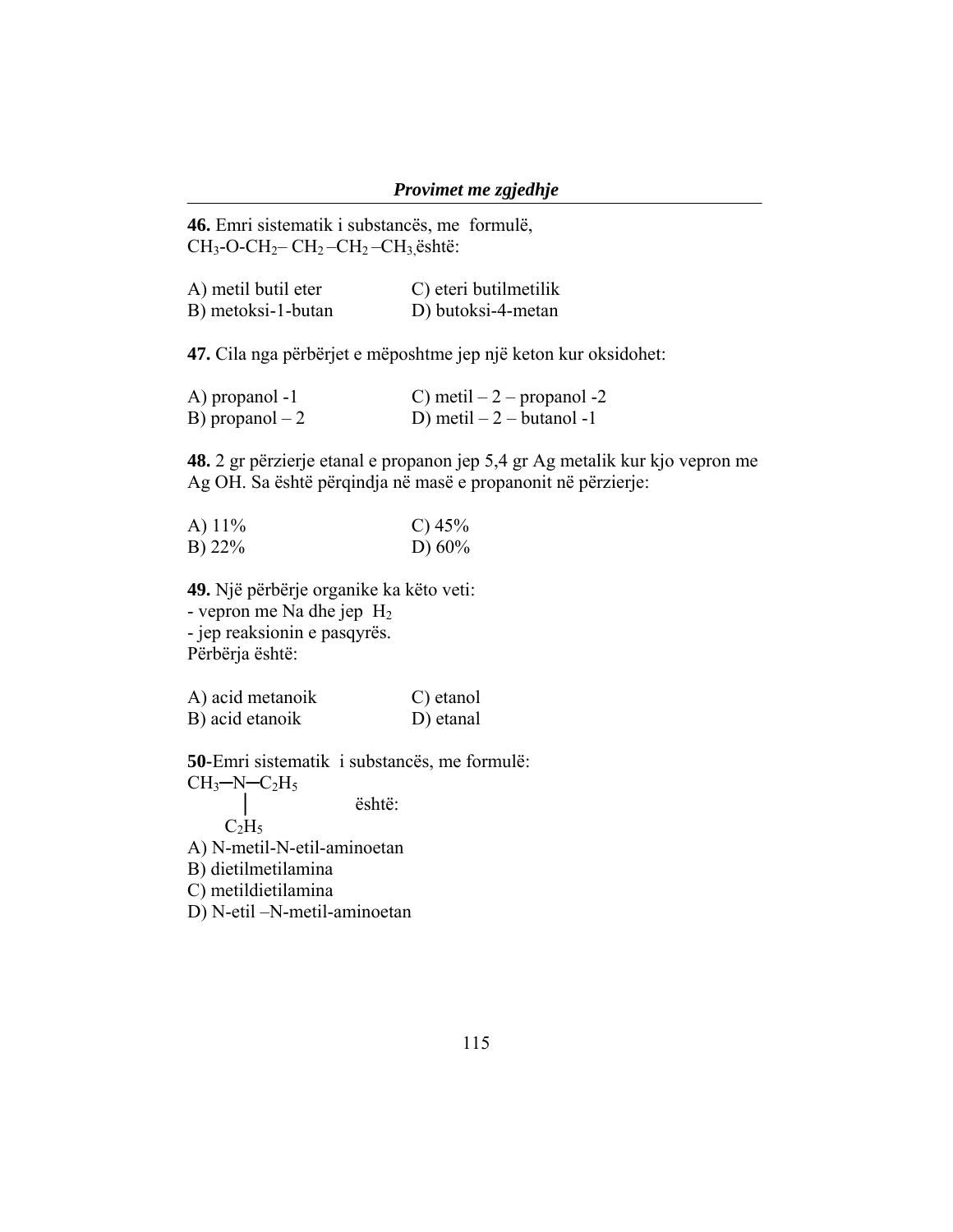### **LËNDA: BIOLOGJI**

**1.** Njësia bazë që ndërton zinxhirin e acideve nukleike quhet:

| A) nukleozome | C) nukleotid   |
|---------------|----------------|
| B) nukleolë   | D) poliribozom |

**2.** Janë pjesë përbërëse të kloroplastit:

- A) granat dhe kreshtat
- B) tilakoidet dhe matriksi
- C) granat dhe stroma
- D) klorofili dhe mikrofijzat

**3.** Gjeni shprehjen e gabuar**:** membrana qelizore:

A) përzgjedh lëndët B) mbron protoplazmën C) shkëmben lëndë me mjedisin D) gjithmonë vishet me mur mbrojtës

**4.** Reaksioni**:**   $C_6H_{12}O_6 \rightarrow 2C_2H_5OH + 2CO_2 + 167$  kJ paraqet:

| A) glikolizën       | C) një proces aerob |
|---------------------|---------------------|
| B) ciklin e Krebsit | D) fermentimin      |

**5.** Mbretëritë e gjallesave janë:

A) algat,bakteret,kërpudhat,bimët,kafshët

B) bakteret,protozoarët,kërpudhat,bimët,kafshët

C) monerët,protistët,kërpudhat,bimët,kafshët

D) monerët,algat,kërpudhat,bimët,kafshët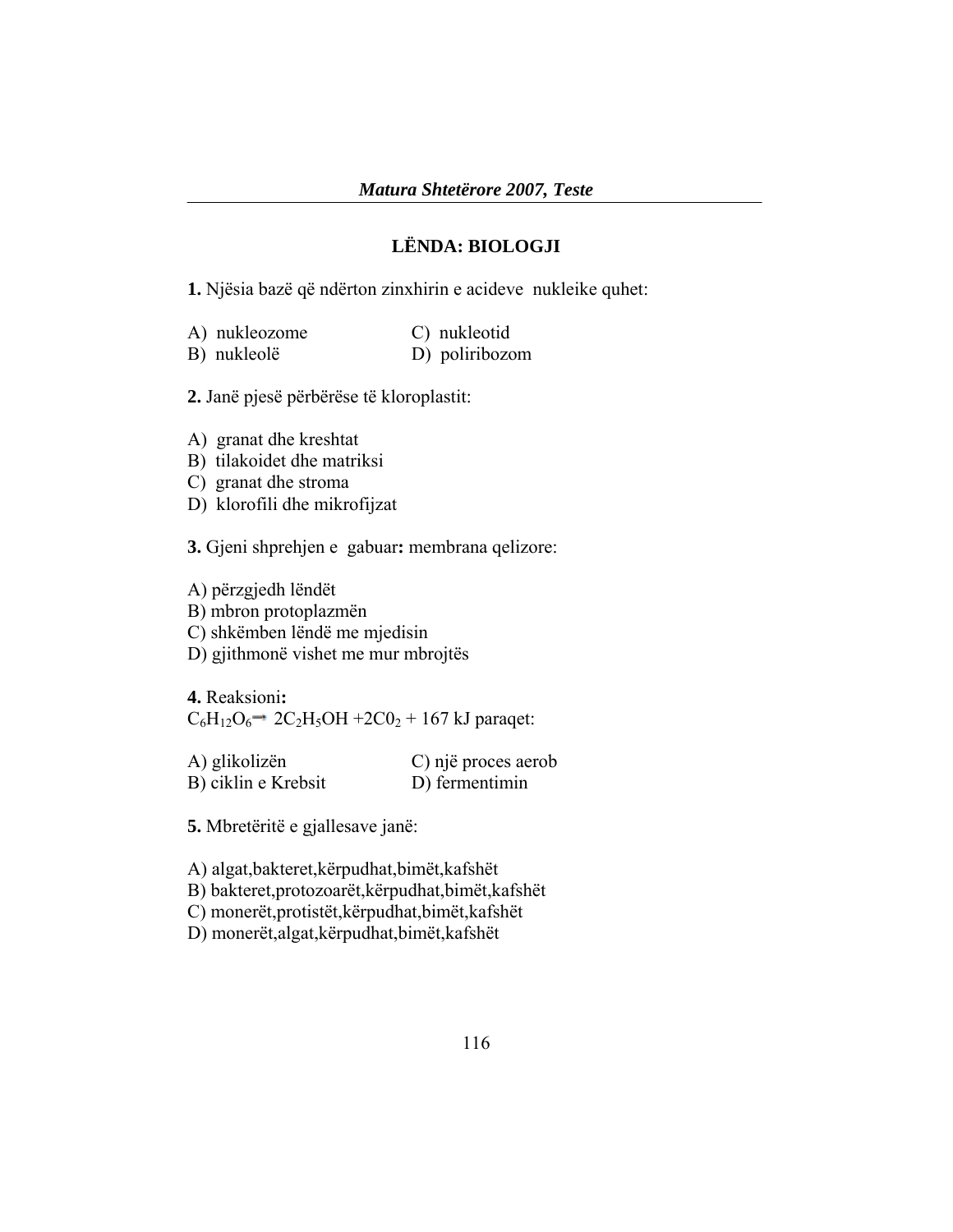**6.** Një virus është i përbërë nga:

A) mbulesë lyrore, acid nukleik, kapsidi B) ADN, ARN, proteina C) acid nukleik dhe proteina D) proteina, acide nukleike, lyra dhe karbohidrate

**7.** Bakteret janë mikroorganizma:

| A) patogjene | C) saprofite           |
|--------------|------------------------|
| B) parazite  | D) të gjitha së bashku |

**8.** Ameba është përfaqësues i:

| A) kamzhikorëve | C) qerpikorëve  |
|-----------------|-----------------|
| B) këmbërremëve | D) sporozoarëve |

**9.** Sistem qarkullimi gjaku të hapur kanë:

| A) krimbat unazorë   | C) butakët |
|----------------------|------------|
| B) krimbat e shtypur | D) peshqit |

**10-**Cikli i tenies tek njeriu ka:

A) fazën e larvës tek njeriu

B) fazën e rritur tek derri

C) fazën e rritur tek njeriu

D) fazën e cistit tek njeriu

**11**-Shtylla vertebrore e ka origjinën nga:

A) gypi nervor shpinor B) korda shpinore C) të çarat në faring D) ekzoskeleti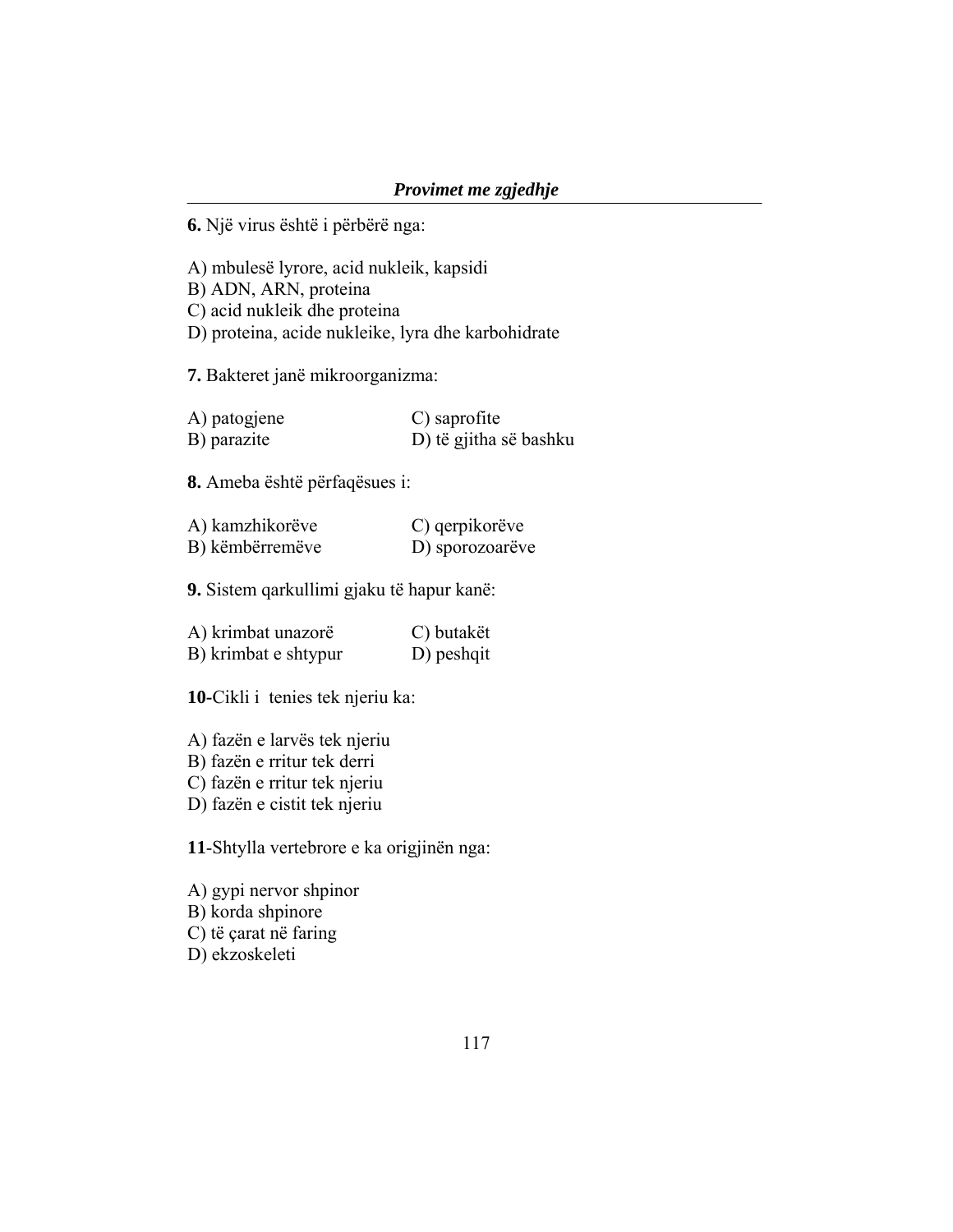#### *Matura Shtetërore 2007, Teste*

**12.** Nuk është e saktë lidhja midis gjallesës dhe strukturës së trupit:

- A) gaforet kanë kokë-gjoks dhe bark
- B) karkaleci ka kokë-gjoks dhe bark
- C) araknide kanë kokë-gjoks dhe bark
- D) këpushat kanë kokë-gjoks dhe bark

**13.** Tek bretkosa procesi i pllenimit kryhet:

A) brenda rrugëve gjinore të femrës

B) jashtë rrugëve gjinore të femrës

C) në kloakë

D) në brendësi të ureterëve

**14.** Faktorët ekologjikë janë:

A) faktorët abiotikë + faktorin antropogjen

B) faktorët biotikë + faktorin antropogjen

C) elementët e mjedisit që bashkëveprojnë me gjallesat

D) elementët përbërës të biocenozës

**15.** Gjatë dyfishimit të një fije të ADN, guaninë nukleotidi lidhet me:

| A) adeninë nukleotidin  | C) dezoksiribozën |
|-------------------------|-------------------|
| B) citozinë nukleotidin | D) grup in fosfat |

**16.** Pjesët e ADN në gjene që nuk translatohen quhen:

| A) ekzone  | C) nukleaza    |
|------------|----------------|
| B) introne | D) restriktaza |

**17.** Mejoza është proces i ndarjes qelizore që e merr fillimin nga:

| A) qelizat somatike | C) qelizat haploide |
|---------------------|---------------------|
| B) qelizat burimore | D) spermatide       |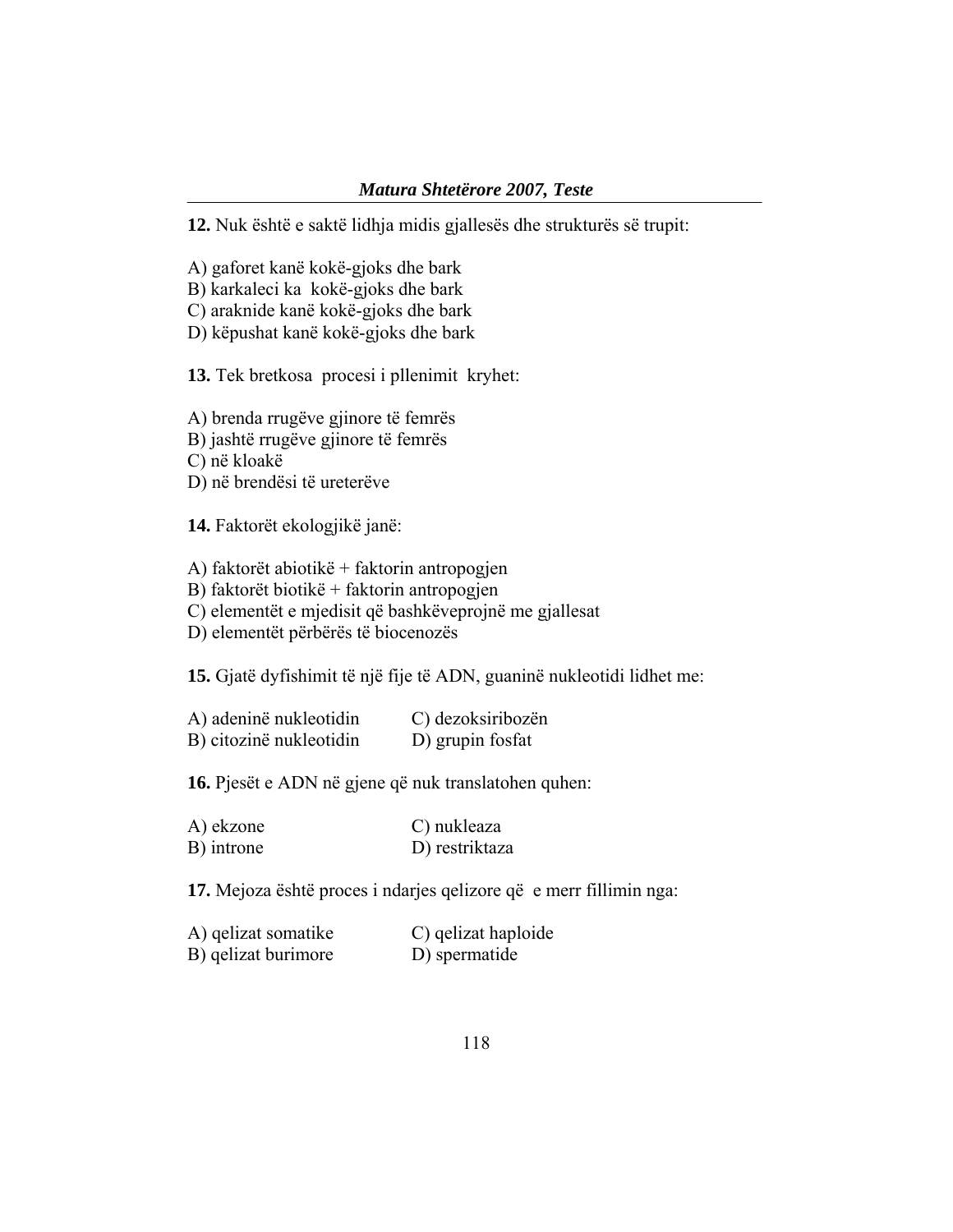### *Provimet me zgjedhje*

**18.** Merogonia është një dukuri që konsiderohet si:

| A) konjugim           | C) ndarje qelizore |
|-----------------------|--------------------|
| B) rriprodhim seksual | D) partenogjenezë  |

**19.** Tipari që nuk i përket myshqeve është:

A) mungesa e rrënjëve

B) mungesa e indeve te transportit

C) prania e farave

D) prania e gjethëzave ne kërcell

**20-**Procesi i zhvillimit të një embrioni bimor apo shtazor nënkupton:

A) shtimin e numrit të qelizave brenda indit

B) diferencimin e qelizave në inde e organe

C) ndarjen me mejozë të qelizave

D) rritjen e madhësisë së qelizave

**21.** Bimët me farë te zhveshur janë:

| A) njëthelborët | C) koniferet  |
|-----------------|---------------|
| B) dythelborët  | D) anthofitet |

**22.** Pllenimi tek angjiospermët quhet i dyfishtë sepse dy spermatozoidët pllenojnë:

| A) gelizën veze   | C) njeri vezën dhe tjetri bërthamën dytësore |
|-------------------|----------------------------------------------|
| B) dy qeliza veze | D) të gjitha këto                            |

**23.** Lulet tek bimët farëveshura janë:

| A) hermafrodite | C) femerore     |
|-----------------|-----------------|
| B) mashkullore  | D) të tria këto |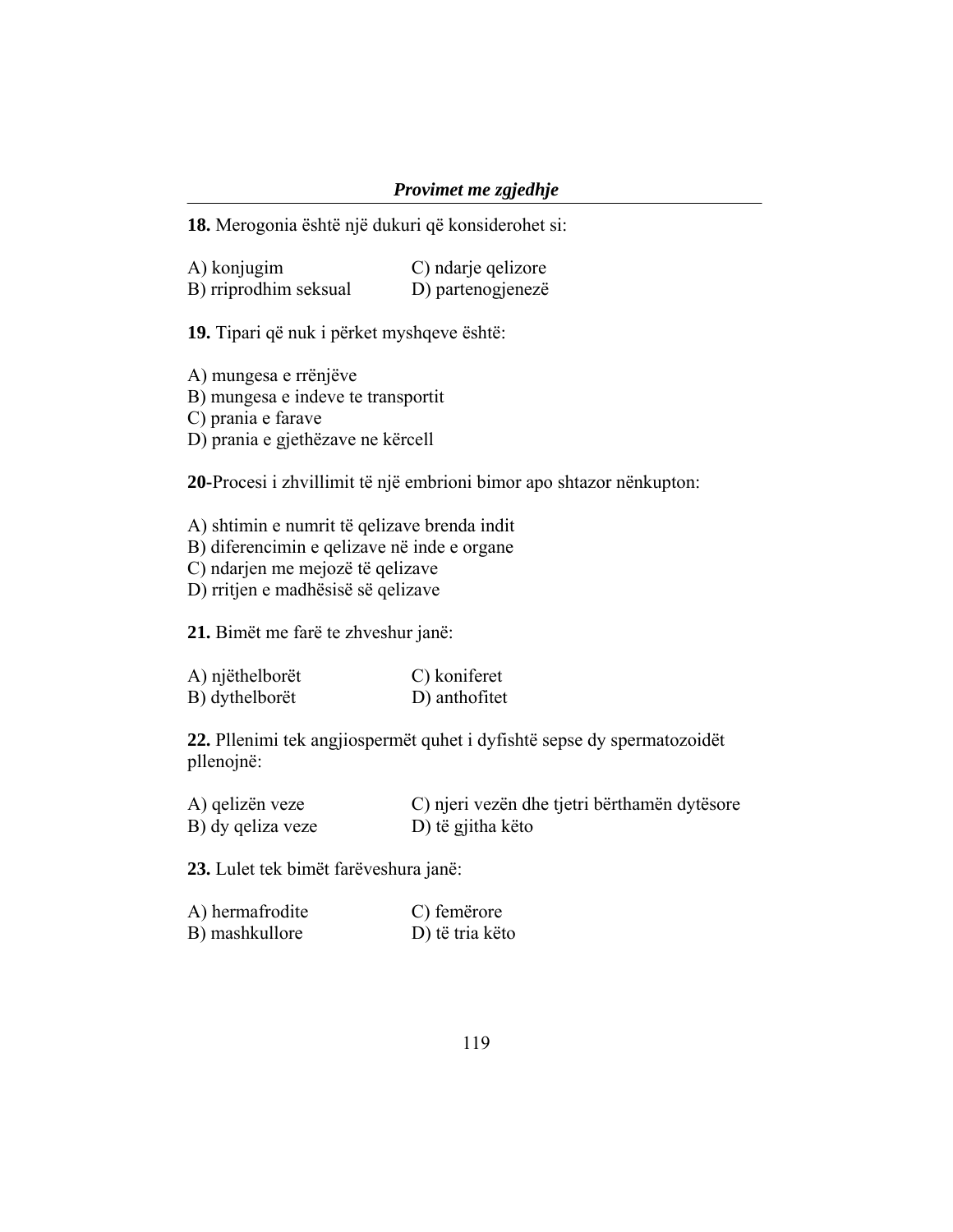**24.** Ligji i dytë i Mendelit tregon:

A) tiparet përcillen në mënyrë të njëtrajtëshme

B) tiparet rikombinohen në mënyrë të pavarur

C) tiparet zbërthehen në brezninë e pare

D) tiparet zbërthehen në brezninë e dytë

**25.** Ngjyra e zezë dhe forma e drejtë e flokut është dominante ndaj ngjyrës së verdhë dhe formës kaçurrel. Nga martesa e dy individë heterozigotë për të dy tiparet, propabiliteti që secili nga fëmijët të ketë të njëjtin fenotip si dhe prindërit është:

| A) $1/4$ | C) 8/16   |
|----------|-----------|
| $B)$ 2/4 | D) $9/16$ |

**26.** Formimi i tipave rikombinant pështatet me raportin:

| A) $25\%$ : $25\%$ : $25\%$ : $25\%$ |  |  |  |
|--------------------------------------|--|--|--|
| B) $25\%$ : $50\%$ : $25\%$          |  |  |  |
| C) 75 $\%$ : 25%                     |  |  |  |
| D) 42 % : 9% : 9% : 42%              |  |  |  |

**27.** Një grua është daltonike. Ajo martohet me një burrë normal. Propabiliteti, që djemtë e vajzës së saj, e cila është martuar me një burrë daltonik, të jenë daltonik, është:

| A) $25%$ e djemve  | C) $75%$ e djemve   |
|--------------------|---------------------|
| B) $50\%$ e djemve | D) $100\%$ e djemve |

**28.** Fëmijët që kanë zërin të ngjashëm me mjaullimën e maces, kanë çrregullime strukturore kromozomike, që lindin nga dukuri si më poshtë:

A) translokacion i ndërsjelltë B) këputje të kromozomit 5p C) këputje të kromozomit 15q D) translokacion i Robertsonit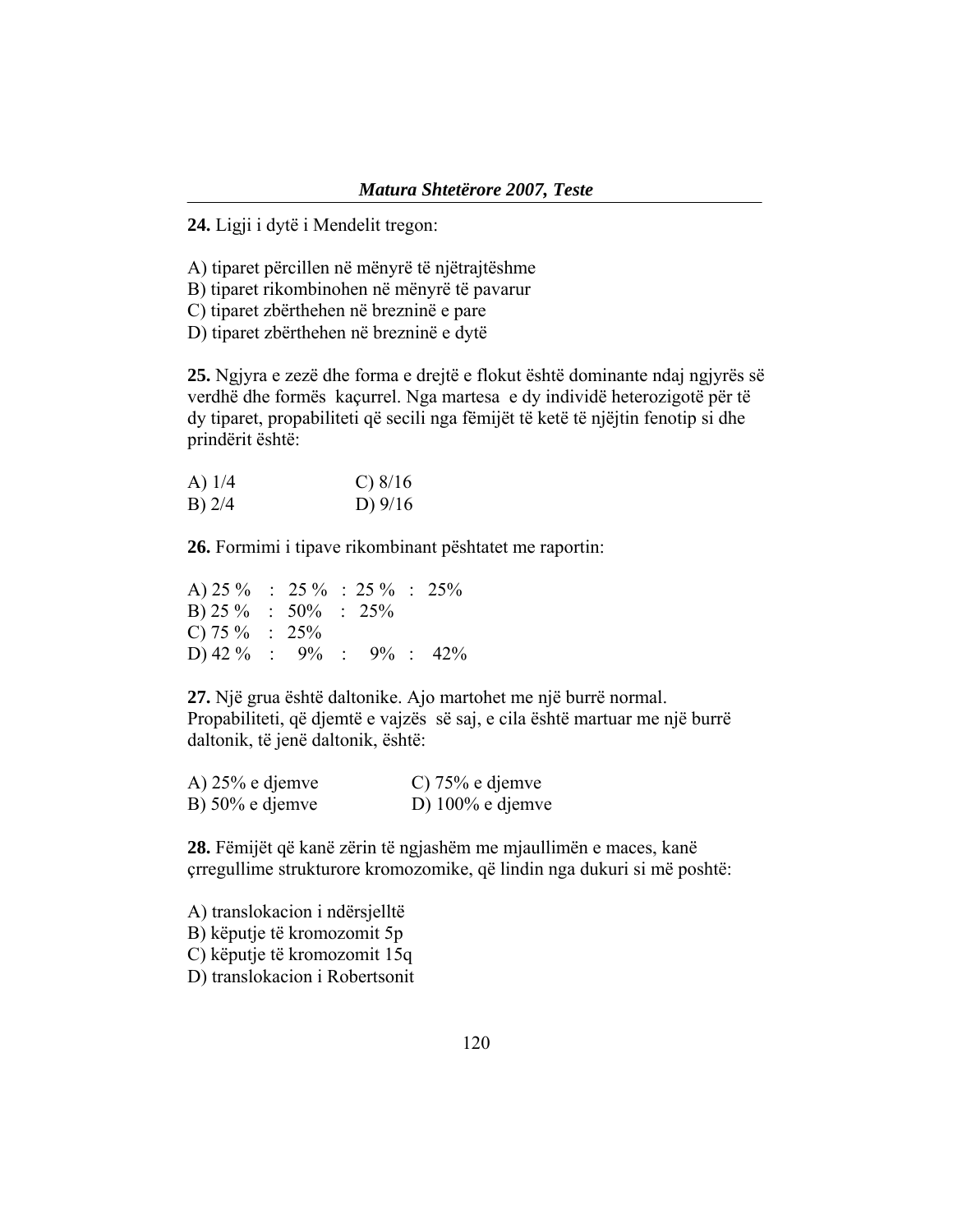#### *Provimet me zgjedhje*

**29.** Nga kryqëzimi i dy individëve lindën pasardhës në raportin genotipik 1: 2:1. Gjenotipet e prindërve janë:

| A) AA x AA | $C)$ Aa x aa |
|------------|--------------|
| B) Aa x Aa | D) AA x Aa   |

**30.** Komensalizmi është marrëdhënie midis llojeve gjatë të cilit:

A) njëri përfiton dhe tjetri dëmtohet B) përfiton njëri lloj, tjetri është indiferent

C) përfitojnë të dy llojet

D) shfaqet një lloj i ri

**31.** Komunitetet përfaqësojnë:

A) gjallesa të të njëjtit lloj që jetojnë në një territor të përbashkët

B) popullata të llojeve të ndryshme që jetojnë në një territor të përbashkët

C) gjallesat polifage të një ekosistemi

D) gjallesat monofage të një ekosistemi

**32.** Në një kope dhish prej 900 krerësh, dhitë me brirë dhe ato pa brirë janë në përqindje të barabartë. Tipari pa brirë është zotërues Shpeshtitë alelike për alelet A dhe a, sipas rradhës janë përkatësisht:

| A) $0,3$ dhe $0,7$ |  | C) $0,5$ dhe $0,5$ |  |
|--------------------|--|--------------------|--|
| B) $0,7$ dhe $0,3$ |  | D) $0,4$ dhe $0,6$ |  |

**33.** Bakteriofagu lambda sillet si:

A) bakter rezistent ndaj antibiotikëve

B) një lloj bakteri infektues

C) bakter që infektohet nga virusi

D) vektor gjenetik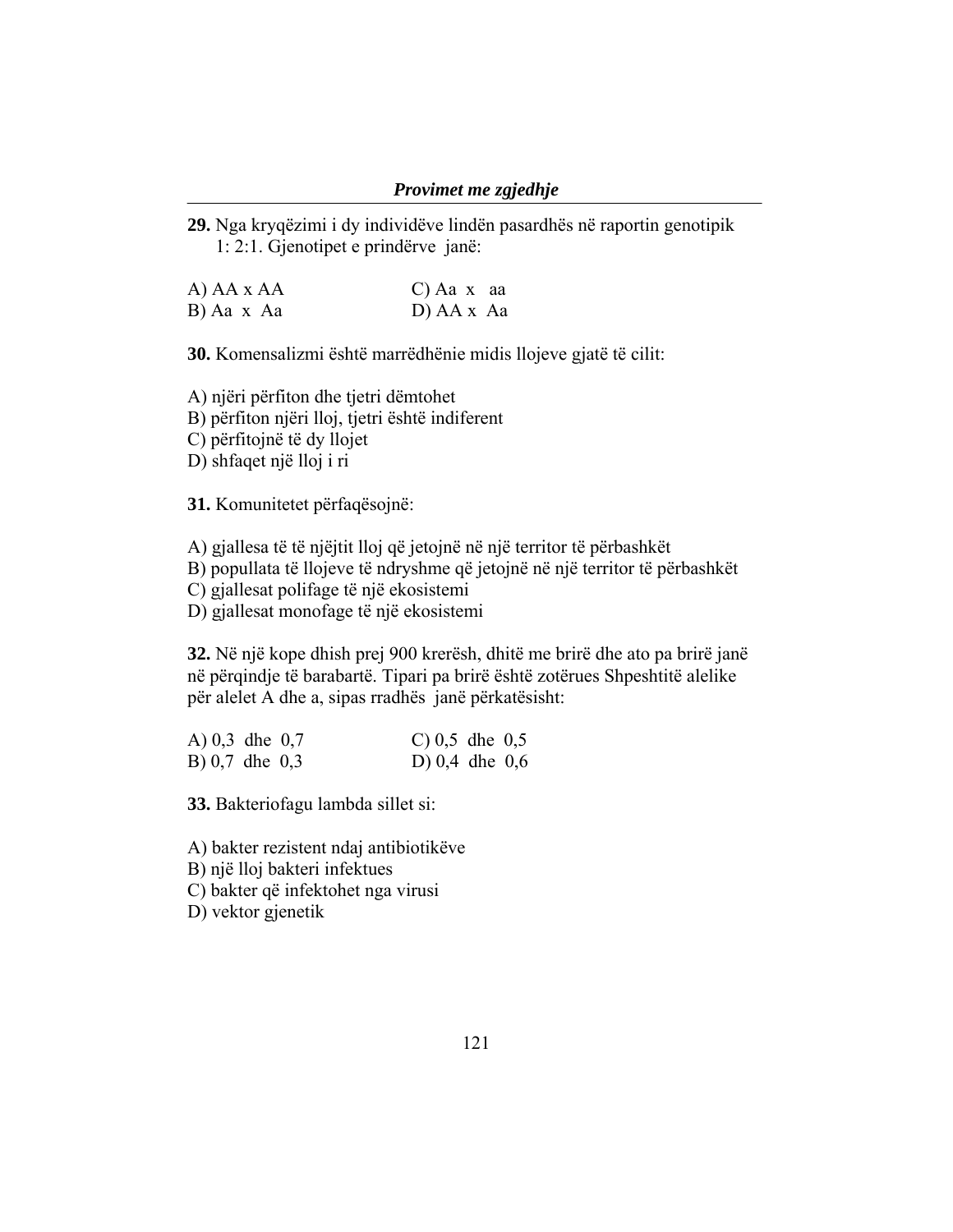#### *Matura Shtetërore 2007, Teste*

**34**. Burimi i karboneve për proceset ne ciklin Kelvin-Benson është:

| A) klorofila a    | C) CO <sub>2</sub> |
|-------------------|--------------------|
| B) $C_6H_{12}O_6$ | D) ATP             |

**35**. Cilat nga përbërësit e mëposhtëm nuk përdoret për përgatitjen e ADNrekombinante:

| A) bakteriofaget  | C) enzimat e restriksionit |
|-------------------|----------------------------|
| B) ADN polimeraza | D) plasmidet               |

**36**. Plotësoni reaksionin përfundimtar të fotosintezës ,duke zgjedhur një nga alternativat e mëposhtëme:  $6CO_2 + 6H_2O + 3034 \text{ kJ} \rightarrow C_6H_1O_6 + ?$ 

| A) H <sub>2</sub> CO <sub>3</sub> | $C)$ ATP      |
|-----------------------------------|---------------|
| B) $6O2$                          | D) $C_2H_5OH$ |

**37.** Indi është bashkësi qelizash me:

A) formë dhe funksion të njëjtë

B) funksion të njëjtë por forma të ndryshme

C) formë të njëjtë por funksion të ndryshme

D) funksion të papërcaktuar

**38.** Hipofiza dhe hipotalamusi nuk kontrollojnë tahitjen e hormoneve:

| A) që nxisin folikulat | C) të rritjes  |
|------------------------|----------------|
| B) të pankreasit       | D) të tiroidit |

**39.** Elementët përbërës të një shqise janë:

A) receptorët, nervi ndijor, qendra nervore

B) receptorët mekanikë dhe kimikë

C) receptorët elektromagnetikë

D) qendra nervore, hapësira sinaptike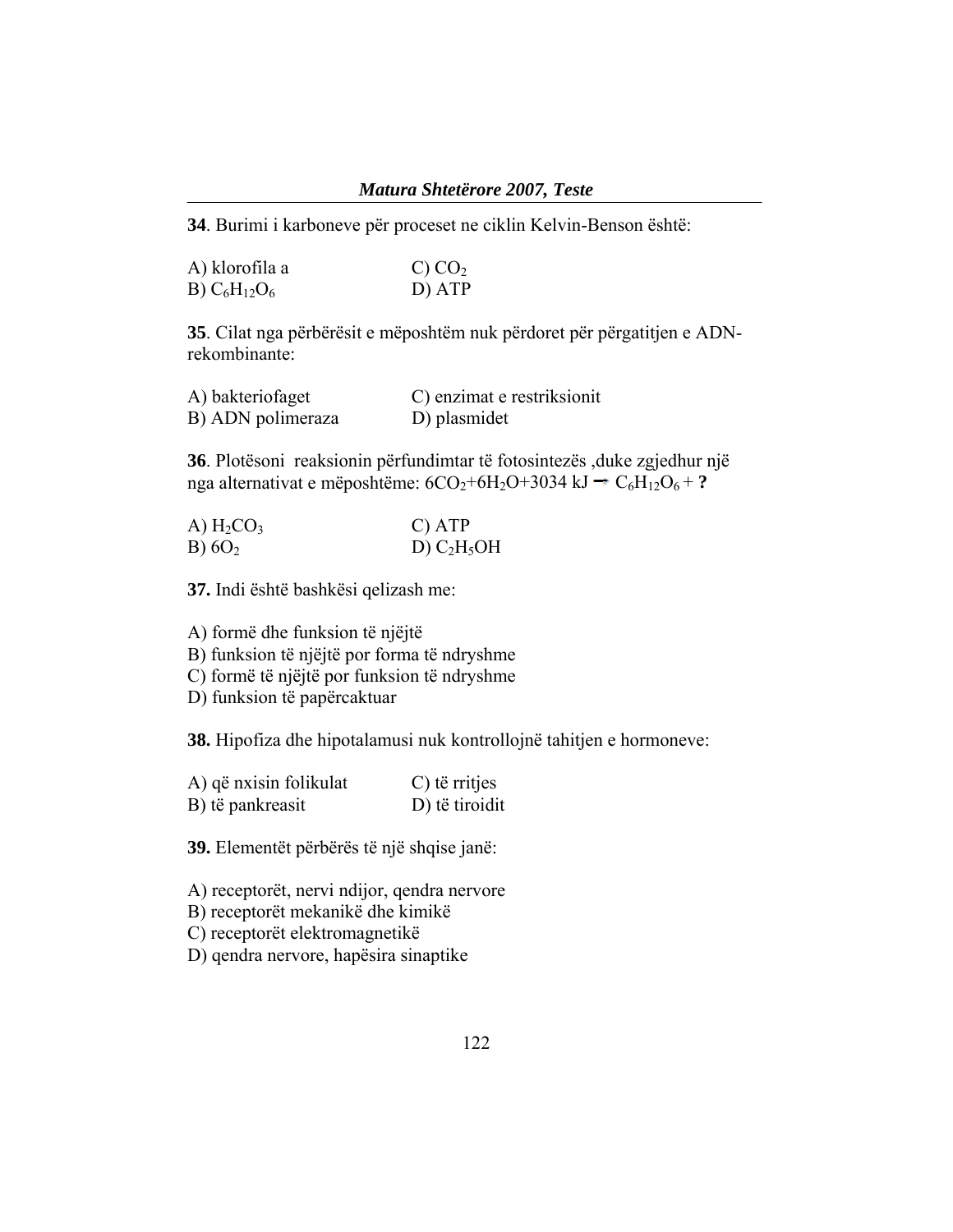### *Provimet me zgjedhje*

**40**. Një person ka humbur aftësinë për të njohur objektin që sheh. Ai ka dëmtim të:

| A) fushës shoqëruese | C) dy fushave parësore            |
|----------------------|-----------------------------------|
| B) fushës parësore   | D) fushës shoqëruese dhe parësore |

**41.** Sarkomer quhet njësia funksionale e:

| A) kockës       | C) muskujve skeletikë |
|-----------------|-----------------------|
| B) indit kërcor | D) aparatit tretës    |

**42.** Funksioni kryesor i tëmthit është:

A) krijimi i kushteve për veprimin e lipazës

B) krijimi i kushteve për veprimin e insulinës

C) të derdhë tëmlin në stomak

D) të derdhë lëngun e tëmlit pa ndërprerje në duoden

**43.** Funksion i venave mushkërore është të:

A) sjellin gjak të pastër në zemër

B) sjellin gjak të papastër në zemër

C) nxjerrin nga zemra gjakun e pastër

D) nxjerrin nga zemra gjakun e papastër

**44.** Një fëmijë peshon 50 kg.Duke ditur se sasia e gjakut në organizëm është e barabartë me 8% të peshes së trupit dhe vëllimi i qelizave të gjakut të tij është 1,8 litra. Hematokriti i tij është:

| A) 38% | C) $55\%$ |
|--------|-----------|
| B) 45% | D) $60\%$ |

**45.** Është pjesë, vetëm e aparatit të frymëmarrjes:

| A) goja       | C) diafragma |
|---------------|--------------|
| B) skërfyelli | D) brinjët   |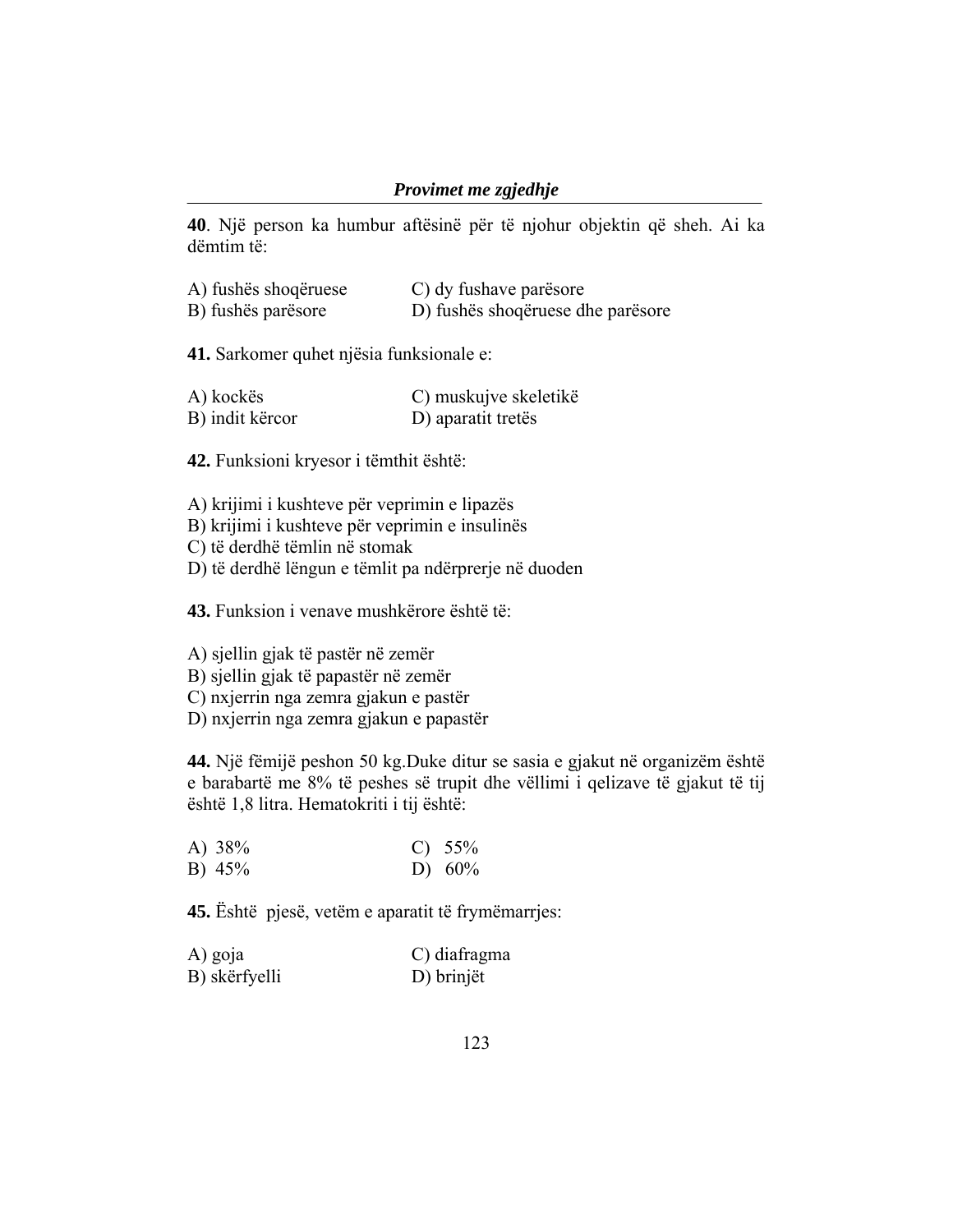#### *Matura Shtetërore 2007, Teste*

**46.** Përgjigjia e parë imunitare kryhet nëpërmjet:

A) shumimit të limfociteve

B) diferencimit të limfociteve

C) përzgjedhjes së limfociteve

D) të tria këto

**47.** Trakete tek bimët janë pjesë e:

A) floemës B) ksilemës C) kolenkimës D) lëvores

**48.** Harta gjenetike e geneve gjëndet duke llogaritur të paktën largësinë ndërmjet:

A) dy geneve B) tri geneve C) katër geneve D) shumë geneve

**49**- Në SNQ bën pjesë:

A) sistemi autonom B) sistemi somatik C) sistemi parasimpatik D) shtylla e trurit

**50**-Gjatë muajit të parë të zhvillimit embrional tek njeriu dhe tek vertebrorët zhvillohen tre pjesë të SNQ. Ato janë:

A) palca kurrizore, truri i përparëm, truri i mesëm

B) talamusi, truri i ndërmjetëm, palca e zgjatur

C) truri i vogël, i mesëm, i mbrapëm

D) truri i pasëm, i mesëm, i përparëm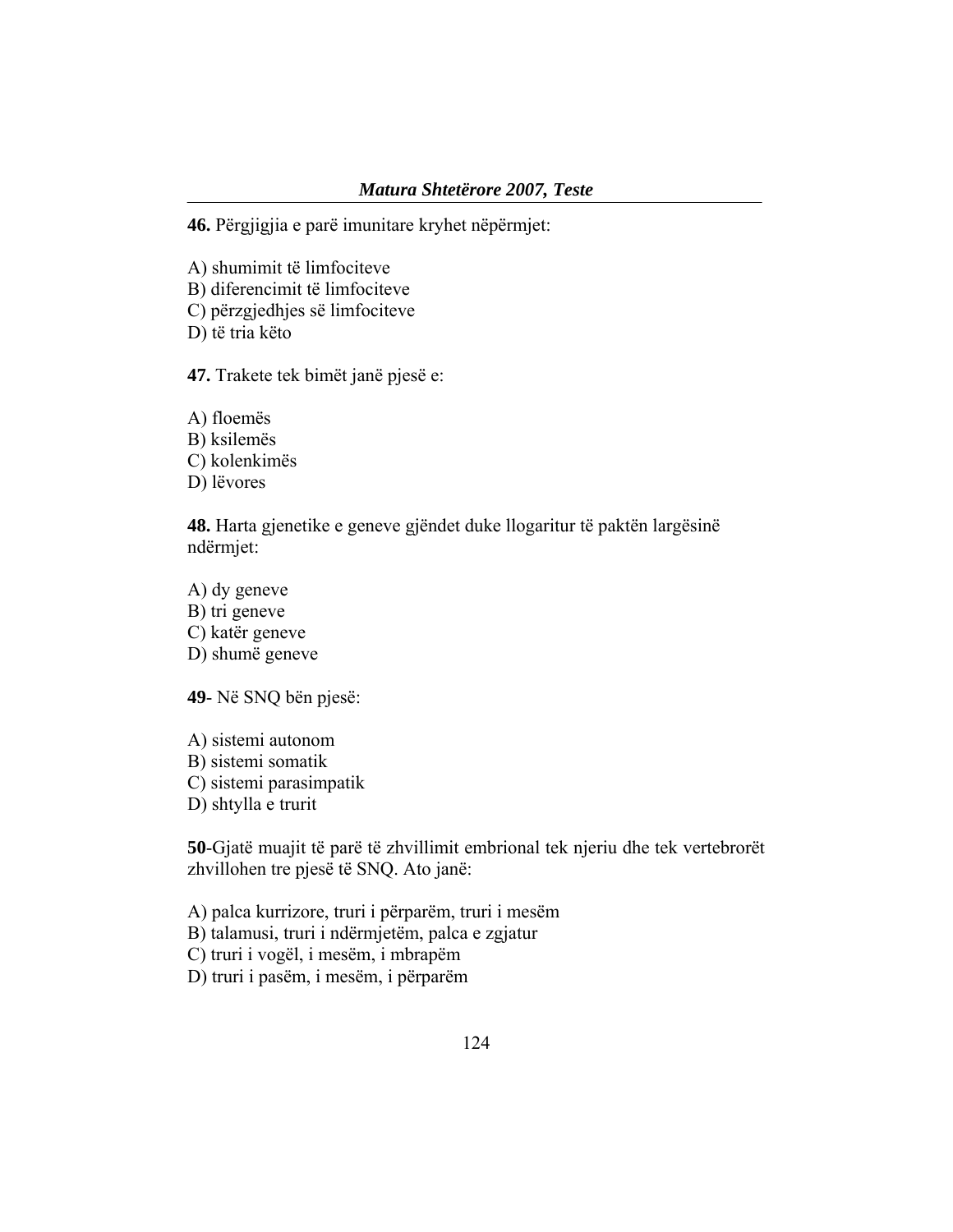## **LËNDA: FIZIKË**

**1.** Grafikët paraqesin varësinë e koordinatës nga koha për dy trupa C dhe D. Krahasoni shpejtësitë e tyre

- A) ka shpejtësi më të madhe se D.
- B) ka shpejtësi më të madhe se C.
- C) dhe D kanë të njëjtën shpejtësi.
- D) lëviz me nxitim konstant,  $\neq 0$ .



**2.** Ekuacioni i shpejtësisë së lëvizjes së një trupi ka formën  $V = 10 - 2t$ . Rruga që përshkon trupi gjatë 2s të para të lëvizjes është:

| $A)$ 16m | $C)$ 32m |
|----------|----------|
| B) 20m   | $D)$ 18m |

**3.** Një makinë, duke u nisur nga prehja, lëviz me nxitim konstant 2m/s<sup>2</sup> për 10s, pastaj lëviz me shpejtësi konstante edhe 10s të tjera. Sa është rruga e përshkuar nga makina gjatë 20s?

| $A)$ 200 $m$ | $C$ ) 400m   |
|--------------|--------------|
| B) 300m      | $D)$ 500 $m$ |

**4.** Dy trupa A dhe B hidhen vertikalisht lart nga i njëjti nivel horizontal. Trupi A hidhet me shpejtësi fillestare dy herë më të madhe se trupi B. Duke përjashtuar rezistencën e ajrit, sa do të jetë lartësia e ngjitjes së trupit A e krahasuar me atë të trupit B?

| A) $h_A=h_B$  | C) $h_A = 3H_B$ |
|---------------|-----------------|
| B) $h_A=2h_B$ | D) $h_A=4h_B$   |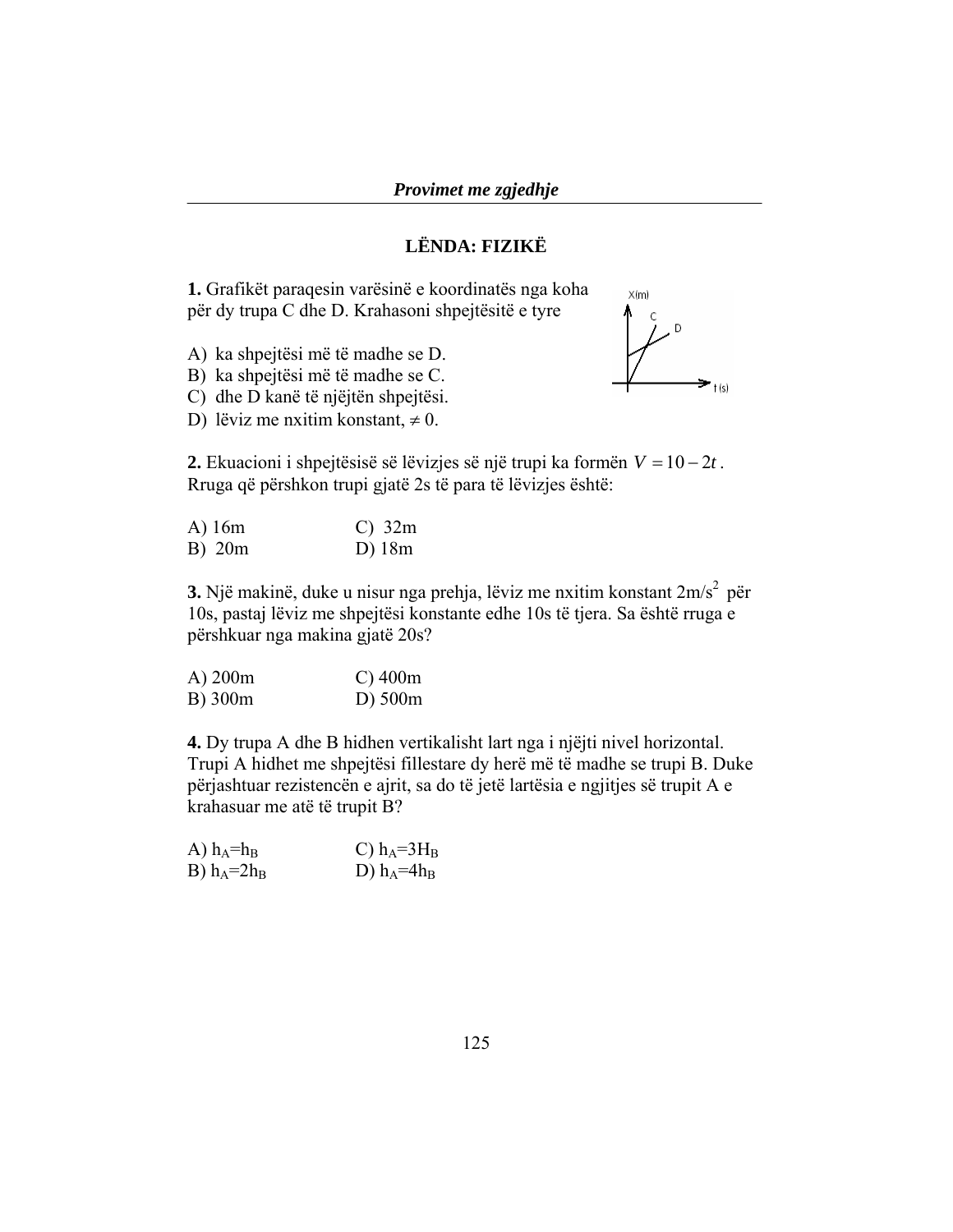**5.** Disku rrotullohet në mënyrë të njëtrajtshme. Për dy pika M dhe N themi:

A) Ato kanë të njëjtën shpejtësi lineare, por kanë shpejtësi këndore të ndryshme



- B) Ato kanë shpejtësi lineare të ndryshme dhe shpejtësi këndore të ndryshme
- C) Ato kanë të njëjtën shpejtësi lineare dhe të njëjtën shpejtësi këndore.
- D) Ato kanë shpejtësi lineare të ndryshme dhe shpejtësi këndore të njëjtë

**6.** Mbi dy trupa me masa përkatësisht 4kg dhe 10kg, të cilët nisen nga prehja, ushtrohen forca me vlera të barabarta, në të njëjtin kah dhe gjatë të njëjtit interval kohor. Në qoftë se shënojmë me x1 zhvendosjen e trupit me masë 4kg dhe me  $x_2$  zhvendosjen e trupit me masë 10kg, atëherë ka vend njëri prej relacioneve të mëposhtëm:

| A) $x_1 = x_2$   | C) $x_1/x_2=2/5$   |
|------------------|--------------------|
| B) $x_1/x_2=5/2$ | D) $x_1/x_2=(2/5)$ |

**7.** Një forcë **F** që vepron mbi një trup me masë **m**, i jep atij nxitimin **a**. Sa do të jetë nxitimi që fiton një trup tjetër me masë 4m në rast se forca bëhet 2F?

A) 8a C) 2a B) 4a D) 0.5a

**8.** Një trup A në Tokë peshon 40N, ndërsa një trup B në Hënë peshon po 40N. Nxitimi gravitacional në Hënë është sa 1/6 e nxitimit gravitacional të Tokës. Krahaso masat e dy trupave:

- A) Trupi A ka masën 6 herë më të madhe se trupi B.
- B) Trupi B ka masën 6 herë më të madhe se trupi A.
- C) Trupat A dhe B kanë të njëjtën masë.
- D) Nuk mund të krahasohen masat e tyre.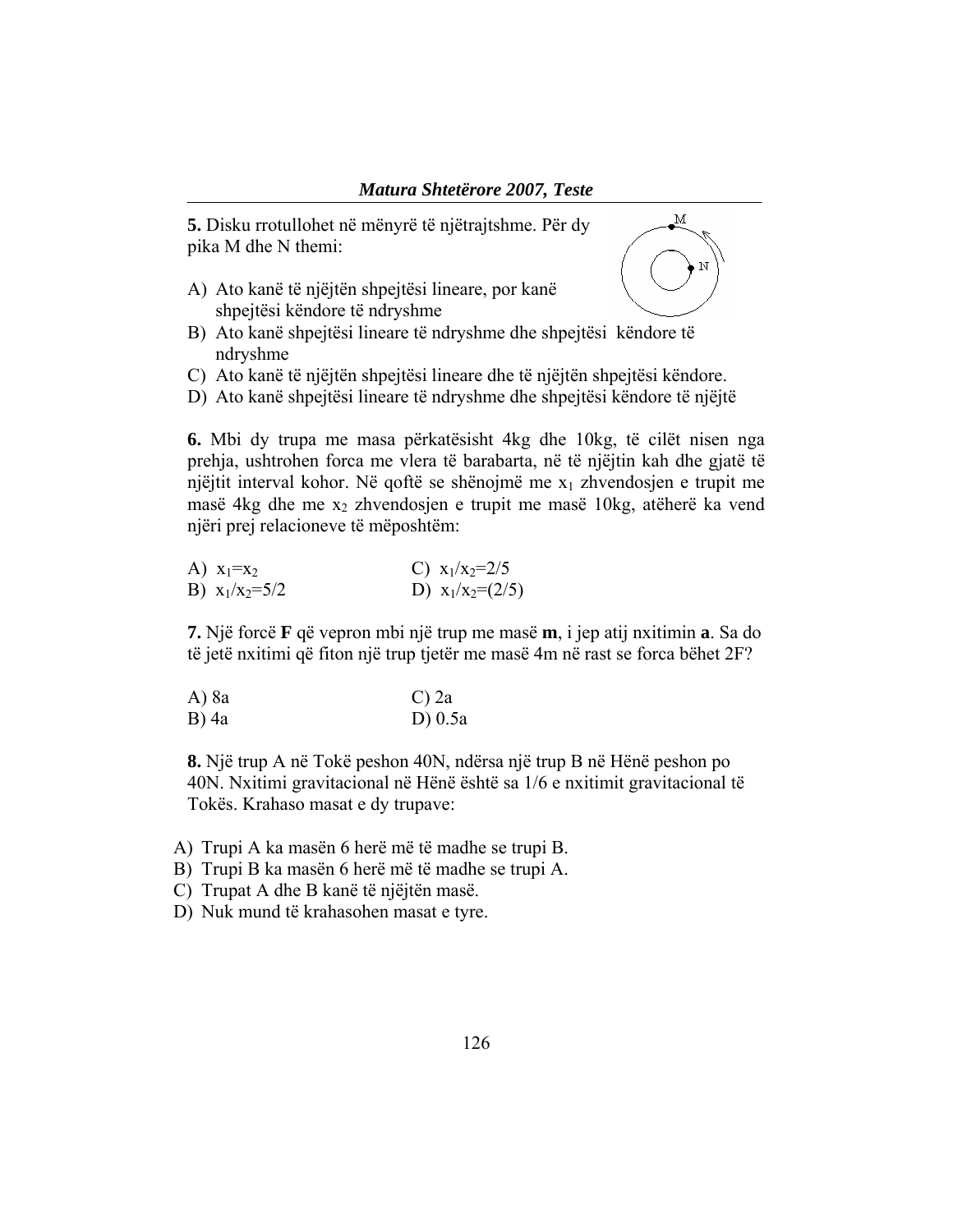**9.** Një trup me masë 16kg qëndron i varur në dy susta të njëjta të shkallëzuara në Njuton të lidhura në paralel. Masat e sustave nuk merren parasysh. Cilat do të jenë tregimet e sustave?

- A) Secila sustë tregon 80N
- B) Secila sustë tregon 160N.
- C) Susta majtas tregon 120N, ndërsa susta djathtas tregon 40N.
- D) Susta djathtas tregon 100N, ndërsa susta majtas tregon 60N.



**10.** Një nxënës që ka masën 50kg, qëndron mbi një peshore brenda në ashensor. Ashensori fillon të lëvizë lart me nxitim  $4m/s^2$ . Sa do të jetë forca që do të tregojë peshorja në këtë rast?  $(g = 10 \text{ m/s}^2)$ 

| A) 900N | $C$ ) 500 $N$ |
|---------|---------------|
| B) 700N | D) 300N       |

**11.** Trupi me masë m = 10 kg lëviz në një rrafsh horizontal me nxitim  $a = 5$  $m/s<sup>2</sup>$  nën veprimin e forcës  $\overline{F} = 100$  N, që është paralele me rrafshin  $(g = 10 \text{ m/s}^2)$ . Koeficienti i fërkimit të trupit me rrafshin është:

| A) $\mu = 0.5$ | C) $\mu = 0.9$ |
|----------------|----------------|
| B) $\mu = 0.2$ | D) $\mu = 1$   |

**12.** Predha me masë 10kg, lëviz drejt veriut me shpejtësi 4m/s. Në një moment ajo shpërthen dhe ndahet në tri copa përkatësisht: copa me masë 5kg lëviz drejt lindjes me shpejtësi 8m/s, kurse copa e dytë me masë 4kg lëviz drejt perëndimit me shpejtësi 10m/s. Si do të jetë drejtimi dhe vlera e shpejtësisë së copës së tretë? (Rezistenca e ajrit nuk merret parasysh).

| A) Zero               | C) $40m/s$ drejt jugut   |
|-----------------------|--------------------------|
| B) 40m/s drejt veriut | D)10m/s drejt perëndimit |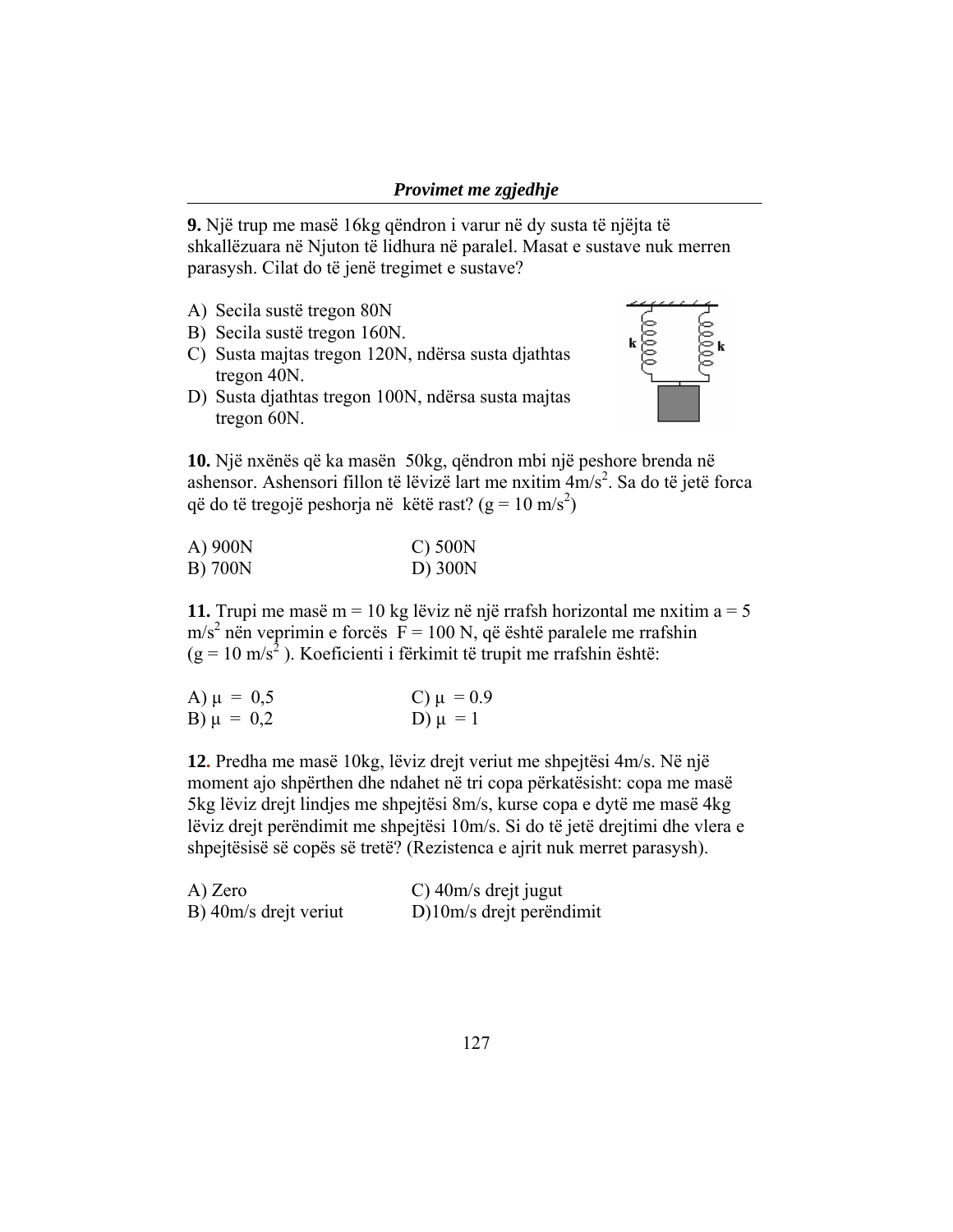**13.** Forca F zbatohet në fundin e një dërrase homogjene me gjatësi l dhe masë 5kg. Këndi që formon drejtimi i forcës me dërrasën është 30°. Skaji tjetër i dërrasës është fiksuar në mur. Sa do të jetë vlera e kësaj force, në mënyrë që dërrasa të qëndrojë në pozicionin horizontal?

| A) 25N | $C$ ) 75N |
|--------|-----------|
| B) 50N | D) 100N   |



**14.** Forca që vepron mbi një trup paraqitet si në grafik. Sa është puna që kryhet nga kjo forcë deri në pikën x=10m?

| A) Zero    | $C$ ) 25N |
|------------|-----------|
| $B$ )12.5N | $D)$ 50N  |



**15.** Një trup me masë 5kg hidhet vertikalisht lart me shpejtësi fillestare Vo. Mbasi arrin lartësinë 2m, ai rikthehet në pikën e nisjes. Puna e përgjithshme e forcës së rëndesës është:

| $(A)$ 200J | $\bigcirc$ 50J |
|------------|----------------|
| B) 100J    | D) 0J          |

**16.** Automobili me masë 1 ton, që lëviz me shpejtësi 36 km/h, fillon të frenojë deri sa ndalon . Puna e forcës së fërkimit është:

| A) 0,5. $10^4$ J | C) 5. $10^4$ J        |
|------------------|-----------------------|
| B) -5. $10^4$ J  | D) -10 <sup>4</sup> J |

**17.** Dy susta me koeficient elasticiteti  $k_1=k$  dhe  $k_2=2k$ , zgjaten me të njëjtën madhësi x. Raporti i energjive potenciale të sustave 2 1 *p p E E* është:

A) 
$$
\frac{E_{p1}}{E_{p2}} = 2
$$
  
\nB)  $\frac{E_{p1}}{E_{p2}} = 1$   
\nC)  $\frac{E_{p1}}{E_{p2}} = \frac{1}{2}$   
\nD)  $\frac{E_{p1}}{E_{p2}} = \frac{1}{4}$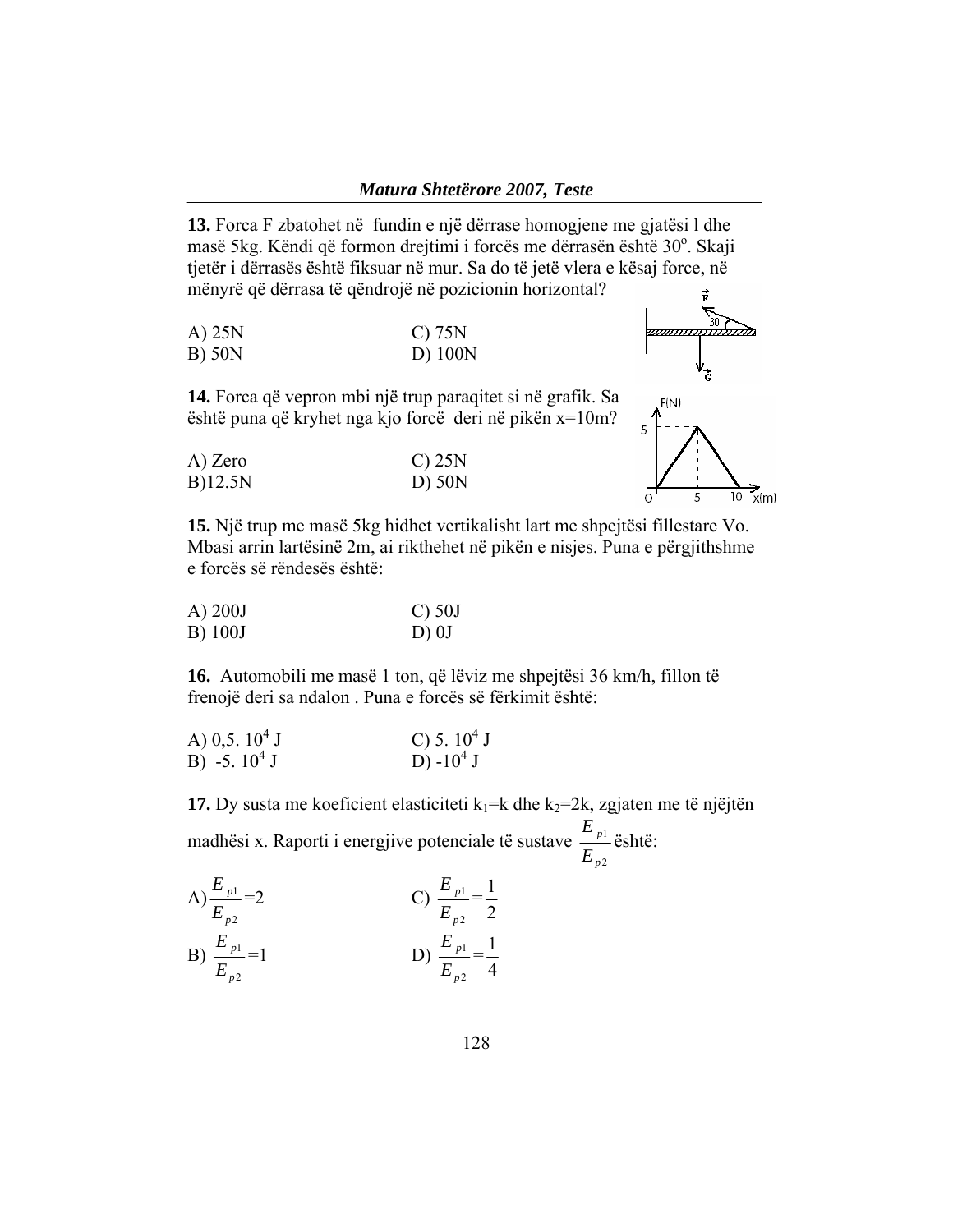

**18**. Sfera e varur në një fije me gjatësi 50cm, largohet nga drejtimi vertikal me këndin  $\varphi = 60^\circ$ . Sa do të jetë shpejtësia e saj kur kalon në pozicionin e ekuilibrit?

A) 5m/s C)  $\sqrt{2}$  m/s B)  $2m/s$  D)  $\sqrt{5}$  m/s

**19.** Energjia kinetike mesatare e molekulave të një gazi ideal, përcaktohet:

A) nga numri i molekulave të gazit

B) nga vëllimi i gazit

C) nga trysnia e gazit

D) nga temperatura absolute e gazit

**20.** Në qoftë se trysnia e një gazi ideal në një enë të mbyllur dyfishohet, ç'do të ndodhë me temperaturën absolute të gazit në këtë rast, nëse procesi është izohorik?

| A) Dyfishohet    | C) Mbetet konstante         |
|------------------|-----------------------------|
| B) Katërfishohet | D) Zvogëlohet me katër herë |

**21.** Një masë gazi ideal ndodhet në një enë në temperaturën 27<sup>o</sup>C. Në qoftë se vëllimi që zë gazi do të rritet 2 herë duke mbajtur konstante trysninë, sa do të jetë temperatura e gazit?

| $(A)$ 400K | C) $327^{\circ}$ C |
|------------|--------------------|
| B) 500K    | D) $600^{\circ}$ C |

**22.** Një masë gazi ideal, bën një cikël të mbyllur sipas diagramës së paraqitur në figurë. Puna e përgjithshme që kryhet në këtë rast do të jetë:



| A) pV  | $C$ ) 3pV            |
|--------|----------------------|
| B) 2pV | $D)$ 4P <sub>v</sub> |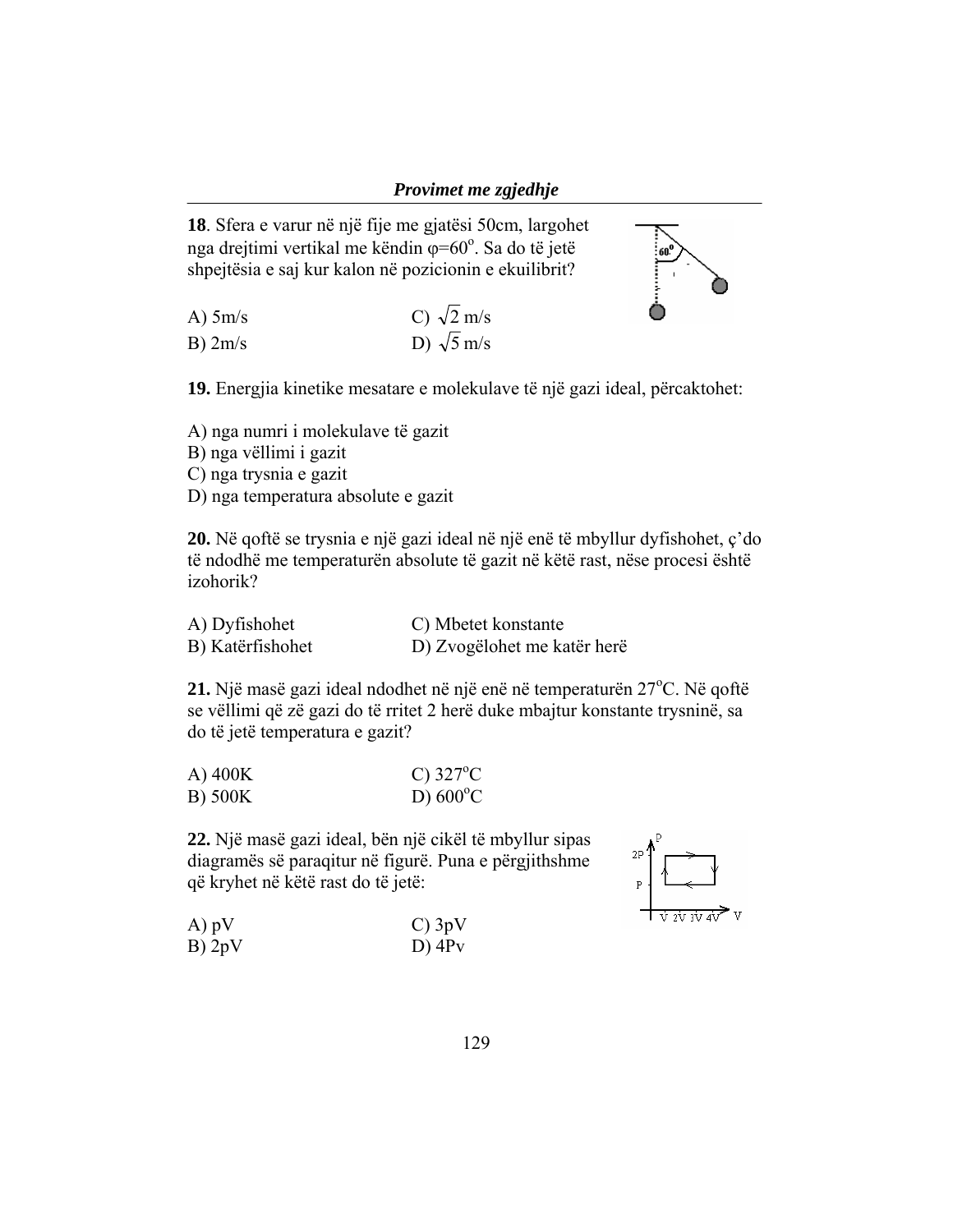**23.** Një masë gazi ideal ngjishet në mënyrë adiabatike dhe puna që kryhet mbi të është 200J.

Sa do të jetë ndryshimi i energjisë së brendshme të gazit?

| A) 100J | $C) -200J$ |
|---------|------------|
| B) 200J | D(0)       |

**24.** Në qoftë se rendimenti i një motori termik do të jetë 100%, atëherë temperatura e ftohësit duhet të jetë:

| A) $0^{\circ}$ C  | C) Infinit |
|-------------------|------------|
| $B) 100^{\circ}C$ | $D)$ 0 K   |

**25.** Dy ngarkesa tërheqin njëra tjetrën me një forcë F. Sa do të jetë vlera e forcës së bashkëveprimit në qoftë se ngarkesa e parë dyfishohet, ngarkesa e dytë trefishohet, ndërsa distanca ndërmjet qendrave të tyre zvogëlohet katër herë?

| A) $6/16F$ | $C$ ) 24F |
|------------|-----------|
| B) 16F     | D) 96F    |

**26.** Largësia ndërmjet dy pllakave të një kondensatori të rrafshët është 1mm. Sa do të jetë intensiteti i fushës elektrike brenda pllakave, kur tensioni ndërmjet tyre është 6V?

| A) $600V/m$  | C) 6000V/m   |
|--------------|--------------|
| $B)$ 1500V/m | D) $9000V/m$ |

**27.** Potenciali në qendrën e një katrori është 3V kur në njërin kulm të tij është vendosur ngarkesa +q. Sa do të bëhet potenciali në qendrën e tij, kur në njërin prej kulmeve të tjerë vendoset një ngarkesë tjetër –q?

| A) Zero | $C$ ) -3V |
|---------|-----------|
| B) 3V   | D) 6V     |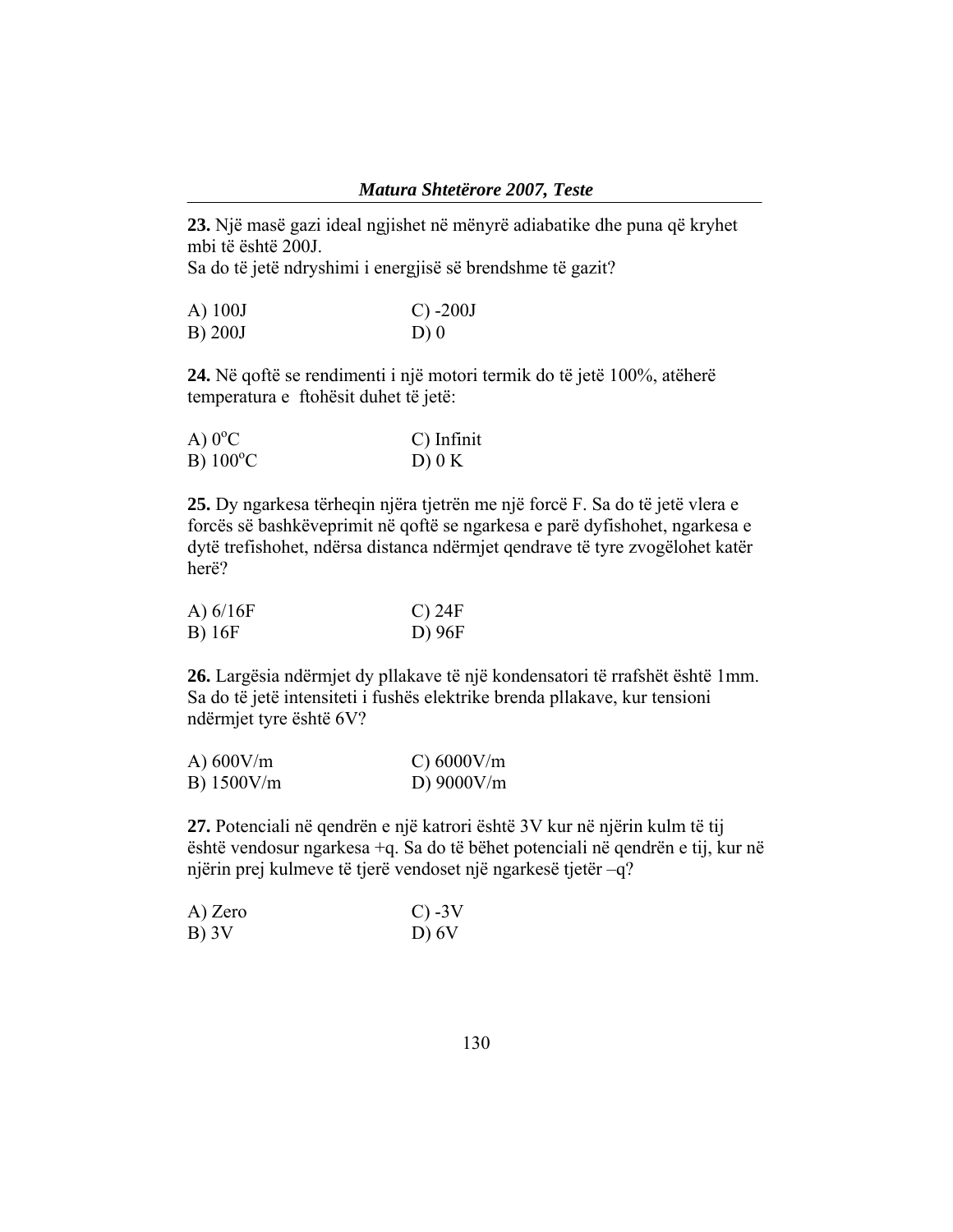**28.** Në një kondensator të ngarkuar, tensioni ndërmjet pllakave është 50V. Sa do të jetë tensioni ndërmjet pllakave, kur largësia ndërmjet tyre rritet dy herë?

| A) 25V | $C)$ 100V |
|--------|-----------|
| B) 50V | D) 150V   |

**29**. Një rezistencë 6Ω dhe një rezistencë 12Ω, janë lidhur në paralel me anë të një burimi rryme me tension 12V. Sa është fuqia që harxhohet në rezistencën 6Ω ?

| A) 48W | $C$ ) 24 $W$ |
|--------|--------------|
| B) 36W | D) 12W       |

**30.** Referohu skemës në figurë. Në qoftë se r=0, sa do të jetë rryma që kalon në rezistencën  $R_3$ ?

| A) $0.05A$ | $C)$ 1A |  |
|------------|---------|--|
| B) 0.2A    | D) $3A$ |  |



**31.** Dy thërrmija me masa të njëjta, me ngarkesa **e** dhe **2e**, hyjnë pingul në një fushë magnetike homogjene me të njëjtën shpejtësi. Raporti i rrezeve  $\frac{R_1}{\cdots}$ është:

$$
\frac{R_1}{R_2} \ddot{\text{e}} \text{sh}
$$

A) 1 C)  $\frac{1}{2}$ B) 2 D)  $\frac{1}{4}$ 

**32.** Një përcjellës me gjatësi 50cm, në të cilin rrjedh rryma 20A, vendoset pingul me vijat e forcës së fushës magnetike. Forca magnetike që vepron mbi përcjellësin ka vlerën 3N. Induksioni i fushës magnetike do të ketë vlerën:

| $A)$ 0.5T | C) 1.5T   |
|-----------|-----------|
| B) 0.3T   | D) $2.5T$ |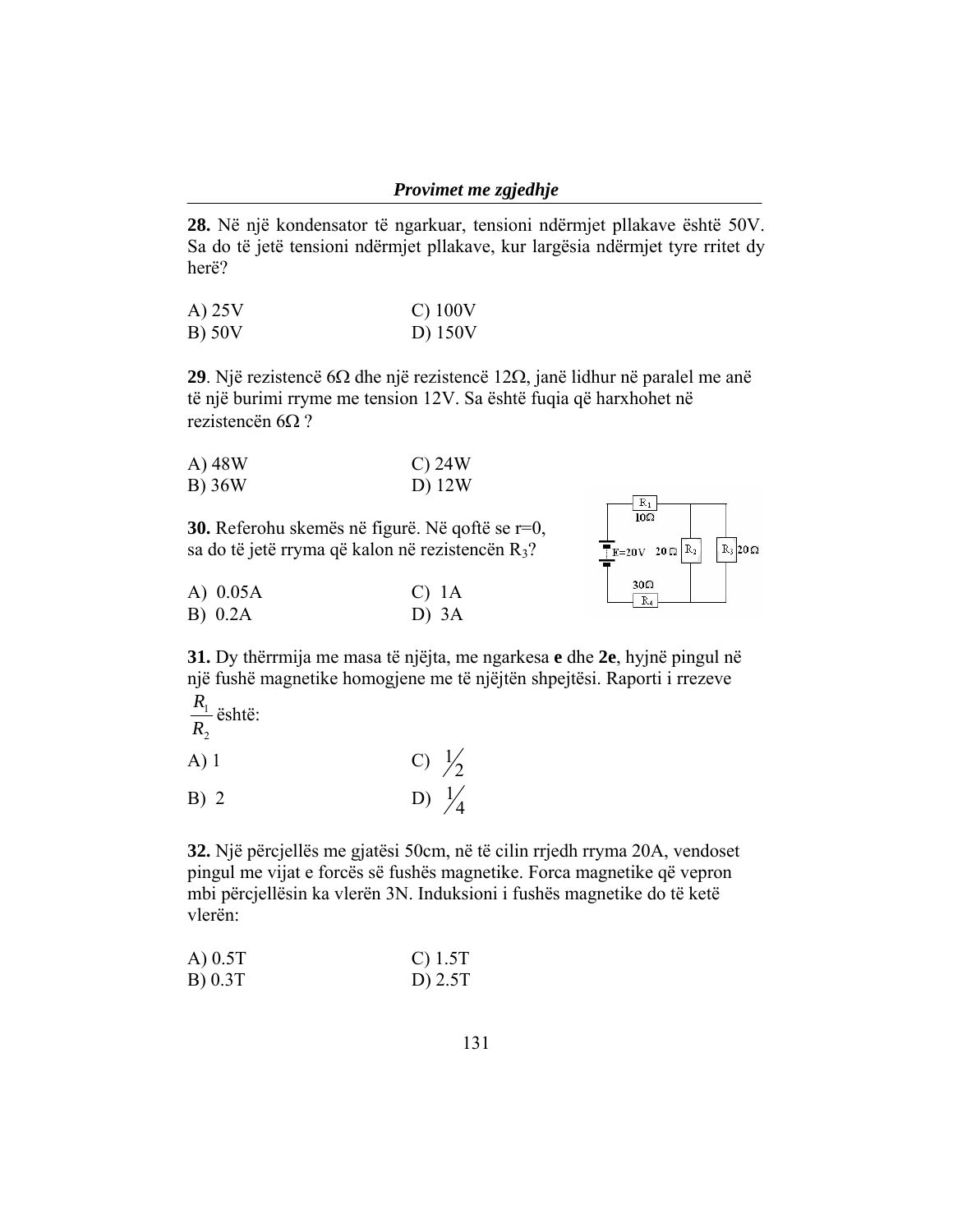**33.** Fluksi magnetik përmes një bobine me N spira ndryshon me 0.05Wb gjatë 0.5s. Sa do të jetë numri i spirave në qoftë se f.e.m është 5V?

| A) 5  | $C)$ 150 |
|-------|----------|
| B) 50 | $D)$ 200 |

**34.** Fluksi me vlerë 4⋅10<sup>-5</sup>Wb mbahet i njëjtë përmes një përcjellësi rrethor për 0.5s. Sa do të jetë vlera e forcës elektromotore që induktohet në këtë rast?

| A) $8.10^{-5}$ V | C) $2 \cdot 10^{-5}$ V |
|------------------|------------------------|
| B) $4.10^{-5}$ V | $D)$ 0 V.              |

**35.** Ekuacioni i lëkundjes së një lavjerësi sustë është i formës

 $x = 2\cos(\pi \cdot t + \frac{\pi}{6})$ cm. Shpejtësia maksimale e lëkundjes së lavjersit do të

jetë:

| A) $6.28m/s$          | C) 6.28 $10^{-3}$ m/s |
|-----------------------|-----------------------|
| B) 6.28 $10^{-2}$ m/s | D) 62.8 $10^{2}$ m/s  |

**36.** Duke rritur dy herë amplitudën e lëkundjeve të lavjerrësit sustë, energjia mekanike e sistemit:

A) do të rritet dy herë B) do të rritet tre herë C) do të rritet katër herë D) nuk ndryshon

**37.** Në një fije të pazgjatshme me masë të papërfillshme, varim një sferë më masë m. Frekuenca e lëkundjes së këtij lavjerësi është 2Hz. Sa do të jetë frekuenca e lavjerësit të formuar duke varur në të njëjtën fije një sferë me diametër sa sfera e parë po me masë 2m?

| $A)$ 0.5Hz | $C)$ 2Hz |
|------------|----------|
| $B)$ 1Hz   | $D)$ 4Hz |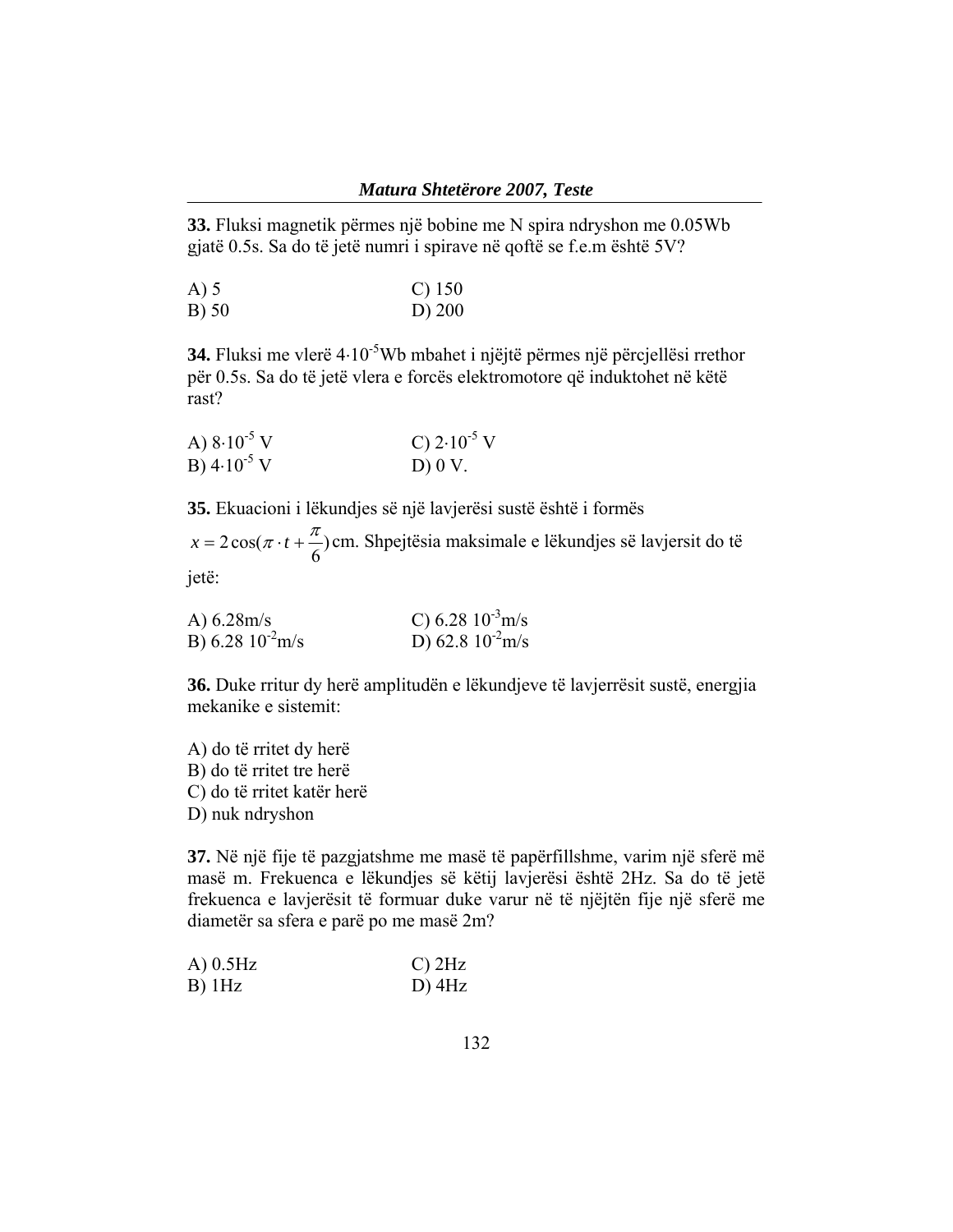**38.** Në rezistencën 50Ω, kalon rryma alternative  $I = 0.8 \sin(240 \pi t)$ . Sa është frekuenca e rrymës?

| A) 240Hz | $C)$ 120Hz |
|----------|------------|
| B) 190Hz | $D)$ 100Hz |

**39.** Në qarkun RLC, rezistencat:  $R = 40\Omega$ ,  $X_C = 30\Omega$   $X_L = 60\Omega$ , janë lidhur në seri me një burim rryme me vlerë efektive 120V. Sa është vlera efektive e rrymës që kalon në qark?

| $A)$ 2.4 $A$ | C) $4A$ |
|--------------|---------|
| B) 3A        | D) 5A   |

**40.** Dy burime koherente prodhojnë valë më gjatësi 2m dhe amplitudë a. Një pikë M, e cila ndodhet 4m nga burimi i parë dhe 5m nga burimi i dytë, e ka amplitudën e lëkundjes:

| $A)$ 2a | C) $a/2$ |
|---------|----------|
| B) a    | D)0      |

**41.** Një valë me gjatësi λ dhe frekuencë f përhapet në një fije elastike. Një valë tjetër me gjatësi 2λ, përhapet në të njëjtën fije elastike. Sa do të jetë frekuenca e valës së dytë?

| $A)$ 0.5f | $C$ ) 2f |
|-----------|----------|
| B) f      | $D)$ 4f  |

42. Një rreze drite monokromatike bie në kufirin ndarës të dy mjediseve nën këndin  $60^{\circ}$  dhe përthyhet nën këndin  $30^{\circ}$ . Në qoftë se mjedisi i parë është ajër,treguesi i përthyerjes së mjedisit të dytë është:

| C) $\sqrt{3}$ |  |
|---------------|--|
|               |  |

B)  $\sqrt{2}$  D) 1.3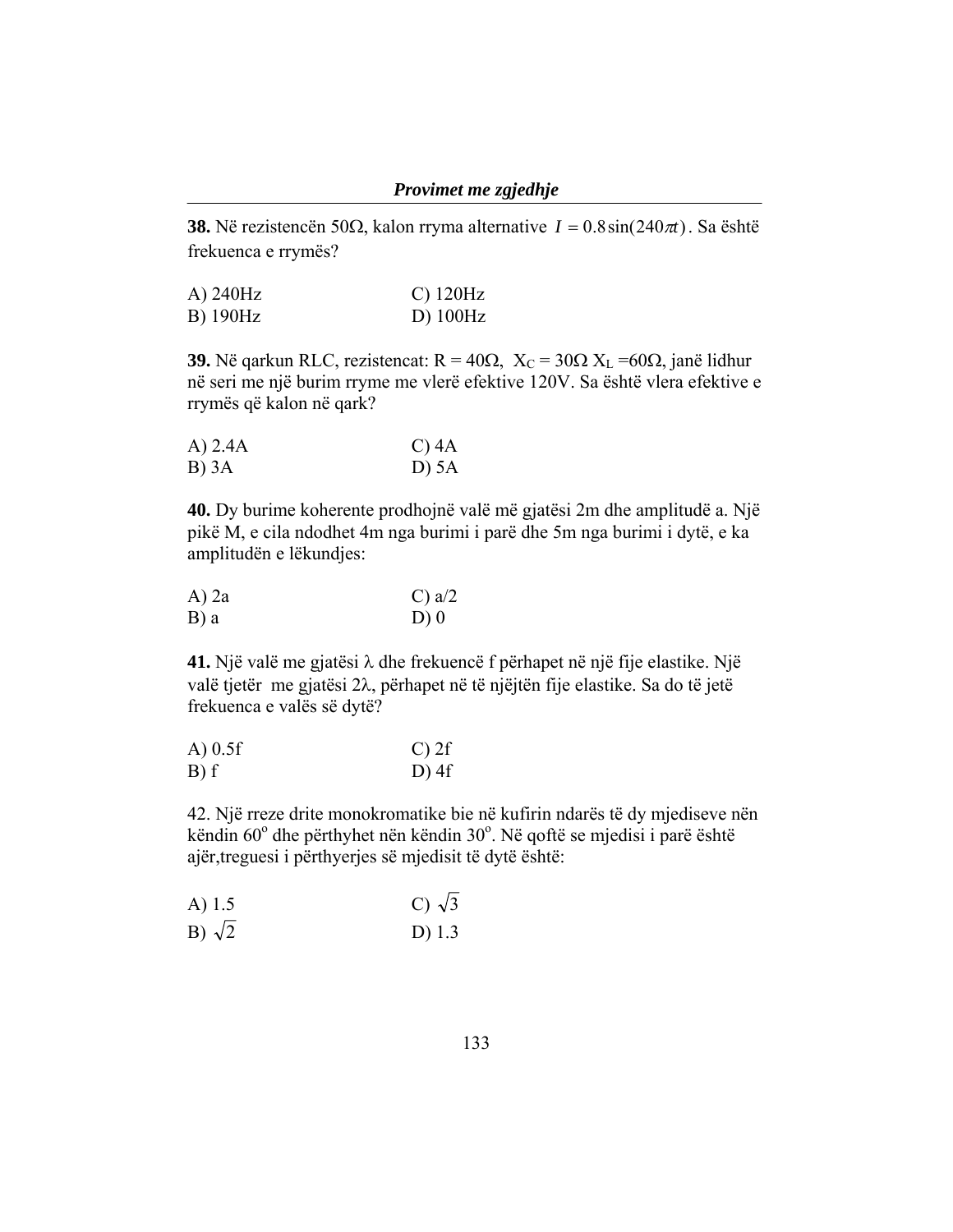**43.** Kur një rreze drite monokromatike përshkon dy mjedise me tregues optikë të ndryshëm, atëherë do të ndryshojnë:

- A) shpejtësia dhe frekuenca e valës
- B) shpejtësia dhe gjatësia e valës
- C) frekuenca dhe gjatësia e valës
- D) shpejtësia, frekuenca dhe gjatësia e valës

**44.** Një pasqyrë sferike e lugët jep një shëmbëllim:

- A) gjithmonë real
- B) real në qoftë se objekti ndodhet në largësi më të vogël se f
- C) gjithmonë virtual
- D) virtual në qoftë se objekti ndodhet në largësi më të vogël se f

**45.** Një objekt vendoset midis f dhe 2f në boshtin optik kryesor të një thjerre përmbledhëse. Shëmbëllimi që formohet në këtë rast do të ndodhet:

A) midis f dhe 2f B) në largësinë 2f C) në largësi f D) në distancën më të madhe se 2f nga thjerra

**46.** Cila nga madhësitë e mëposhtme shpreh energjinë kinetike të një thërrmije relativiste me masë të prehjes  $m<sub>o</sub>$ ?

A) 
$$
\frac{m_o v_2}{2}
$$
  
\nB)  $\frac{mv^2}{2}$   
\nC)  $mc^2 - m_o c^2$   
\nD)  $1/2 (mc^2 - m_o c^2)$ 

**47.** Në eksperimentin e fotoefektit intensiteti i dritës rënëse rritet 2 herë, kurse frekuenca nuk ndryshon. Shpejtësia e fotoelektroneve do të:

| A) Rritet 2 herë | C) Nuk ndryshon       |
|------------------|-----------------------|
| B) Rritet 4 herë | D) Zvogëlohet dy herë |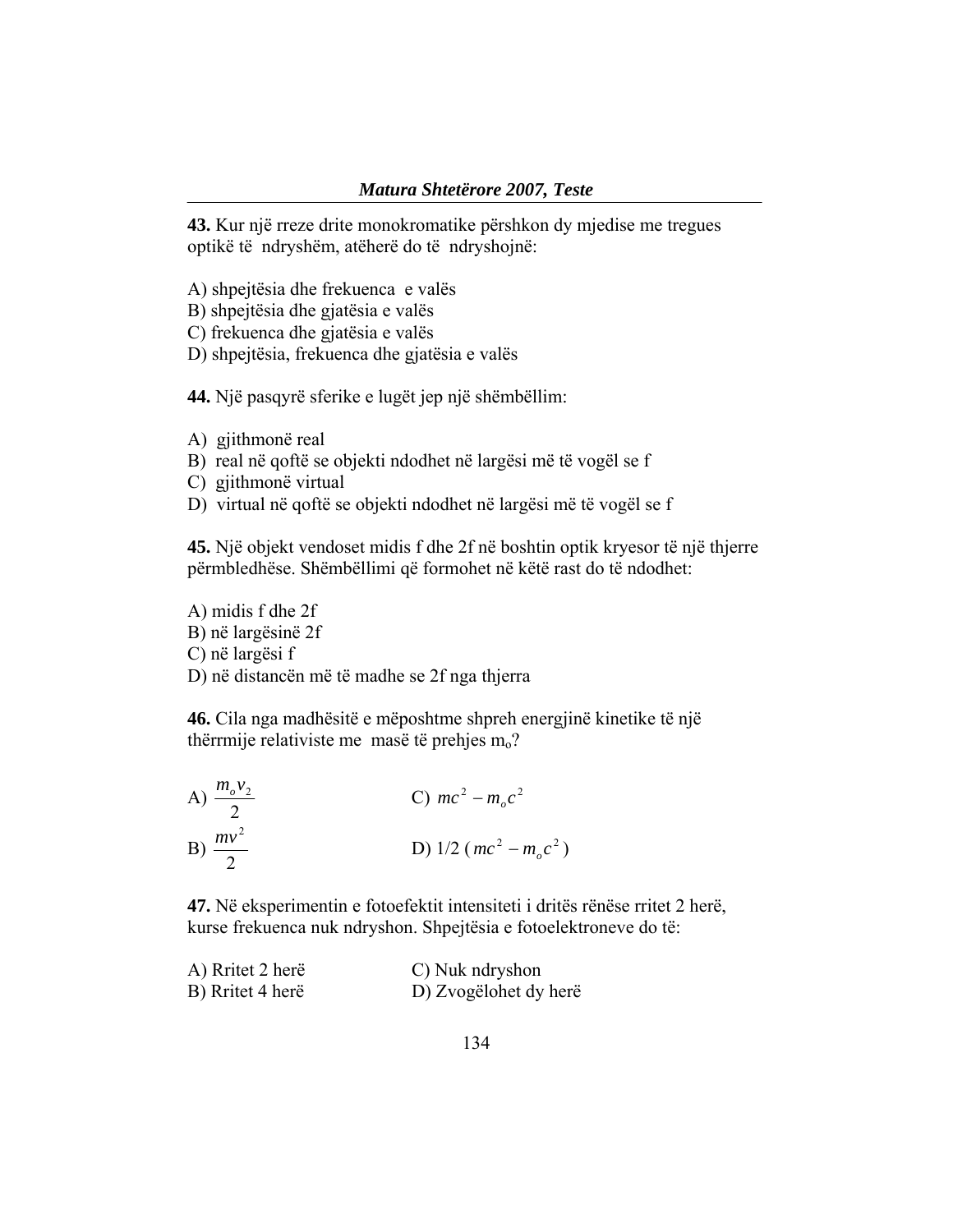**48.** Elektroni dhe protoni përshpejtohen me të njëjtin tension U. Duke i marrë si grimca jo relativiste, atëherë raporti i gjatësive të valëve *p e*  $\frac{\lambda_e}{\lambda}$  do të

jetë:  
\nA) 
$$
\sqrt{\frac{m_e}{m_p}}
$$
  
\nB)  $\frac{m_e}{m_p}$   
\nC)  $\sqrt{\frac{m_p}{m_e}}$   
\nD)  $\frac{m_p}{m_e}$ 

**49.** Kur nga bërthama e një elementi emetohet një thërrmijë  $\beta$ <sup>-</sup>, numri i masës:

A) rritet me një njësi B) zvogëlohet me një njësi C) nuk ndryshon D) asnjë nga alternativat e mësipërme

**50.** Izotopi radioaktiv i jodit e ka periodën e gjysmëzbërthimi 8 ditë. Një kampion është ruajtur në laborator për 16 ditë. Gjatë kësaj kohe janë zbërthyer:

| A) $1/4$ e bërthamave | C) $3/4$ e bërthamave |
|-----------------------|-----------------------|
| B) $1/3$ e bërthamave | D) $2/3$ e bërthamave |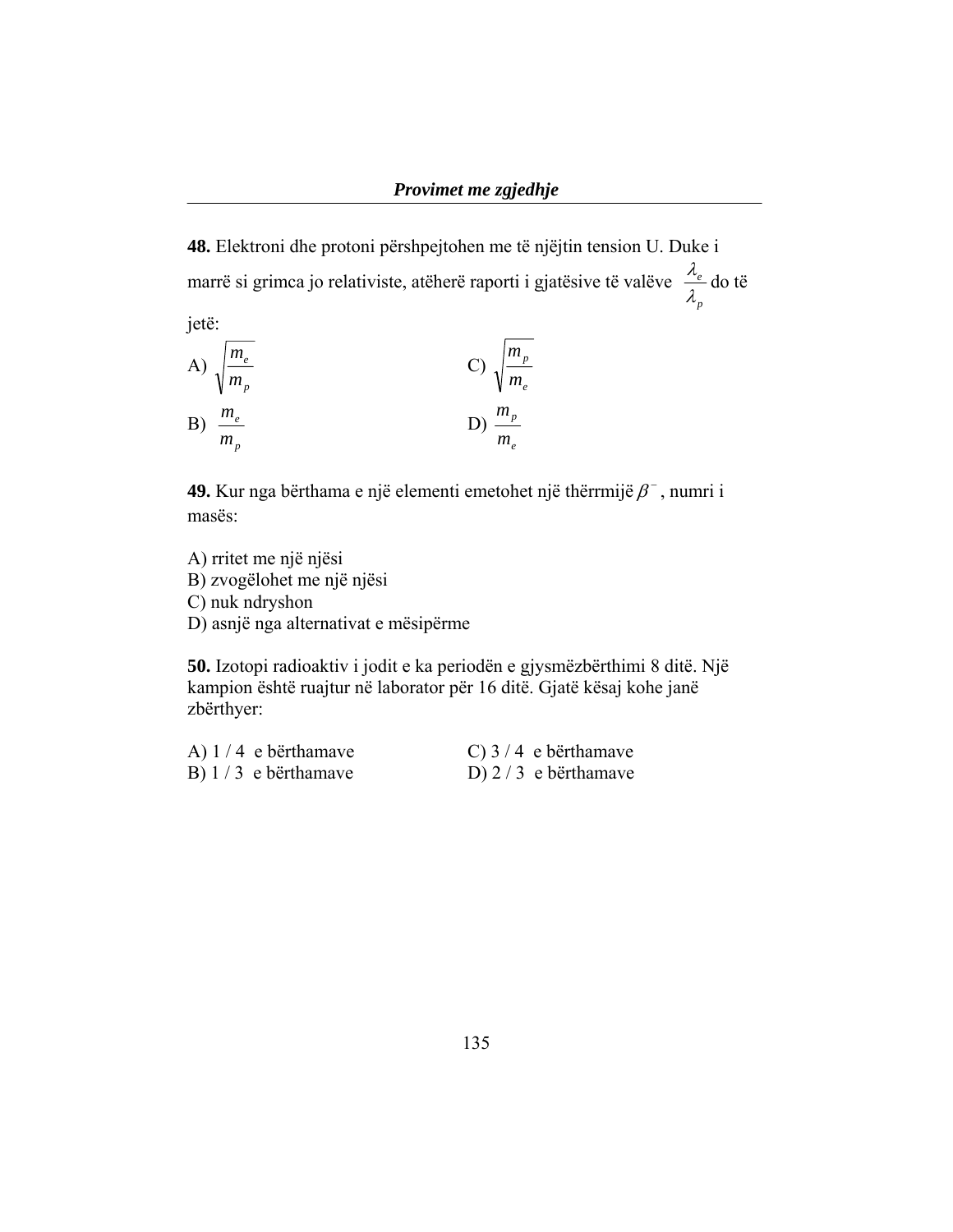## **LËNDA: HISTORI GJEOGRAFI**

**1.** Organi kryesor i Lidhjes së Etolisë ishte:

| A) Aeropagu | C) Këshilli |
|-------------|-------------|
| B) Helieja  | D) Kuvendi  |

**2.** Mbreti i frankëve që i dha fund pushtetit të maxhordomëve, ishte:

| A) Karl Marteli | C) Leoni II          |
|-----------------|----------------------|
| B) Klodvigu     | D) Pepini i Shkurtër |

**3.** Kushtetuta e vitit 1791 e shpallte Francën:

- A) Monarki kushtetuese
- B) Monarki parlamentare
- C) Republikë presidenciale
- D) Republikë parlamentare

**4.** Lufta e Parë Botërore filloi më:

| A) 17 Dhjetor 1913 | C) 28 Korrik 1914   |
|--------------------|---------------------|
| B) 28 Qershor 1914 | D $13$ Qershor 1915 |

**5.** Tri Fuqitë e Mëdha, Britania e Madhe, SH.B.A dhe BRSS ranë dakord për krijimin e O.K.B-së në Konferencën e:

| A) Teheranit | C) Uashingtonit |
|--------------|-----------------|
| B) Jaltës    | D) Potsdamit    |

**6.** Në autorët e lashtë grekë, termi barbar përdorej për të dalluar fiset:

| A) Pushtuese | C) Jogreke    |
|--------------|---------------|
| B) Nomade    | D) Joqytetare |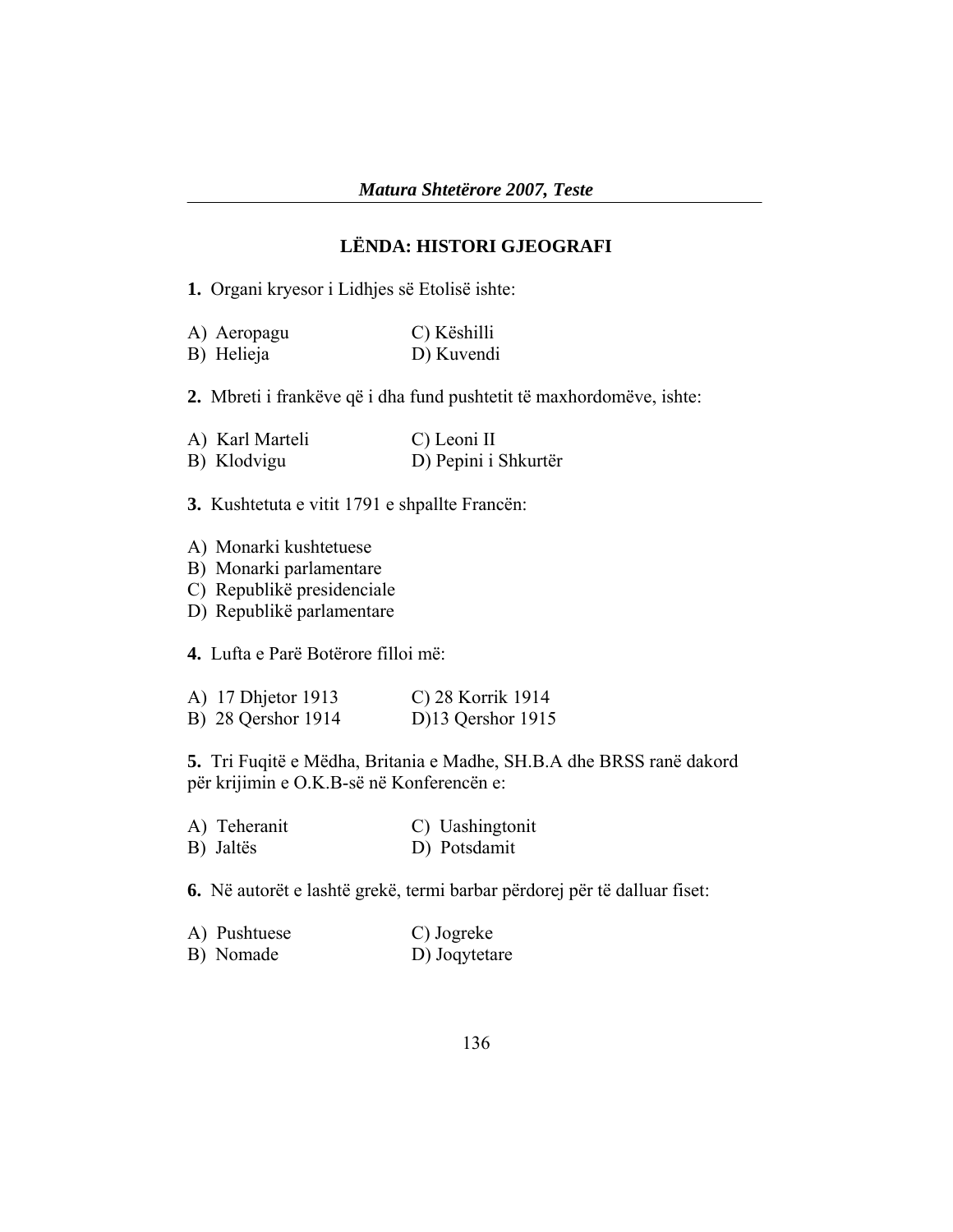#### *Provimet me zgjedhje*

**7.** Në dokumentet bizantine të shekullit XI, popullsia e vendit tonë, njihej me emrin:

| A) Alban | $\mathcal{C}$ ) Ilir |
|----------|----------------------|
| B) Arbër | D) Shqiptar          |

**8.** Kryetar i qeverisë së përkohshme të Lidhjes Shqiptare të Prizrenit u caktua:

| A) Abdyl Frashëri | C) Shuaip Spahiu |
|-------------------|------------------|
| B) Iljaz Dibra    | D) Ymer Prizreni |

**9.** Sipas Protokollit shqiptaro-francez të 16 Dhjetorit 1916, Korça shpallej:

| A) Republikë autonome  | C) Krahinë autonome  |
|------------------------|----------------------|
| B) Republikë e pavarur | D) Krahinë e pavarur |

**10.** Grupimi më i spikatur legal antikomunist që veproi në Shqipëri në vitet 1946-1947 ishte ai:

| A) Demokratik   | C) Socialdemokrat   |
|-----------------|---------------------|
| B) i Deputetëve | D) Kristiandemokrat |

**11.** Statuti Themeltar i Republikës së Shqipërisë i vitit 1925, shpallte si formë regjimi:

- A) Monarkinë autoritare
- B) Monarkinë parlamentare
- C) Republikën parlamentare
- D) Republikën presidenciale

**12.** "Me ligjet e tij ai shkatërroi rendin gjinor" Kjo reformë në Romë i takon:

| A) Oktavian Augustit | C) Serv Tulit        |
|----------------------|----------------------|
| B) Tit Livit         | D) Skipion Emilianit |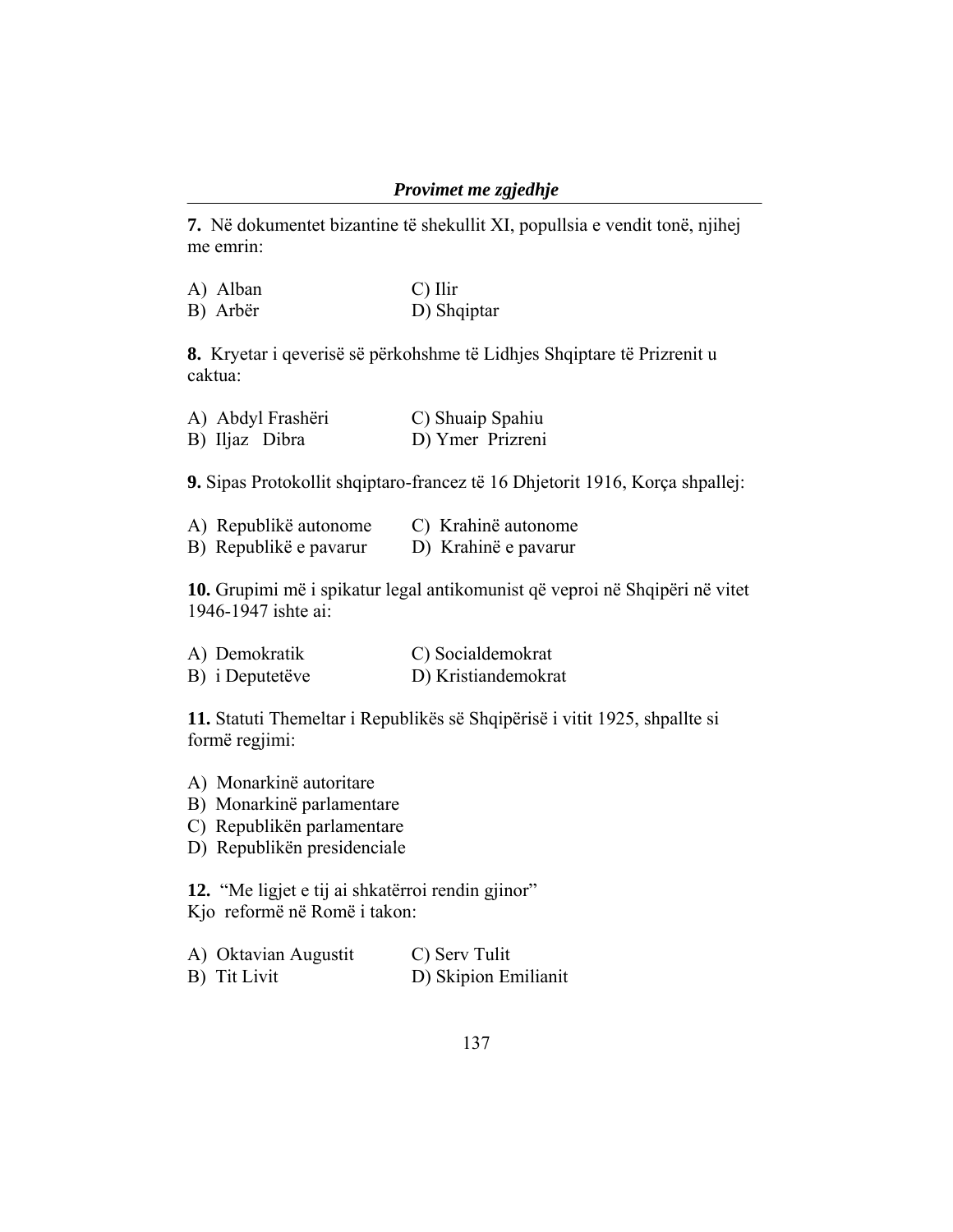#### *Matura Shtetërore 2007, Teste*

**13.** Kryengritja kundër Justinianit me emrin "Nika" ishte rebelim i:

| A) të kaltërve  | C) Visigotëve   |
|-----------------|-----------------|
| B) të gjelbërve | D) Gjermanikëve |

**14.** Liberalët, si rrymë ideore e shekullit XIX, u bënë mbrojtës të:

- A) qeverisjes kushtetuese
- B) të drejtës së përgjithshme të votës
- C) bashkimit në komb-shtet
- D) luftës së klasave

**15.** "Peticioni i të drejtave" (1628) ishte përpjekja e parë në Angli për epërsi të qeverisjes në favor të:

| A) monarkut    | C) fisnikëve |
|----------------|--------------|
| B) parlamentit | D) lordëve   |

**16.** Politika e re ekonomike (NEP), e zbatuar në Rusi, i jepte të drejtën shtetit të kontrollonte:

- A) industrinë e vogël dhe artizanatin
- B) zejtarinë dhe prodhimin bujqësor
- C) tregtinë e vogël dhe zejtarinë
- D) industrinë e madhe dhe bankat

**17.** SH.B.A u detyrua të hyjë aktivisht në Luftën e Dytë Botërore pas sulmit të:

| A) Gjermanisë mbi Francën | C) Japonisë mbi Singapor    |
|---------------------------|-----------------------------|
| B) Gjermanisë mbi BRSS    | D) Japonisë mbi Përl Harbër |

**18.** Fuqizimi i Mbretërisë Ilire, në kohën e Agronit dhe të Teutës, shqetësoi Republikën e Romës, pasi prekeshin interesat e saj në:

| A) Adriatik | C) Greqi    |
|-------------|-------------|
| B) Mesdhe   | D) Maqedoni |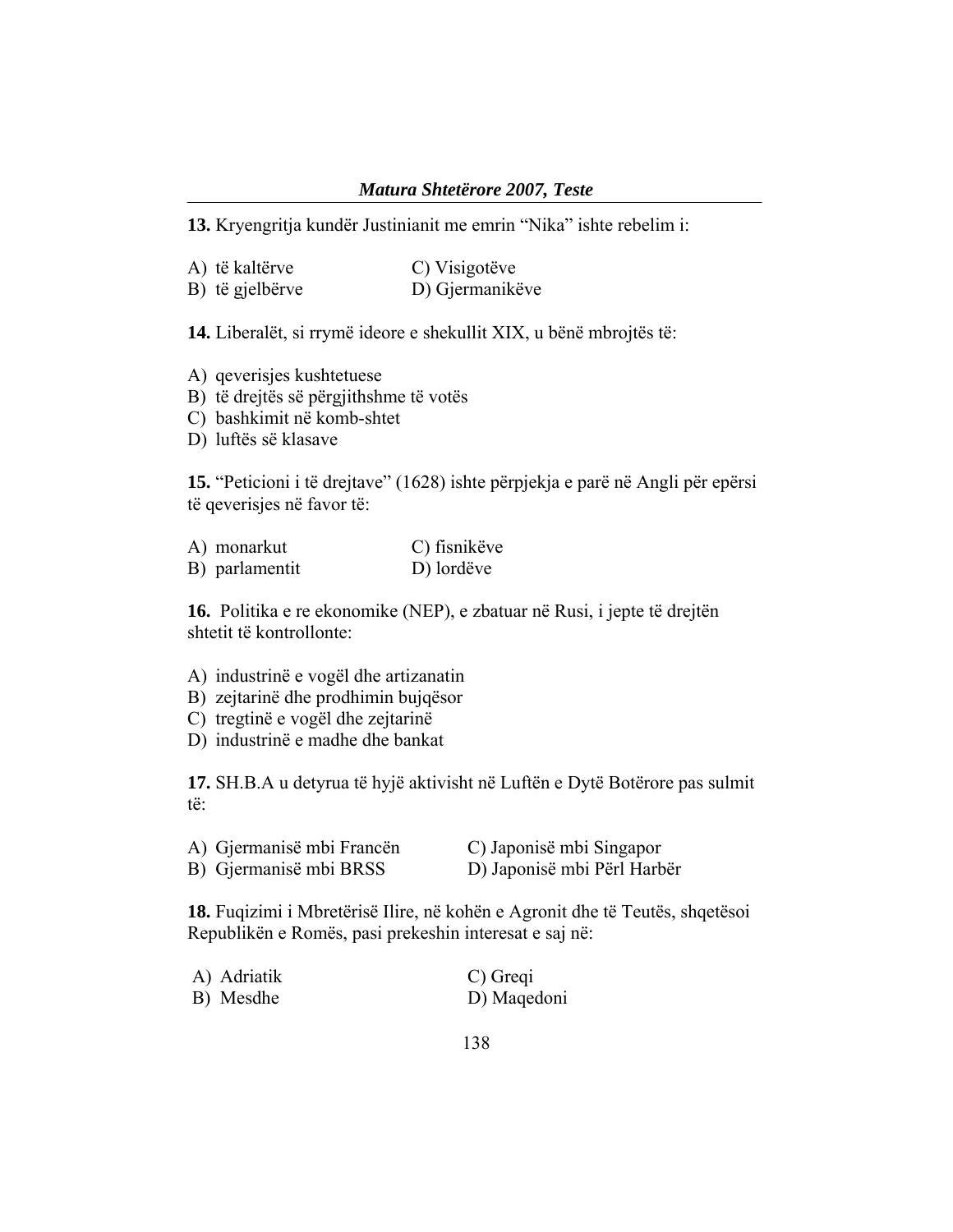#### *Provimet me zgjedhje*

**19.** Organizimin më të mirë shtetëror, ndër principatat shqiptare të shekullit XIV, e kishte ajo e:

| A) Balshajve | C) Muzakajve   |
|--------------|----------------|
| B) Topiajve  | D) Zenebishëve |

**20.** Pavarësisht se shteti i Skënderbeut gëzonte të gjitha tiparet e një shteti bashkëkohor mesjetar, në plan të parë vendosi detyra:

| A) Ekonomike | C) politike  |
|--------------|--------------|
| B) Tregtare  | D) ushtarake |

**21.** Ali Pashë Tepelena në përpjekjet e tij për zgjerimin e pashallëkut drejt veriperëndimit, u pengua nga aleanca:

| A) Anglo-franceze | C) Ruso-osmane      |
|-------------------|---------------------|
| B) Franko-ruse    | D) Osmano-austriake |

**22.** Komiteti "Mbrojtja Kombëtare e Kosovës", për të arritur qëllimet e tij, deklaroi se do të përdorte si mjete:

- A) luftën e armatosur dhe atë parlamentare
- B) luftën kaçake dhe kryengritjen e përgjithshme
- C) përpjekjet diplomatike dhe luftën e armatosur
- D) përpjekjet politike të Shqipërisë ndaj Jugosllavisë

**23.** Problemet kryesore, që shtroheshin përpara Asamblesë Kushtetuese të vitit 1921, ishin:

- A) miratimi i kushtetutës dhe formës së regjimit
- B) miratimi i kushtetutës dhe buxhetit të shtetit
- C) zgjedhja e qeverisë dhe caktimi i kryeqytetit
- D) zgjedhja e qeverisë dhe kryetarit të senatit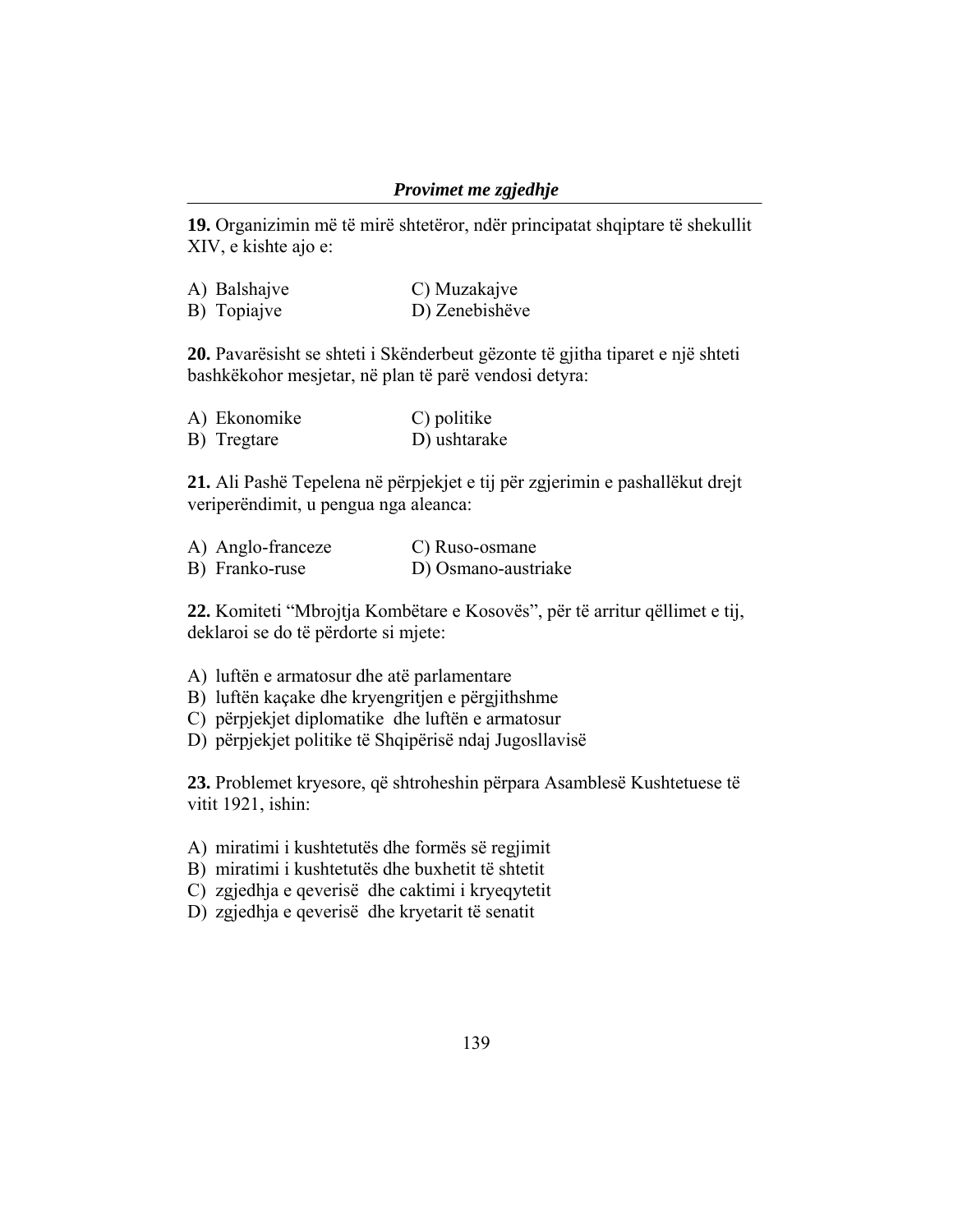**24.** Lufta mes plebenjve dhe aristokratëve në Romën e Lashtë kishte në themel çështjet:

| A) agraro-politike | C) politiko-ekonomike  |
|--------------------|------------------------|
| B) agraro-juridike | D) ekonomiko-ushtarake |

**25.** Reforma e parë elektorale në Britani rriste rolin e:

- A) Dhomës së Lordëve
- B) Dhomës së Komuneve
- C) shtresës së tregtarëve
- D) shtresës së punëtorëve

**26.** Diktaturat mbretërore në shtetet e Ballkanit në vitet '30 të shekulit XX u mbështetën tek:

- A) borgjezia dhe ushtarakët
- B) pronarët e tokave dhe policia
- C) mbreti dhe organizatat fashiste
- D) ushtria dhe policia

**27.** Marrëveshja e fshehtë austro-ruse e Budapestit përcaktonte krijimin në Ballkan të shteteve:

- A) Bullgari, Shqipëri dhe Rumeli
- B) Bullgari, Serbi dhe Mali i Zi
- C) Greqi, Maqedoni dhe Rumeli
- D) Greqi, Mali i Zi dhe Serbi

**28.** Për herë të parë, të drejtat dhe liritë themelore të shtetasve në Shqipëri u ligjëruan me:

- A) Kanunin e Përtashëm
- B) Kanunin e Jurisë
- C) Statutin e Lushnjës
- D) Statutin e zgjeruar të Lushnjës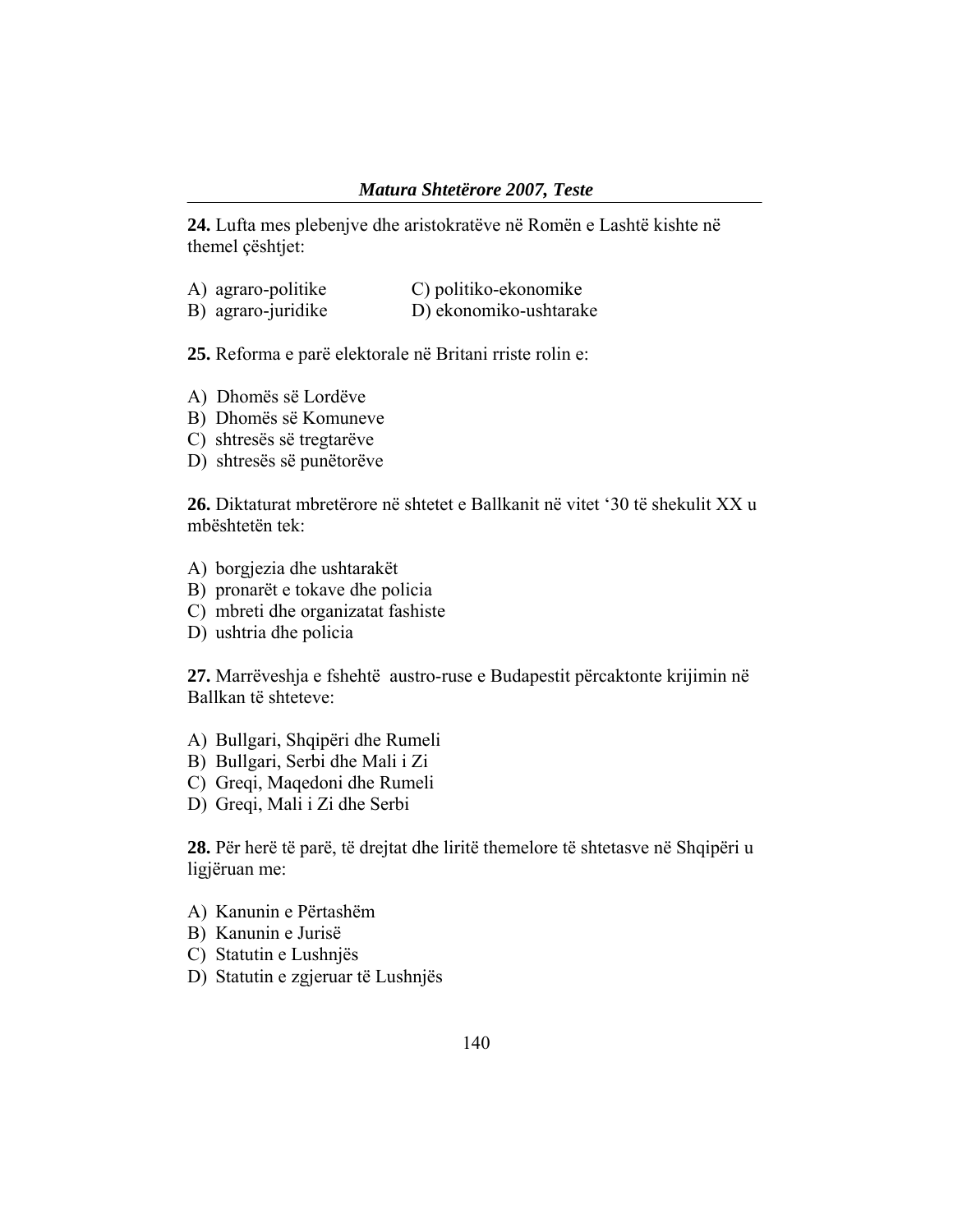**29.** P.K.SH dhe Fronti Nacionalçlirimtar denoncuan, në aspektin politik, marrëveshjen e Mukjes, sepse **NUK** pranonin:

- A) përfshirjen e Ballit Kombëtar në luftë
- B) përfshirjen e problemit të Kosovës
- C) ndarjen e pushtetit me Ballin Kombëtar
- D) ndarjen e zonave të ndikimit në vend

**30.** Në vitin 1992, Shqipëria u bë anëtare e:

- A) Bankës Evropiane për Zhvillim
- B) Fondit Monetar Ndërkombëtar
- C) Këshillit të Bashkimit të Atlantikut Verior
- D) Partneritetit për Paqe e Bashkëpunim

**31.** Në një datë të caktuar të vitit rrezet diellore bien pingul mbi ekuator. Dielli lind në lindje dhe perëndon në perëndim, dhe të dyja hemisferat ndriçohen njëlloj në datën:

| A) 21 Qershor | C) 23 Shtator |
|---------------|---------------|
| B) 22 Qershor | D) 22 Dhjetor |

**32.** Mbushja me ujë e kratereve të vullkaneve formon:

| A) pllajat vullkanike | C) konet vullkanike  |
|-----------------------|----------------------|
| B) liqenet vullkanike | D) ishujt vullkanikë |

**33.** Kripësia e ujërave të oqeanit botëror, merr vlerat më të larta në gjerësitë:

| A) ekuatoriale | C) mesatare |
|----------------|-------------|
| B) tropikale   | D) polare   |

**34.** Si rrjedhojë e veprimtarisë grumbulluese të deteve, format e relievit që krijohen janë:

A) harqet C) falezat B) shpellat D) kordonët litoralë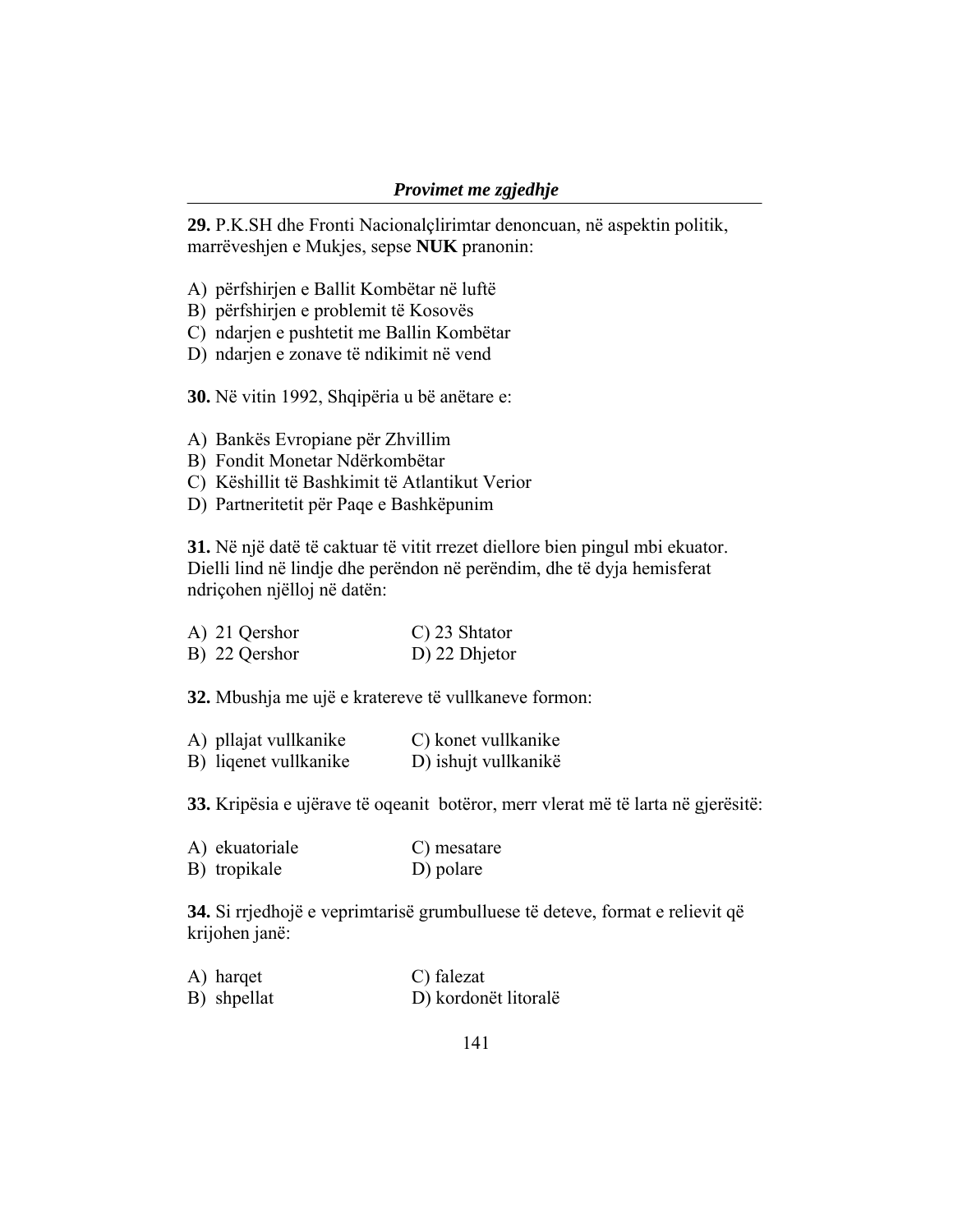**35. NUK** është dëshmi e lëvizjeve luhatëse:

A) ekzistenca e morenave akullnajore në ekuator

B) ekzistenca e tarracave detare në lartësi të mëdha

C) ekzistenca e koraleve në lartësi dhe thellësi të mëdha

D) ekzistenca e luginave lumore në thellësi të oqeaneve

**36.** Një nga kushtet që të krijohen deltat lumore është:

A) baticat dhe zbaticat të jenë të mëdha

B) sasia e madhe e materialeve që sjell lumi

C) thellësia e madhe e detit ose liqenit

D) prania e mikroorganizmave

**37.** Përcaktimi i vendndodhjes së një vendi në bazë të koordinatave gjeografike përbën:

| A) lokacionin         | C) lokacionin absolut             |
|-----------------------|-----------------------------------|
| B) lokacionin relativ | D) lokacionin relativ dhe absolut |

**38.** Deti më i madh, i brendshëm në botë është:

| A) Deti Kaspik | C) Deti Aral |
|----------------|--------------|
| B) Deti Bajkal | D) Deti i Zi |

**39.** Liqenet e Mëdha në Amerikën e Veriut, përveçse me njëri – tjetrin, lidhen edhe me lumin:

| A) Kolorado | C) Misuri      |
|-------------|----------------|
| B) Misisipi | D) Shën Lorenc |

**40.** Fusha, e cila shtrihet nga Britania e Madhe në perëndim deri në Evropën Lindore në lindje, quhet fusha e:

| A) Evropës Veriperëndimore | C) Evropës Veriore |
|----------------------------|--------------------|
| B) Evropës Perëndimore     | D) Evropës Lindore |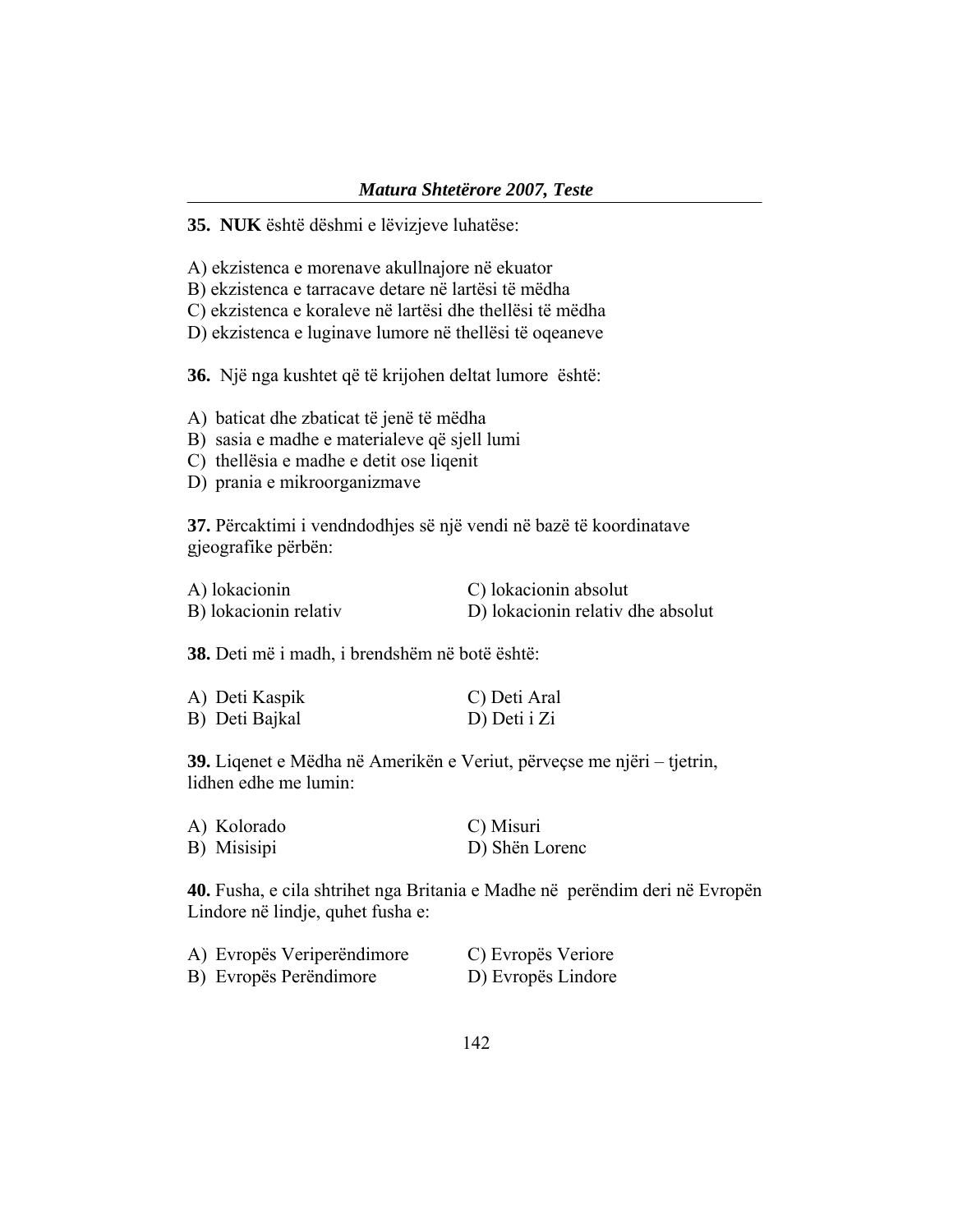#### *Provimet me zgjedhje*

**41.** Rrafshnalta, e cila rrethohet nga malet Elbrus dhe Zagros është ajo e:

| A) Industanit | C) Dekanit |
|---------------|------------|
| B) Anadollit  | D) Iranit  |

**42.** Liqeni më i madh i trevave shqiptare është ai i:  $\bigcap$  Dragnäg

| A) UIIII    | $\cup$ Prespes |
|-------------|----------------|
| B) Shkodrës | D) Butrintit   |

**43.** Pika ekstreme lindore e Republikës së Shqipërisë është:

- A) fshati Kapshticë
- B) qyteti Bilisht
- C) fshati Vërnik
- D) ishulli Sazan

**44.** Dega bazë e zhvillimit ekonomik në trevat shqiptare është:

A) ekonomia bujqësore

- B) industria minerare
- C) industria energjitike
- D) transporti dhe tregtia

**45.** Kodrat, të cilat ndodhen në juglindje të Myzeqesë, dhe që përbëjnë grumbullin më të madh kodrinor të vendit, janë ato të:

| A) Rodonit | C) Sulovës      |
|------------|-----------------|
| B) Krrabës | D) Mallakastrës |

**46.** Një hapësirë e caktuar gjeografike, me kufij relativisht të qartë natyrorë dhe ekonomiko-shoqërorë, dhe që dallohet nga hapësirat e tjera, quhet:

| A) krahinë gjeografike | C) rreth |
|------------------------|----------|
| B) rajon gjeografik    | D) qark  |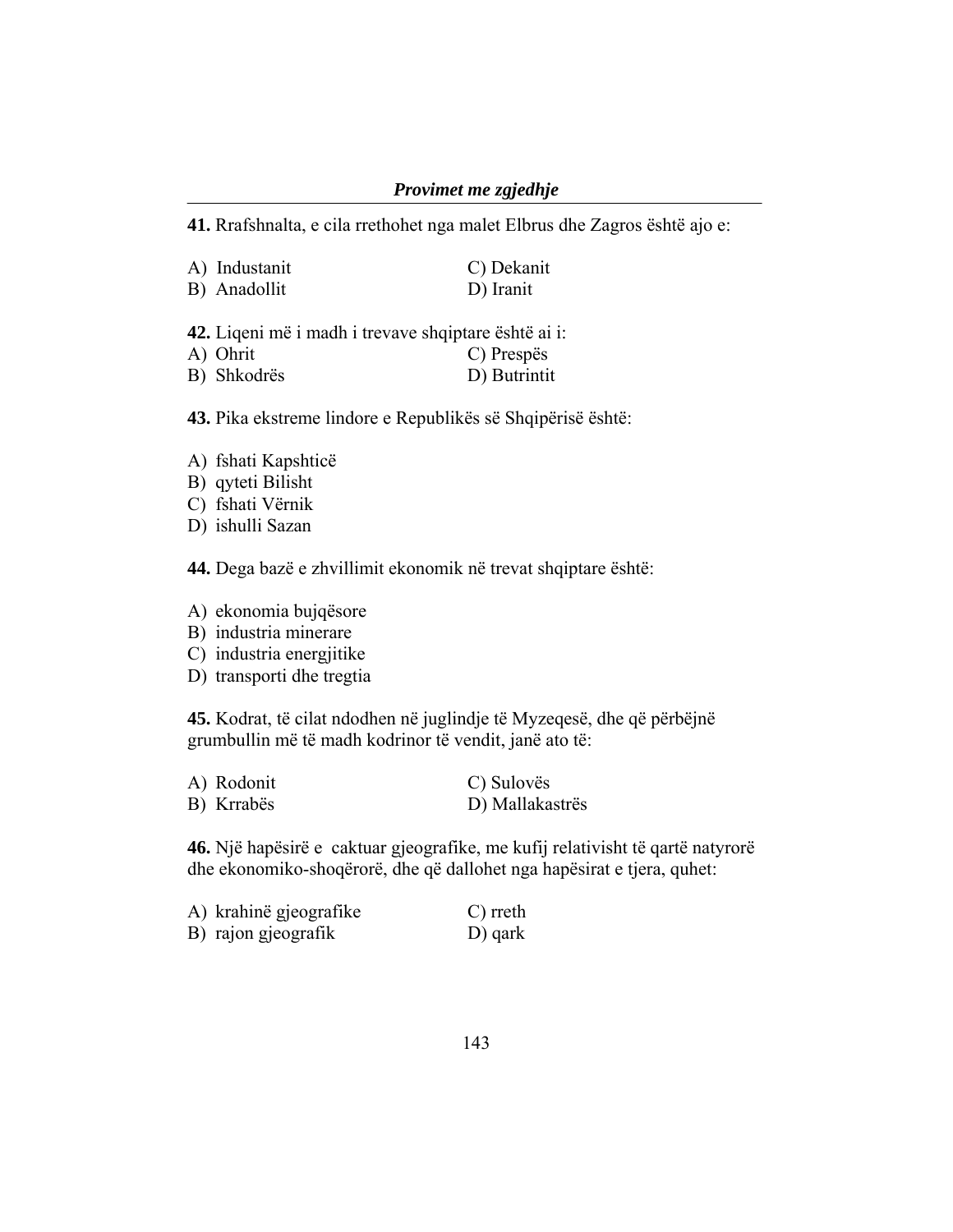**47.** Njësia fiziko–gjeografike, që shtrihet midis vargjeve të Lurës në lindje, atyre të Skënderbeut në perëndim, malit me Gropa në jug dhe malësisë Pukë – Mirditë në veri, është:

- A) Malësia e Çermenikës
- B) Mali i Dejës
- C) Lugu i Matit
- D) Mali i Balgjajt

**48.** Pasuritë e shumta minerare të Malësisë Pukë-Mirditë lidhen me praninë e shkëmbinjve:

| A) sedimentarë | C) granitikë |
|----------------|--------------|
| B) metamorfikë | D) magmatikë |

**49.** Si kufi jugor i Rajonit Verioro-Verilindor, shërben lumi:

| A) Shkumbin | $C$ ) Drin |
|-------------|------------|
| B) Erzen    | D) Mat     |

**50.** Lartësia maksimale në Rajonin Jugor ndodhet në malin:

| A) Tomorr  | C) Trebeshin |
|------------|--------------|
| B) Dhëmbel | D) Nëmërçkë  |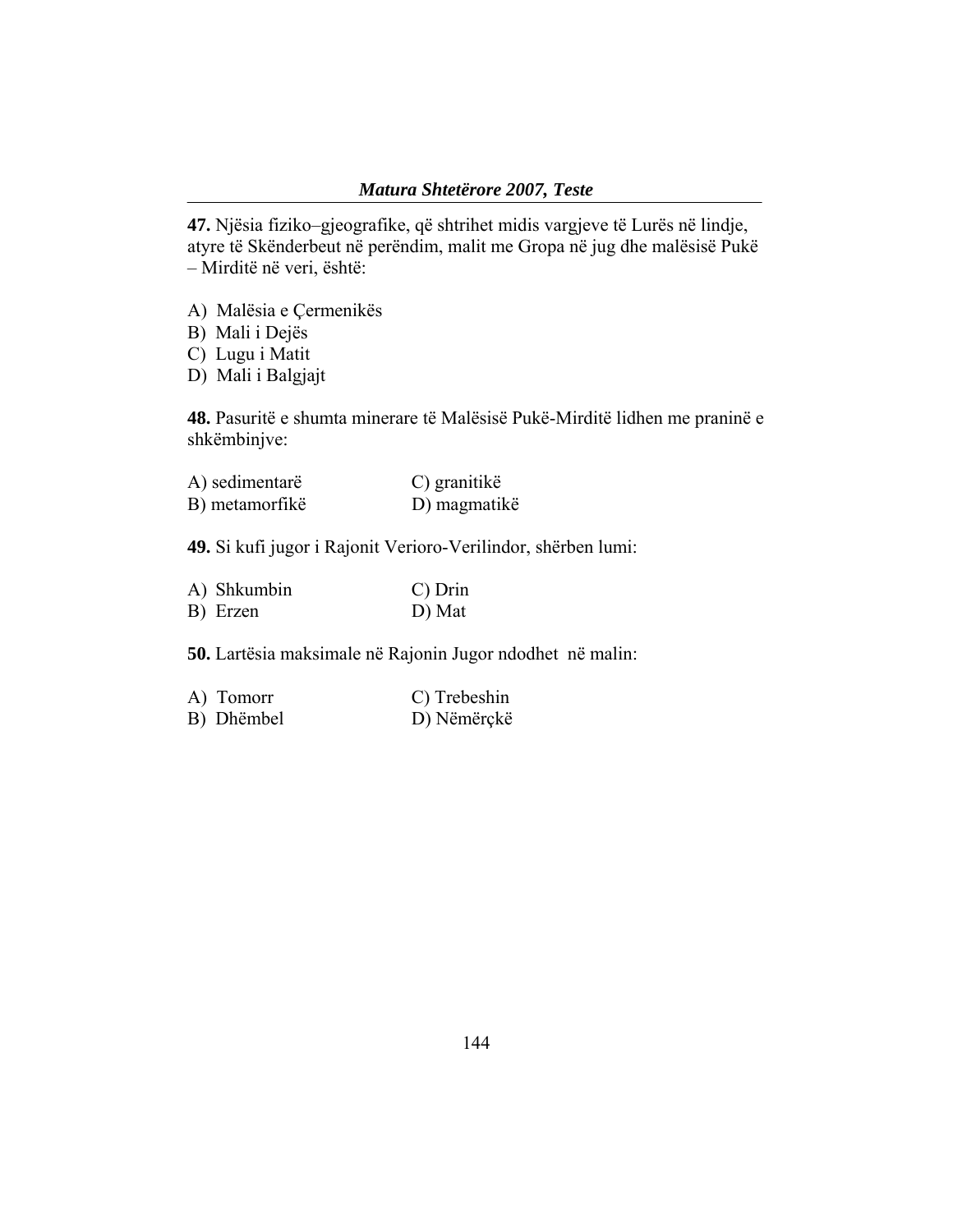## **LËNDA: NJOHURI PËR SHOQËRINË, EKONOMINË, FILOZOFINË**

**1.** Rregullat e sjelljes që pranohen përgjithësisht nga anëtarët e një shoqërie quhen:

- A) norma statistikore
- B) norma morale
- C) norma ndaluese të detyruara nga të tjerët
- D) vetndalime

**2**. Kultura materiale përfshin:

- A) besimet
- B) objektet fizike që prodhojnë dhe përdorin njerëzit
- C) vlerat
- D) b dhe c

**3.** Krahasuar me normat, vlerat janë më:

| A) të rëndësishme | C) detyruese  |
|-------------------|---------------|
| B) abstrakte      | D) të dukshme |

**4.** Moret dhe folkuejT ndryshojnë ndërmjet tyre nga shkalla në të cilën ato vlerësohen:

- A) detyruese nga pikëpamja ligjore
- B) të vlefshme nga pikëpamja morale
- C) të rëndësishme nga pikëpamja morale
- D) të pranuara zyrtarisht nga shoqëria

**5.** Një grup që kundërshton vlerat dhe normat sunduese në shoqëri dhe kërkon mënyra të tjera jetese quhet:

| A) nënkulturë    | C) ndërkulturë             |
|------------------|----------------------------|
| B) kundërkulturë | D) asnjë nga të mësipërmet |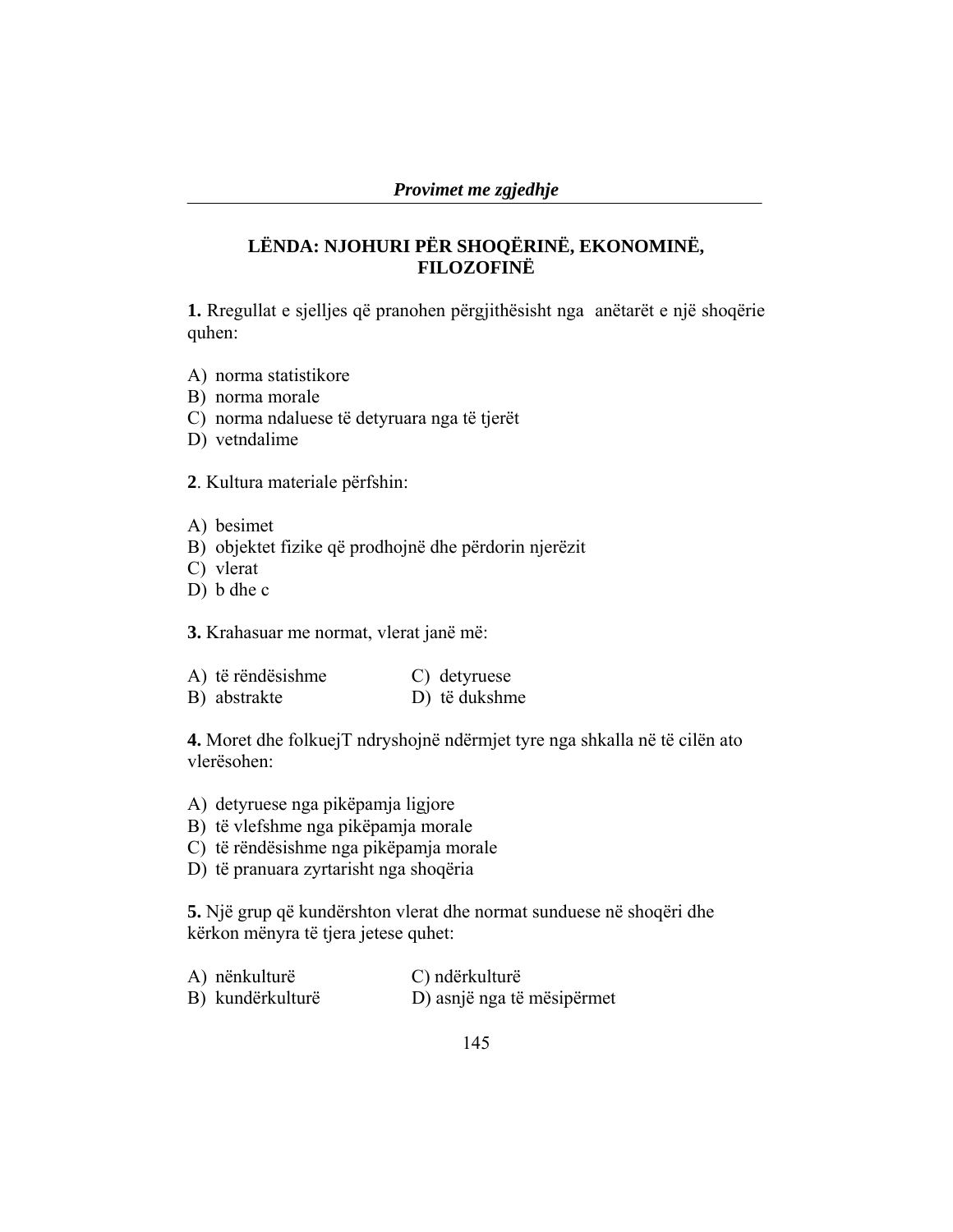**6.** Në shoqërinë tonë, martesa është bashkimi i një femre dhe i një mashkulli që:

- A) kanë marrëdhënie seksuale
- B) kanë marrëdhënie ekonomike
- C) njihet dhe miratohet nga shoqëria
- D) të gjitha së bashku

**7.** Ndikohet më pak nga lidhjet fisnore familja:

| A) patriarkale     | C) familja bërthamë |
|--------------------|---------------------|
| B) familja e hapur | $D)$ b dhe c        |

**8.** Nuk është familje grupi shoqëror i njerëzve të lidhur ndërmjet tyre nga:

| A) martesa  | C) birësimi |
|-------------|-------------|
| B) detyrimi | D) gjaku    |

**9.** Nuk ndikon në divorc:

- A) pavarësia ekonomike e bashkëshortëve
- B) ruajtja e nivelit arsimor ekzistues
- C) ndryshimet në statuset e bashkëshortëve
- D) prirja për të qenë të pavarur në vendime

**10.** Nuk është tipar i komunikimi masiv:

- A) rritja e numrit të pjesëmarrësve që marrin pjesë në të
- B) mesazhet e komunikimit masiv janë fryt i punës së përbashkët
- C) mesazhet bëhen gjithnjë e më personale
- D) realizimi i tij përmes teknikave dhe organizmave komplekse

**11.** Raca lidhet me ndryshimet në:

- A) kulturë C) tiparet fizike
- B) mentalitet D) zhvillimin teknologjik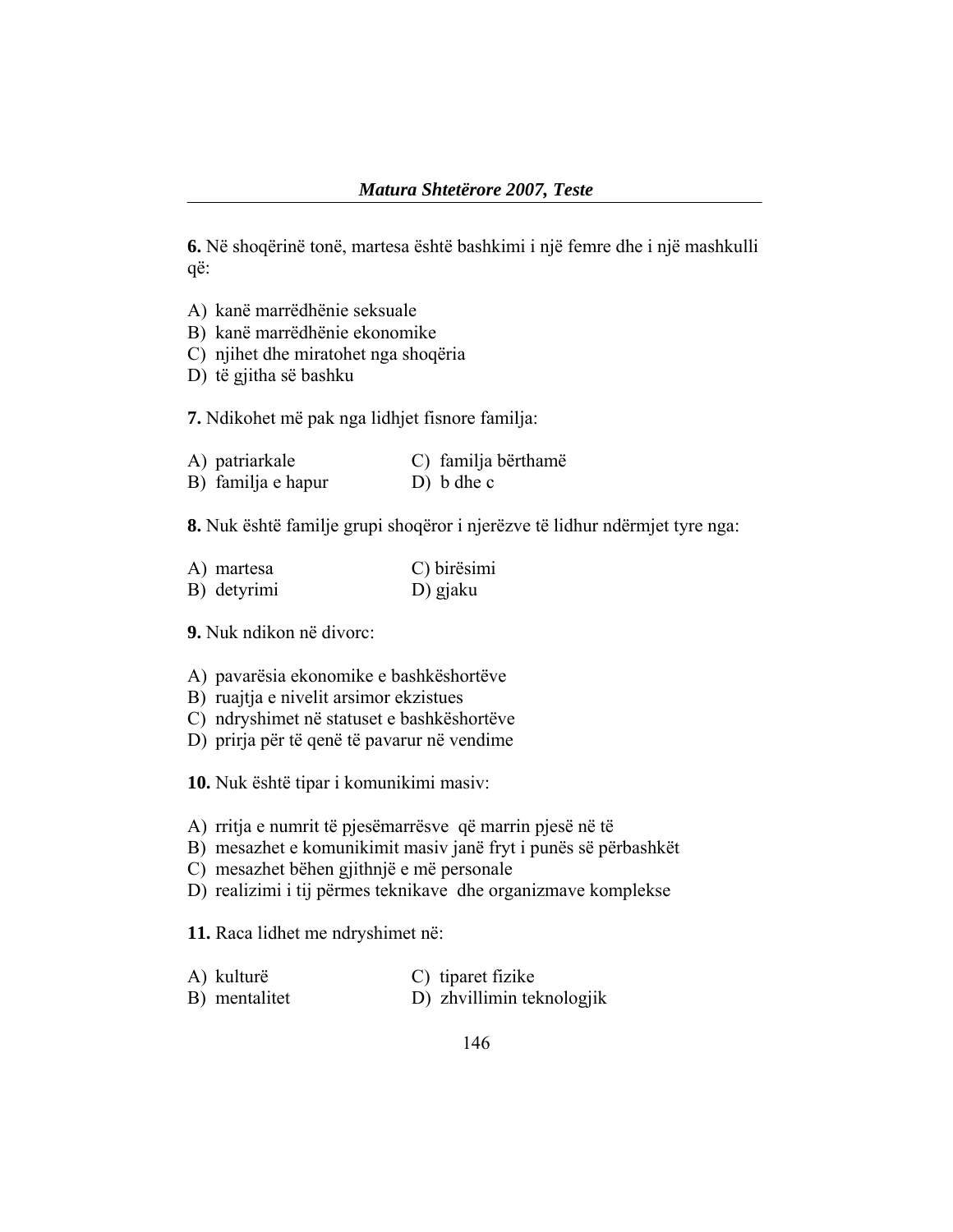#### *Provimet me zgjedhje*

**12.** Pakicat etnike dallohen nga anëtarët e tjerë të shoqërisë që përbëjnë shumicën nga:

| A) niveli arsimor | C) karakteristikat kulturore |
|-------------------|------------------------------|
|-------------------|------------------------------|

B) pasuria D) të gjitha së bashku

**13.** \_\_\_\_\_\_\_\_\_\_\_ janë përshkrimet e kategorive të ndryshme të njerëzve, të cilat vazhdojnë edhe përballë fakteve që i kudërshtojnë:

| A) paragjykimet  | C) stereotipat |
|------------------|----------------|
| B) diskriminimet | D) etiketimet  |

**14.** Përveç krimeve të tilla të zakonshme si vjedhja, sjellja deviante përfshin:

- A) abuzimin e pushtetit prej zyrtarëve
- B) krimin e jakave të bardha
- C) sjelljet e të sëmurëve mendorë
- D) të gjitha së bashku

**15.** Idetë ose gjërat që njerëzit nuk i veçojnë si të shenjta,Dyrkhejm i quante:

| A) jeta e përditshme | C) jo të mbinatyrshme |
|----------------------|-----------------------|
| B) profane           | D) normale            |

**16.** Të gjitha fetë përfshijnë që iu referohen ndjenjave të nderimit, të adhurimit e të frikës, si dhe ritualet e kryera nga bashkësitë e besimtarëve

| A) vlera morale      | C) dogma     |
|----------------------|--------------|
| B) sisteme simbolesh | D) sakrifica |

**17.** Largimi i banorëve nga zonat qendrore të qyteteve të mëdhenj dhe sistemimi i tyre në rrethina quhet:

| A) shpërngulje urbane | C) shpërqendrim urban      |
|-----------------------|----------------------------|
| B) zhvillim periferik | D) asnjë nga të mësipërmet |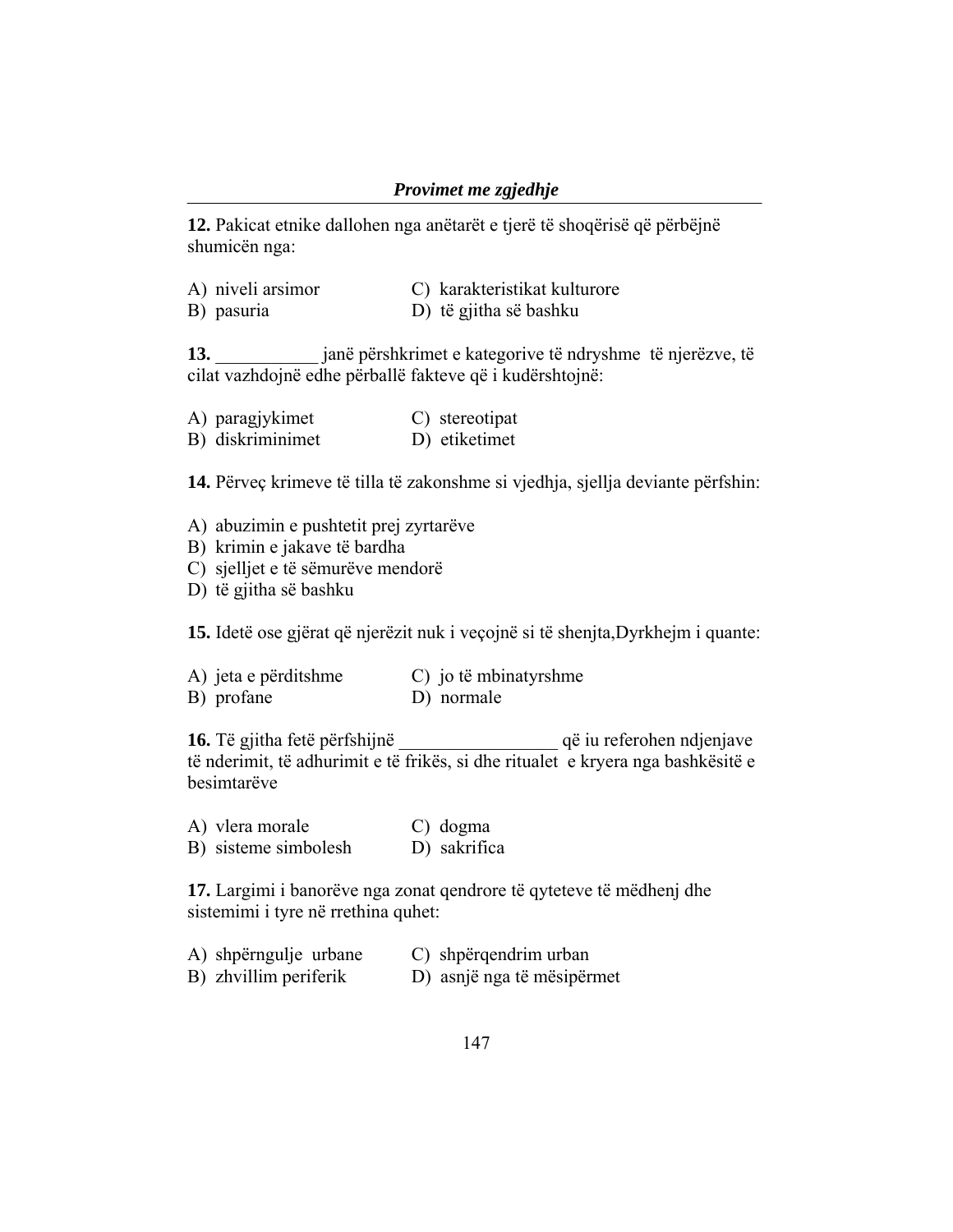**18.** Luajnë rolin kryesor në formësimin e aspiratave afatgjata të fëmijëve adoleshentë:

| A) shkollimi | C) grupet e vogla |
|--------------|-------------------|
| B) familja   | D) media          |

**19.** I dha hov zhvillimit të shkencës në shekuj:

- A) ekzistenca dhe zhvillimi i pavarur i shkencës dhe teknologjisë
- B) zëvendësimi i nderimit për natyrën, me kërkimet për ta përvetësuar atë
- C) njohja e shkencëtarëve me zbulimet e njëri-tjetrit
- D) b dhe c

**20.** Kur shkencëtarët, të trembur nga konkurenca, i mbajnë sekret arritjet e tyre, ata shkelin idealin shkencor të:

- A) universalizmit
- B) dyshimit të organizuar
- C) komunalitetit
- D) painteresueshmërisë

**21.** Nuk është detyrë e qeverisjes demokratike:

- A) të rregullojë prodhimin, shpërndarjen dhe përdorimin e burimeve
- B) t'u sigurojë të gjithëve punë dhe strehim
- C) të nxisë progresin dhe mirëqenien
- D) të sigurojë paqen shoqërore

**22.** Ndarja e pushteteve në demokraci bëhet që:

- A) ato t'i shërbejnë më mirë të njëjtit interes
- B) të shmanget përqendrimi i tepruar i pushtetit nga një njeri ose grup i vetëm
- C) degët e pushtetit të ruajnë pavarësinë e plotë nga njëra-tjetra
- D) asnjë nga të mësipërmet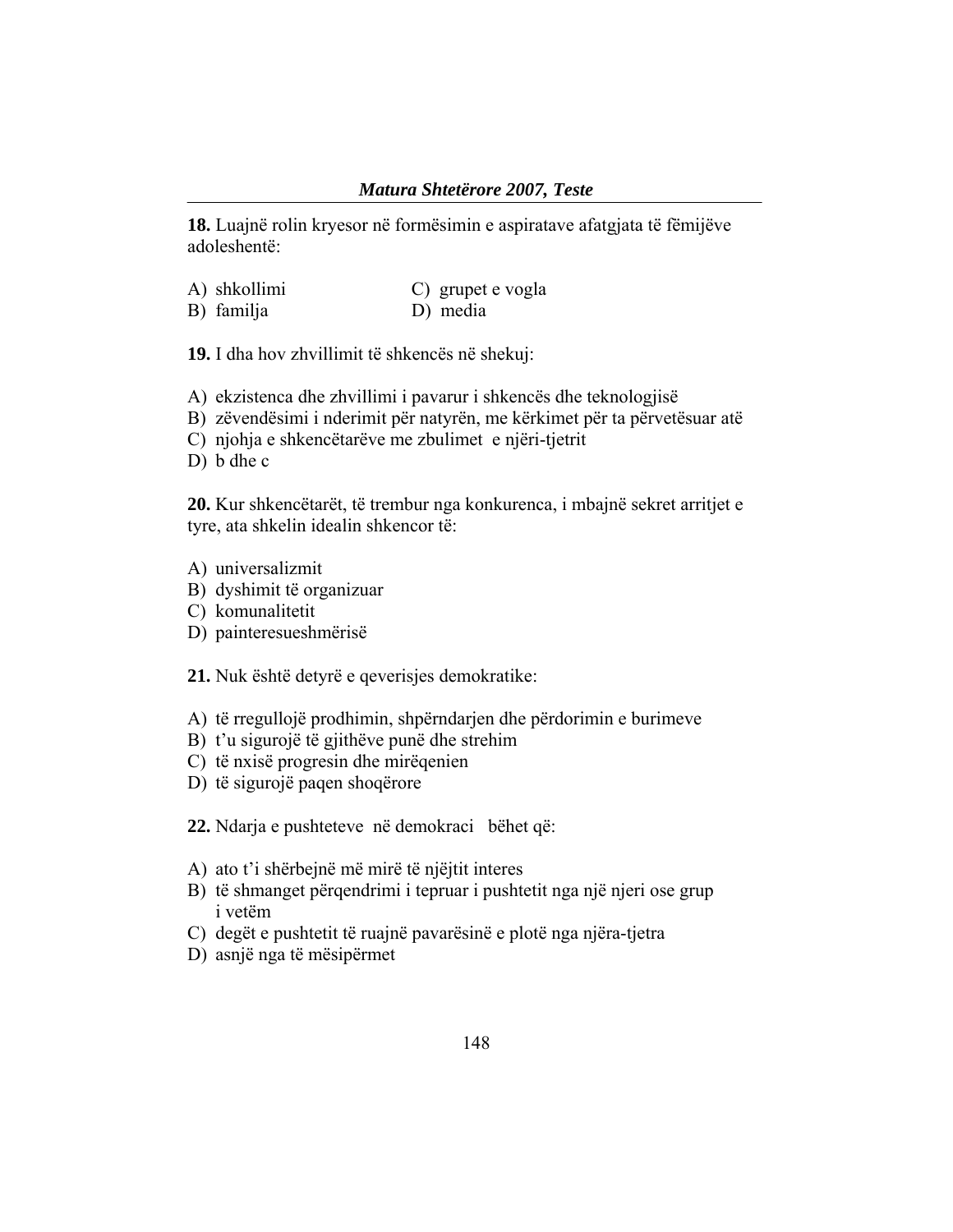### *Provimet me zgjedhje*

**23.** Përfaqëson vullnetin e popullit në veprim funksioni:

| A) legjislativ | C) gjyqësor            |
|----------------|------------------------|
| B) ekzekutiv   | D) të gjithë së bashku |

**24.** Në demokraci, "Elita" e fiton pozitën e saj:

- A) për shkak të trashëgimisë
- B) për shkak të pozitës së saj të veçantë në shoqëri
- C) si bartëse e së vërtetës
- D) duke provuar veten të aftë të përfaqësojë interesat e popullit si të tërë

**25.** Vetia themelore e kohës është:

| A) Kthyeshmëria   | C) Objektiviteti     |
|-------------------|----------------------|
| B) Pakthyeshmëria | D) Pandryshueshmëria |

**26.** Filozofia si shkencë mbështetet te:

| A) vëzhgimi     | C) mendimi    |
|-----------------|---------------|
| B) eksperimenti | D) intervista |

**27.** Cili filozof shpalli ujin si element bazë të gjithësisë:

| A) Pitagora | C) Parmenidi |
|-------------|--------------|
| B) Tales    | D) Sokrati   |

**28.** Vdekja mbetet gjithmonë abstrakte sepse ne:

- A) kemi pervojën e saj.
- B) nuk do ta kemi kurrë përvojën e saj.
- C) mund ta kemi përvojën e saj.
- D) ndoshta e kemi përvojën e saj.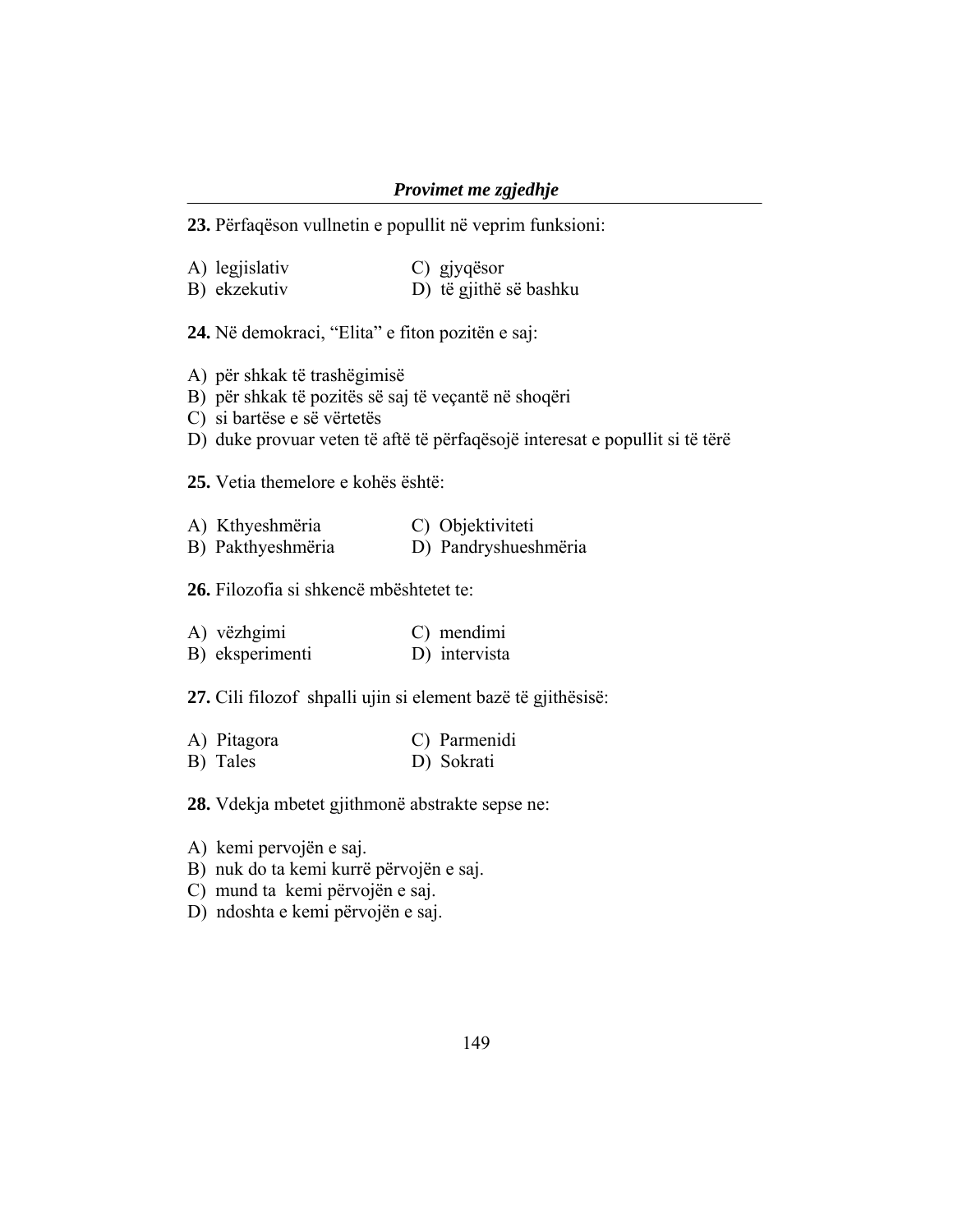**29.** Cili ishte filozofi i parë, idetë e të cilit iu kundërvunë traditës filozofike dhe u bënë baza e ekzistencializmit? Ai ka parashtruar idenë se: *filozofia nuk duhet të harrojë ekzistencën dhe të vërteta quante ato që lidhen me ekzistencën*.

| A) Thoma Akuini  | C) Haidegeri   |
|------------------|----------------|
| B) Shën Agustini | D) Kierkegardi |

**30.** Pushteti është një nocion:

A) më i ngushtë se shteti

- B) më i gjerë se shteti
- C) i barasvlershëm me shtetin
- D) asnjëra prej alternativave të mësipërme.

**31.** *Hapësira nuk është plotësisht konceptuale, sepse është e pamundur që të racionalizohet plotësisht. Hapësira është një intuitë apriori.* Kujt i përket kjo ide?

| A) Njutonit | C) Kantit    |
|-------------|--------------|
| B) Dekartit | D) Lajbnicit |

**32.** Një drejtim filozofik u fokusua në marrëdhënien midis *ndërgjegjes dhe botës*. Parimi bazë i tij u bë pohimi: "*Çdo ndërgjegje është ndërgjegjja për diçka*". Për kë është fjala?

| A) Empirizmin logjik | C) Ekzistencializmin |
|----------------------|----------------------|
| B) Racionalizmin     | D) Fenomenologjinë   |

**33.** Në cilën periudhë mendimi filozofik filloi të arsyetonte për vendin e njeriut në komunitet, në:

- A) Greqinë dhe Romën antike
- B) periudhën mesjetare
- C) periudhën e rilindjes
- D) periudhën e iluminizmit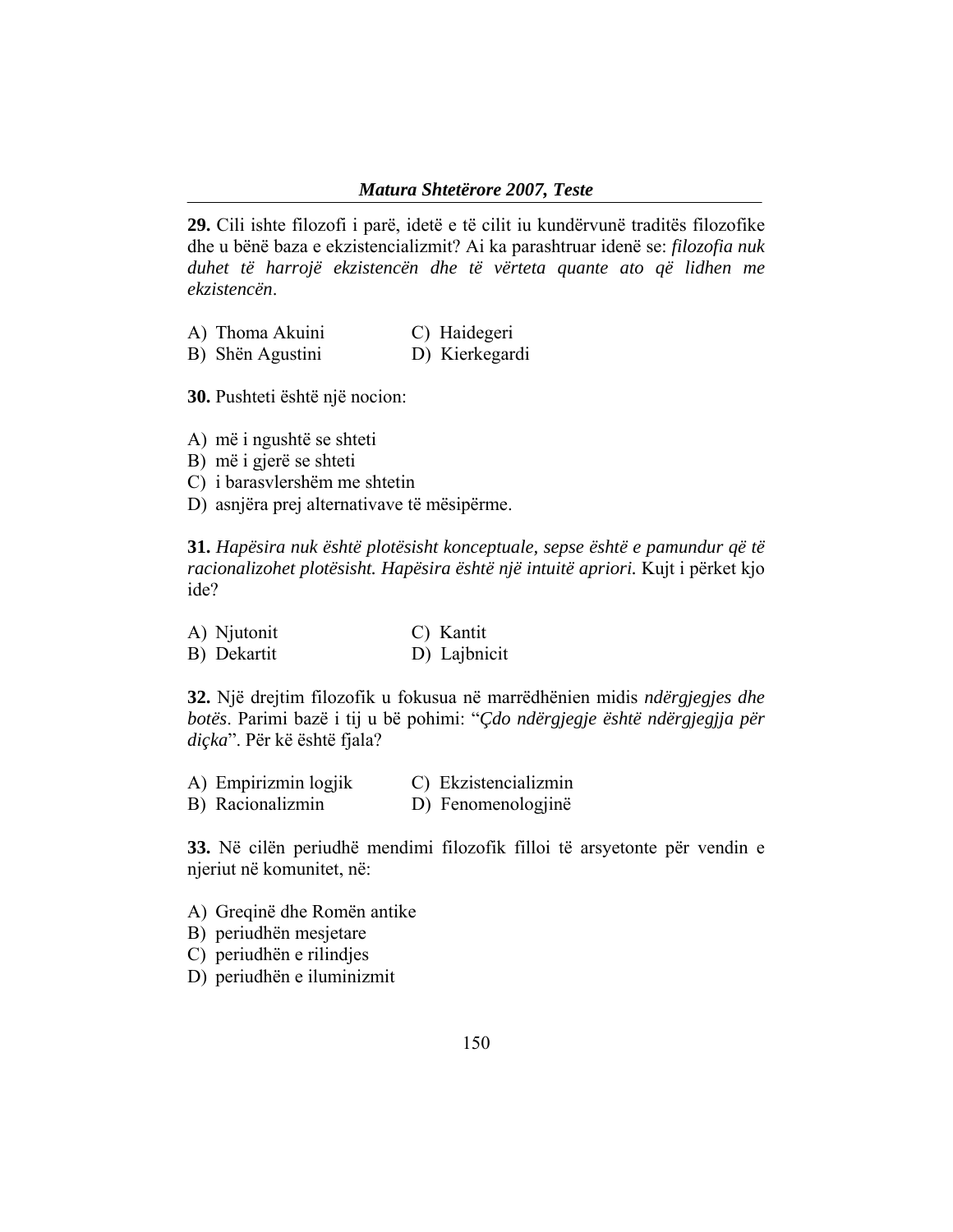#### *Provimet me zgjedhje*

**34.** Duke analizuar ndryshimin ndërmjet asaj që bëjmë dhe asaj që jemi, një filozof ka shkruar: *Ne luajmë për të tjerët atë subjekt që të tjerët duan prej nesh, por që ne nuk e kemi. Kjo tregon se marrëdhëniet shoqërore karakterizohen nga një lloj hipokrizie*. Kujt i përket ky arsyetim?

- A) Haidegerit C) Montenjit<br>B) Froidit D) Sartrit
- B) Frojdit

**35.** Formula e Sartrit është:

- A) ekzistenca i paraprin thelbit
- B) thelbi i paraprin ekzistencës
- C) ekzistenca e thelbi janë një.
- D) ekzistenca nuk i paraprin thelbit.

**36.** Qëllimi i konsumatorit kur konsumon mallra ose shërbime është:

- A) maksimizimi i fitimit
- B) plotësimi i nevojave dhe rritja e shkallës së kënaqësisë
- C) të kursejë sa më shumë para
- D) të shpenzojë sa më pak para për të blerë mallra ose shërbime

**37.** Nevojat e individëve për mallra dhe shërbime:

- A) janë konstante
- B) janë të pakufizuara
- C) janë të kufizuara
- D) nuk ndryshojnë nga njëri brez në tjetrin

**38.** Kurba e kërkesës në përgjithësi paraqitet:

- A) me pjerrësi positive
- B) me pjerrësi negative
- C) paralele me boshtin horizontal
- D) paralele me boshtin vertikal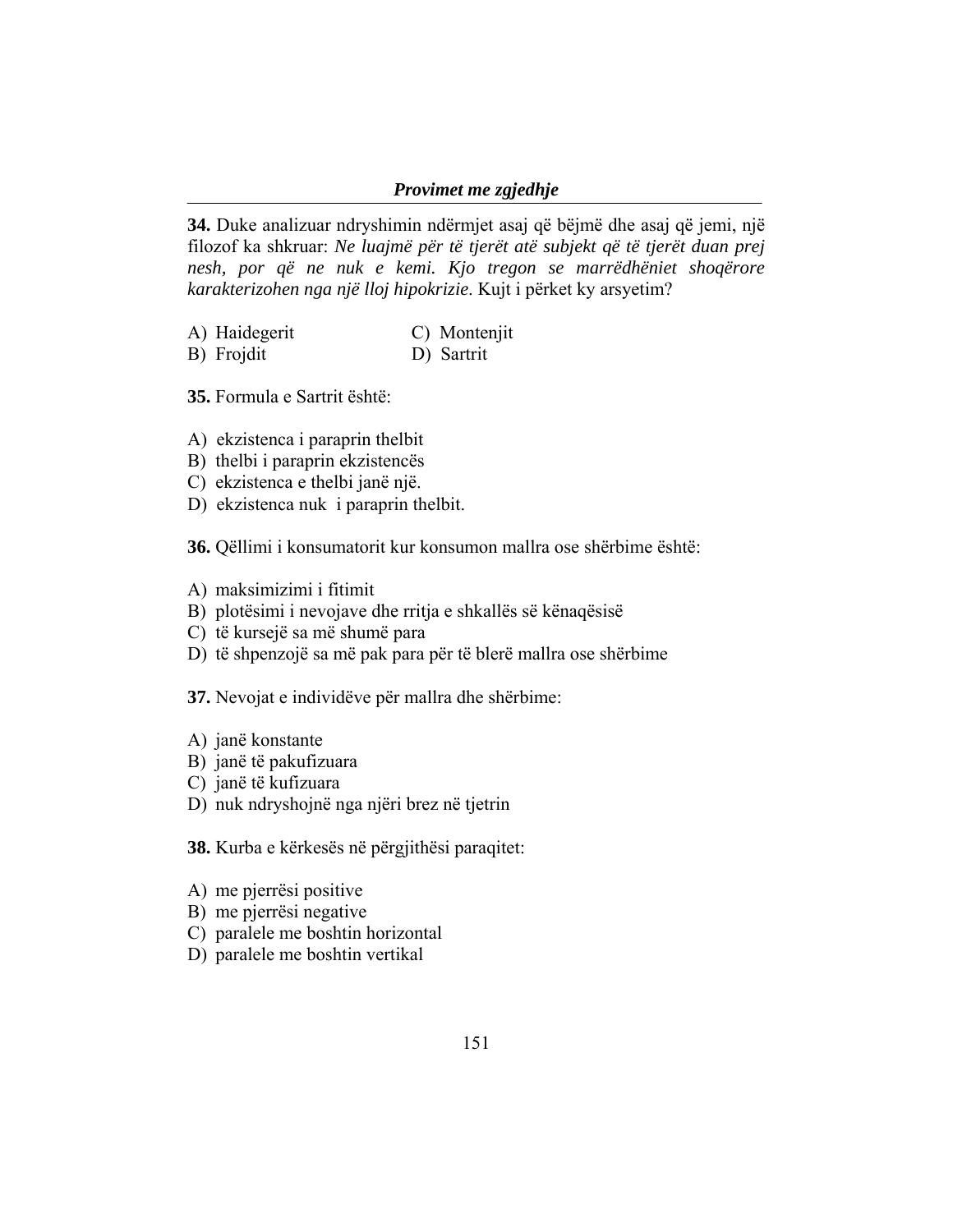**39.** Cila nga alternativat e mëposhtëme nuk është avantazh për firmat me ortakëri:

- A) janë të lehta për t'u organizuar
- B) kanë përgjegjësi të pakufizuar
- C) ortakët sjellin ide dhe fonde të reja
- D) nuk janë subjekt i taksave speciale

**40.** Kufiri i mundësive të prodhimit ilustron:

- A) dukurinë e pamjaftueshmërisë së burimeve
- B) konceptin e kostos oprtune
- C) eficencën e prodhimit
- D) të gjitha së bashku

**41.** Themi se kemi të bëjmë me tepricë oferte kur:

- A) sasia e kërkuar tejkalon sasinë e ofruar
- B) sasia e ofruar është më e vogël se sa sasia e kërkuar
- C) sasia e ofruar tejkalon sasinë e kërkuar
- D) sasia e kërkuar është e barabartë me sasinë e ofruar

**42.** Çmimi i ekuilibrit në një treg mallrash:

- A) vendoset kur kurba e kërkesës dhe kurba e ofertës janë të barabarta
- B) është çmimi në të cilin sasia e kërkuar e një malli barazohet me sasinë e ofruar të tij
- C) vendoset vetëm nga qeveria
- D) mund të shkaktojë tepricë oferte ose tepricë kërkese

**43.** Të ardhurat e konsumatorit rriten 10 për qind ndërsa konsumi i verës se kuqe nga konsumatori rritet me më pak se sa 10 për qind. Ky fakt do të thotë se vera e kuqe është:

| A) e mirë inferiore | C) mall zëvëndësues |
|---------------------|---------------------|
| B) e mirë normale   | D) mall plotesues   |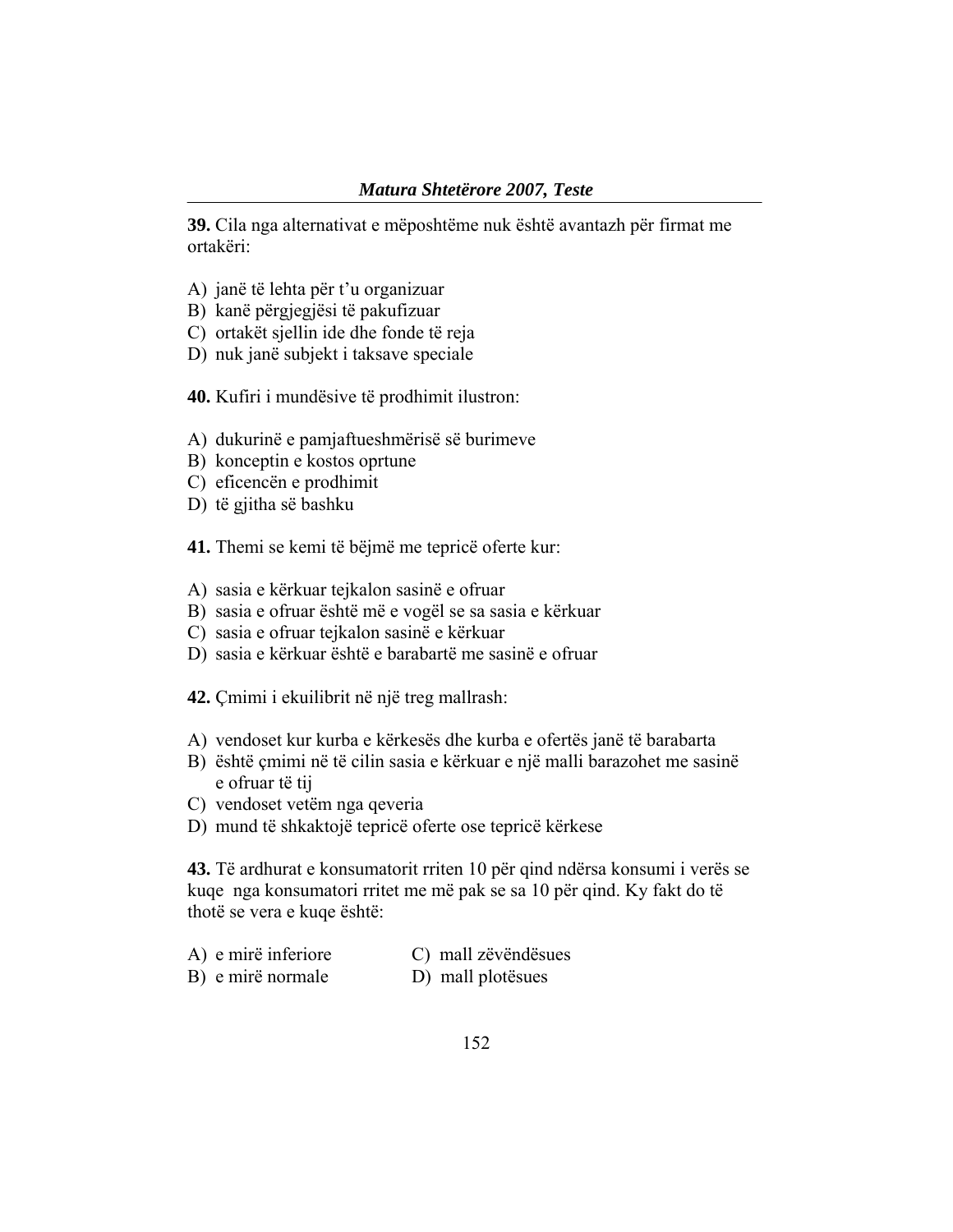**44.** Një zhvendosje e njëkohshme majtas e kurbës së kërkesës dhe e kurbës së ofertës do të cojë në:

- A) një sasi më të vogël se sa sasia e ekuilibrit të mëparshëm
- B) një sasi më të madhe se sa sasia e ekuilibrit të mëparshëm
- C) një nivel çmimi më të vogël se sa çmimi i ekuilibrit të mëparshëm
- D) një nivel çmimi më të lartë se sa çmimi i ekuilibrit të mëparshëm
- **45.** Në qoftë se për një mall të caktuar qeveria vendos një çmim tavan:
- A) sasia e ofraur do të jetë më e vogël se sa sasia e ekuilibrit, dhe çmimi do të jetë më i vogël se sa çmimi i ekuilibrit
- B) sasia e ofraur do të jetë më e vogël se sasia e ekuilibrit, dhe çmimi do të jetë më lartë se sa çmimi i ekuilibrit
- C) sasia e ofraur do të jetë më e madhe se sasia e ekuilibrit, dhe çmimi do të jetë më i vogël se sa çmimi i ekuilibrit
- D) sasia e ofraur do të jetë më e madhe se sasia e ekuilibrit, dhe çmimi do të jetë më i lartë se sa çmimi i ekuilibrit
- **46.** Kërkesa për një mall është më pak elastike kur:
- A) sa më shumë zëvëndësues të afërt të ketë malli
- B) sa më themelore të jetë nevoja që plotëson malli
- C) sa më e madhe të jetë pjesa e të ardhuarve e shpenzuar për mallin
- D) të gjitha së bashku
- **47.** Standardi i jetesës së një vendi rritet kur:
- A) GDP-ja është rritur me ritme më të ngadalshme se numri i popullsisë.
- B) GDP-ja është rritur me ritme më të shpejta se numri i popullsisë.
- C) Çmimet janë rritur
- D) Lakorja e ofertës çvendoset majtas

**48.** Papunësia friksionale është:

- A) e pashmangshme C) e përkohshme
- B) e domosdoshme D) a dhe c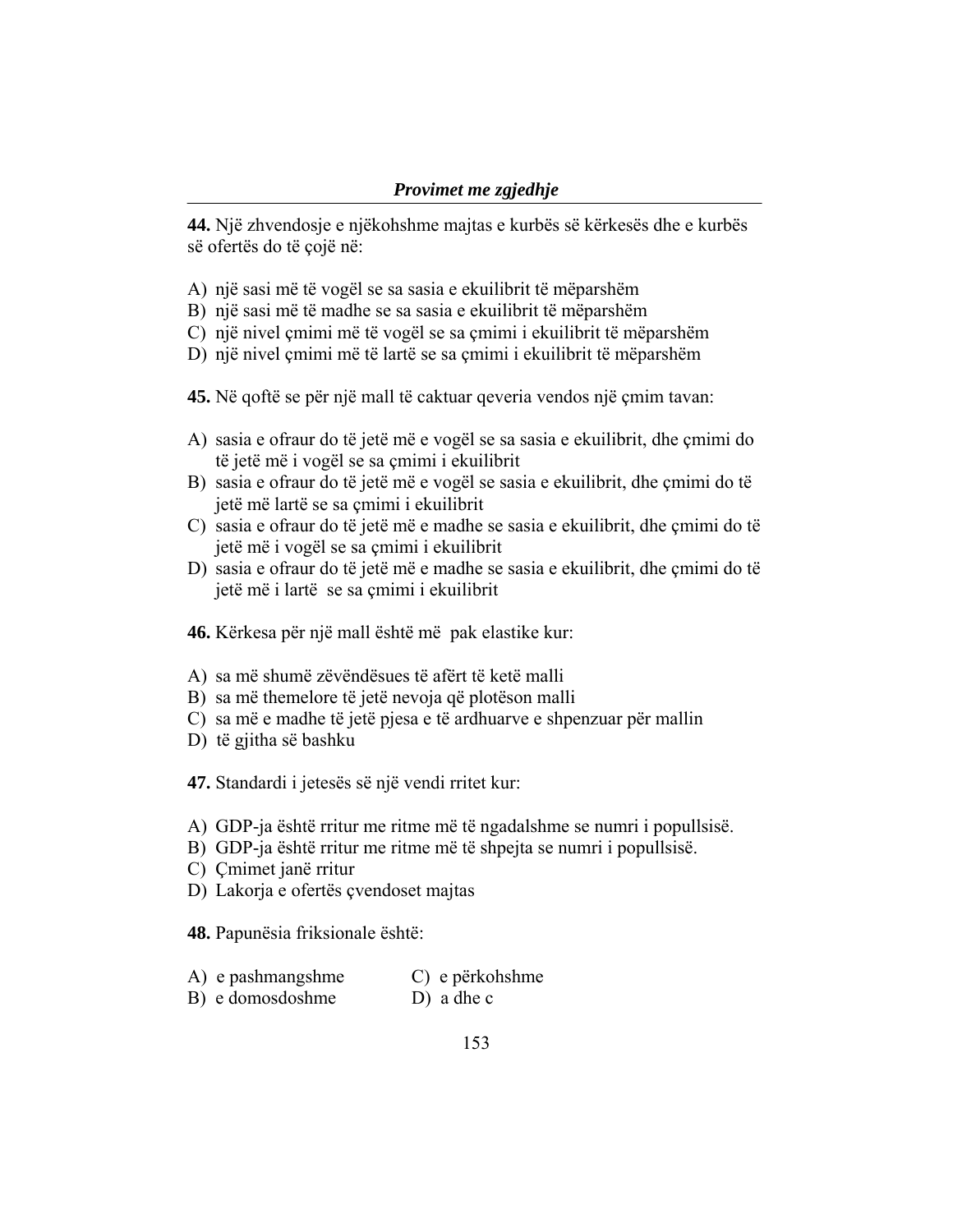**49.** Firma X uli çmimin e automobilave, veprimi i saj u ndoq dhe nga disa firma të tjera. Për cilat nga strukturat e tregut bëhet fjalë:

- A) konkurencë e plotë
- B) konkurencë monopolistike
- C) oligopol
- D) monopol

**50.** Cilat nga kategoritë e mëposhtme të shoqërisë nuk do të vuajnë nga inflacioni:

- A) individët me të ardhura fikse.
- B) huadhënësit.
- C) huamarrësit.
- D) kursyesit.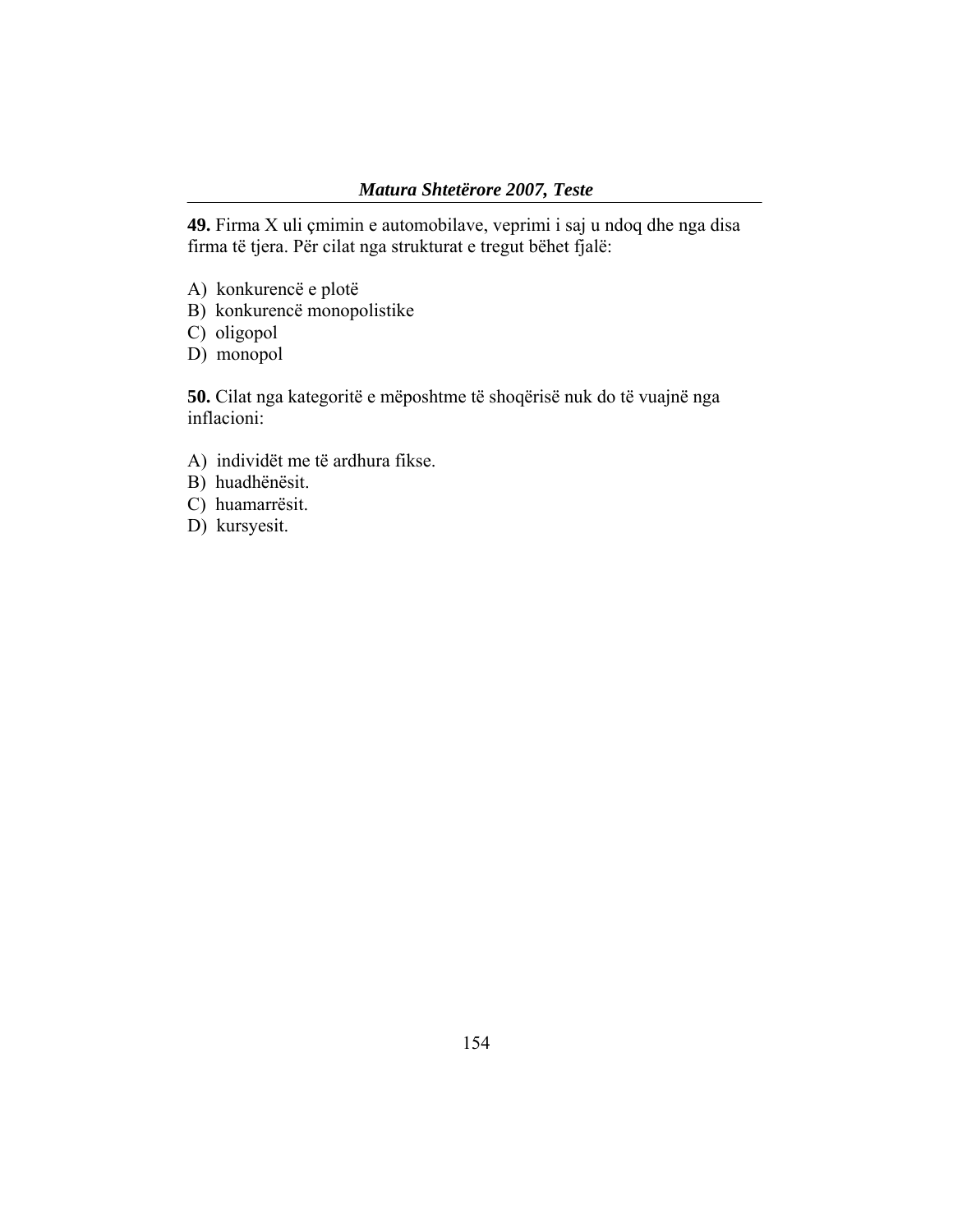## **LËNDA: LETËRSI**

**1.** Në poezinë e Serembes "Vrull", fjala *vetmi* nënkupton:

*Zogj të bukur këndojnë me hare, Po zemra do më plasë mua në gji: I helmuar shkoj jetën te ky dhe: Mërzitem në katund, në vetmi.* 

- A) vetminë e individualistit.
- B) vetminë e njeriut të dëshpëruar dhe pa shokë.
- C) vetminë e shkaktuar nga humbja e dashurisë.
- D) vetminë e shkaktuar nga keqardhja për moshën e thyer.

**2.** Detaji i lules në vargjet e mëposhtme, marrë nga poema "Andrra e jetës" e Ndre Mjedës, nënkupton:

#### *U shty vjeshta dhe krizantemi;*

*vetëm varreve lulzon; Landët' e pyllit gjith' ka kemi tue fry veri po i cungon.* 

A) ardhmërinë.

- B) një parapërgatitje për afrimin e vdekjes.
- C) një peizazh të zymtë dimri.
- D) se fati i njeriut është ndryshe nga ai i natyrës.

**3.** Në fund të poemës "Andrra e jetës" e Ndre Mjedës, Lokja ndihet e brengosur, sepse:

- A) duhej të kishte qenë një nënë më e mirë.
- B) ka frikë nga vdekja që po i afron.
- C) ndihet e vetmuar.
- D) Zoga e ka zhgënjyer.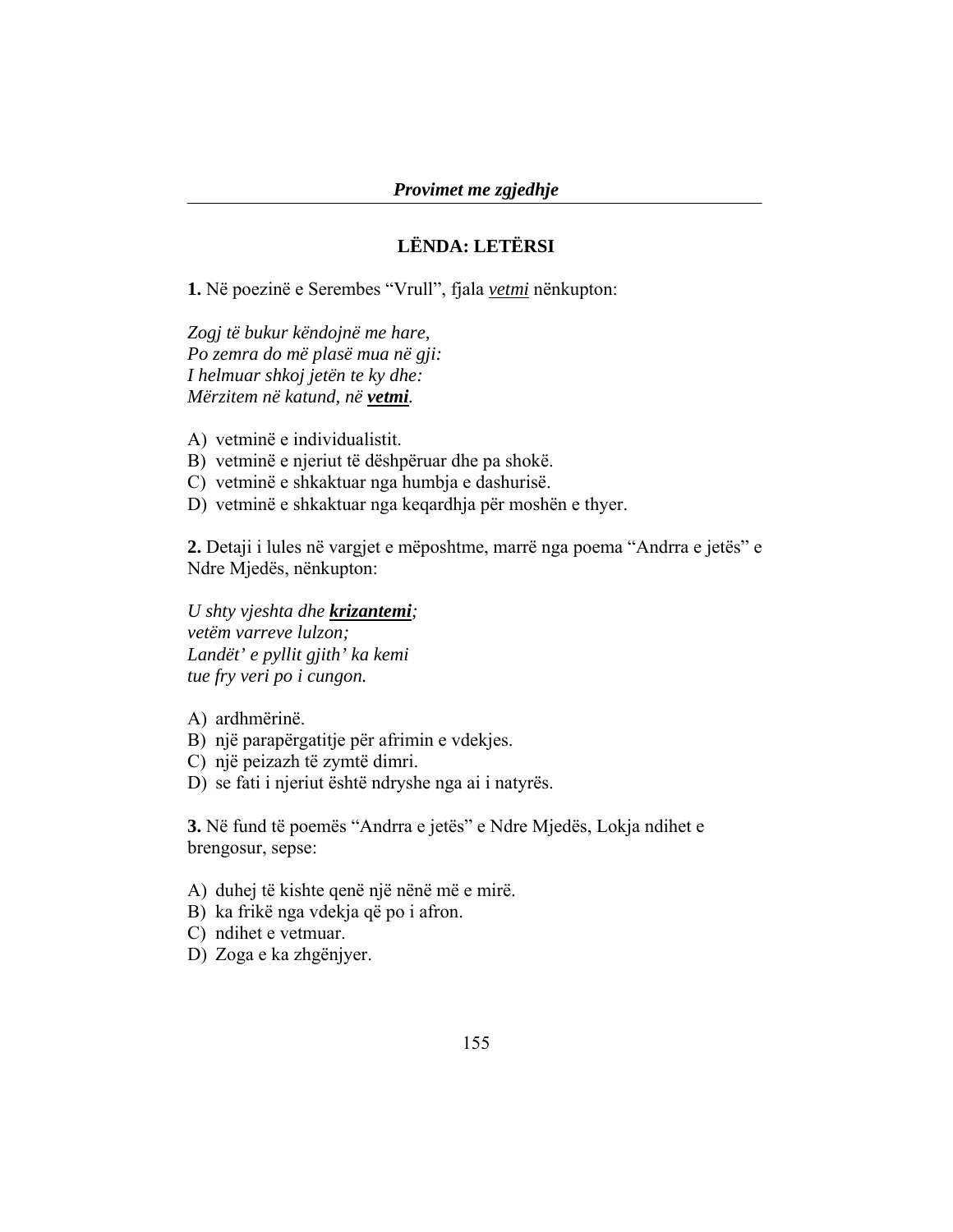#### *Matura Shtetërore 2007, Teste*

**4.** Cila është trajta e ligjërimit, që përdor Naimi në vargjet e mëposhtme?

-Vashë bukurosh' e bariut, që vjen me llërë përveshur Me zemërë të dëfryer e me buzezë të qeshur,

Me dy shqerraze ndër duar, të bukura si dhe ti vetë

..............................................................................

dashç perëndinë, pa me thua, a mos na pe bagëtinë? -Pash' atje pas me të gdhirë... ja atje përtej tek vijnë!

| A) Dialog,  | C) Përshkrim,  |
|-------------|----------------|
| B) Oratori, | D) Vetërrëfim. |

**5.** Gjatësia metrike e vargjeve, në pyetjen 4 (marrë nga "Bagëti e Bujqësia"), është:

| A) 14 rrokëshi, | C) 16 rrokëshi, |
|-----------------|-----------------|
| B) 15 rrokëshi, | D) 17 rrokëshi. |

**6.** Ç'lloj rime kanë vargjet e mëposhtme?

*Në mes tuaj kam qëndruar e jam duke u përvëluar, Që t'u jap pakëz dritë, Natën t'ua bëj ditë.* 

| A) Të brendshme, | C) Të përmbyllur, |
|------------------|-------------------|
| B) Të kryqëzuar, | D) Të përputhur.  |

**7.** Çfarë kanë të përbashkët dy strofat e mëposhtme?

**I.** Në shpirt kam dashurinë Pa digjem për njerëzinë' Me zjarr ta djeg mushkërinë E të tretem për njerinë.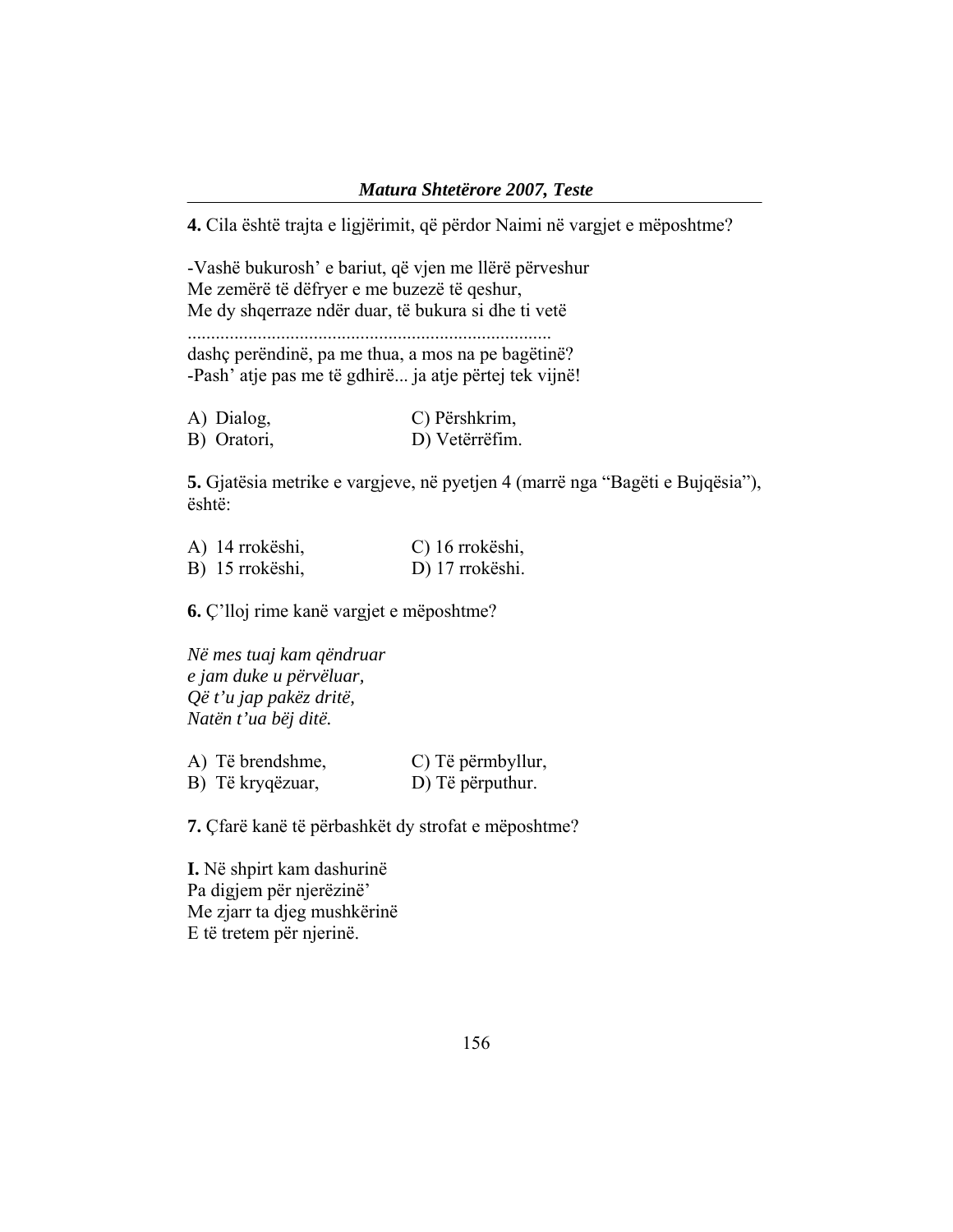**II.** Po me oh! Gjirin ta godas... dh'e e hap ah! Gjirin me një ças dh'i ngij ah zogjt-e vdes me gas

A) Idenë e vetëflijimit për tjetrin.

B) Komunikimin midis botës materiale dhe shpirtërore.

C) Njëjtësimin e poetit me këngën.

D) Misionin e poetit në shoqëri.

**8.** Për cilin nga shkrimtarët e mëposhtëm, *panteizmi* përbën thelbin e mendimit të tij filozofik?

| A) Çajupi,  | C) Naim Frashëri, |
|-------------|-------------------|
| B) De Rada, | D) Zef Serembe.   |

**9.** Shkaqet e rebelimit të malësorit, në poezinë "Recital i malësorit" të Migjenit, lidhen me:

| A) konfliktet sociale. | C) mospajtimin shtet-individ. |
|------------------------|-------------------------------|
| B) luftën ideologjike. | D) varfërinë ekonomike        |

**10.** Motivi qendror i poezisë "Recital i malësorit"është ai i:

| A) mjerimit, | C) tradhtisë, |
|--------------|---------------|
| B) revoltës, | D) vdekjes.   |

**11.** Nisur nga *konteksti* i poezisë "Recital i malësorit", mali simbolizon:

| A) ngrirjen dhe prapambetjen, | C) qëndresën,       |
|-------------------------------|---------------------|
| B) mos dhunimin,              | D) vetminë krenare. |

**12.** Në romanin "Lumi i vdekur" të Jakov Xoxes, figura çelës, rreth së cilës vërtiten të gjitha figurat e tjera, është ajo e:

| A) Adilit,      | C) Pilo Shpiragut, |
|-----------------|--------------------|
| B) Koz Dynjasë, | D) Vitës.          |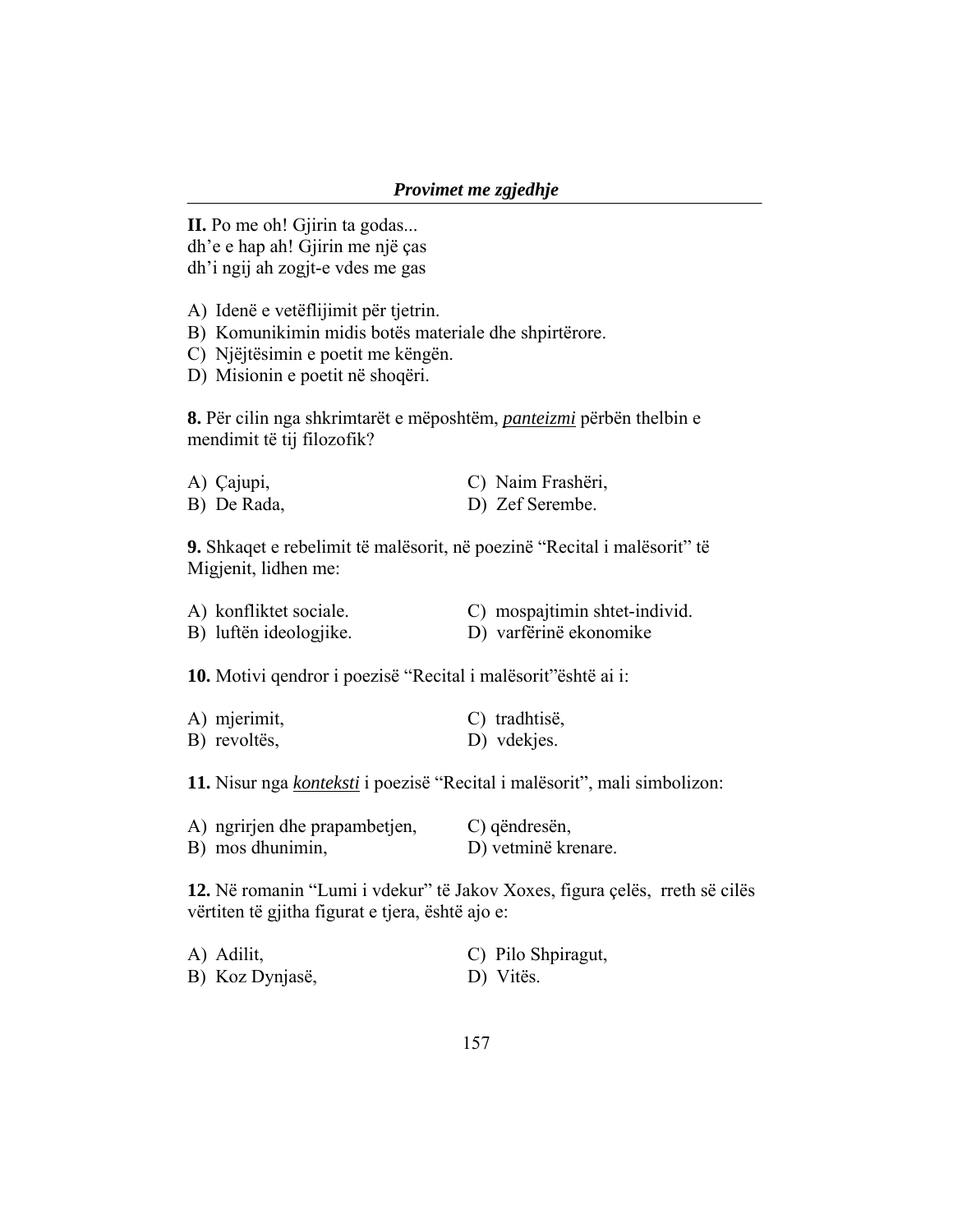#### *Matura Shtetërore 2007, Teste*

**13.** Në romanin "Lumi i vdekur" tensioni arrin pikën kulminante, kur:

- A) lumi përmbyt fshatin.
- B) Pilo Shpiragu i jep vajzën beut.
- C) Pilo Shpiragu rrihet nga xhandarët.
- D) Vita arratiset nga beu.

**14.** Në romanin "Qyteti i fundit", të Petro Markos, Ana Maria vendos t'i japë fund jetës në mënyrë tragjike, sepse:

- A) e di që prindërit nuk do ta pranojnë më.
- B) humbi dashurinë e vetme që provoi në jetë.
- C) ka frikë nga ndëshkimi që e pret.
- D) vetëgjykohet për fajet që ka bërë.

**15.** Poezia e Dritëro Agollit "*Kur të jesh mërzitur shumë*" bën pjesë në lirikën:

| A) erotike, | C) shoqërore,  |
|-------------|----------------|
| B) intime,  | D) të natyrës. |

**16.** Në romanin "Shkëlqimi dhe rënia e shokut Zylo", Demka është një figurë tragjike, sepse:

- A) ka humbur vetveten.
- B) nuk i kundërshton dot eprorët.
- C) nuk shkruan dot letërsi.
- D) shokët po e braktisin.

**17.** Në romanin "Shkëlqimi dhe rënia e shokut Zylo", autori e ka përdorur fjalën "shok" me kuptim:

| A) adhurues, | C) nderues,  |
|--------------|--------------|
| B) ironik,   | D) përçmues. |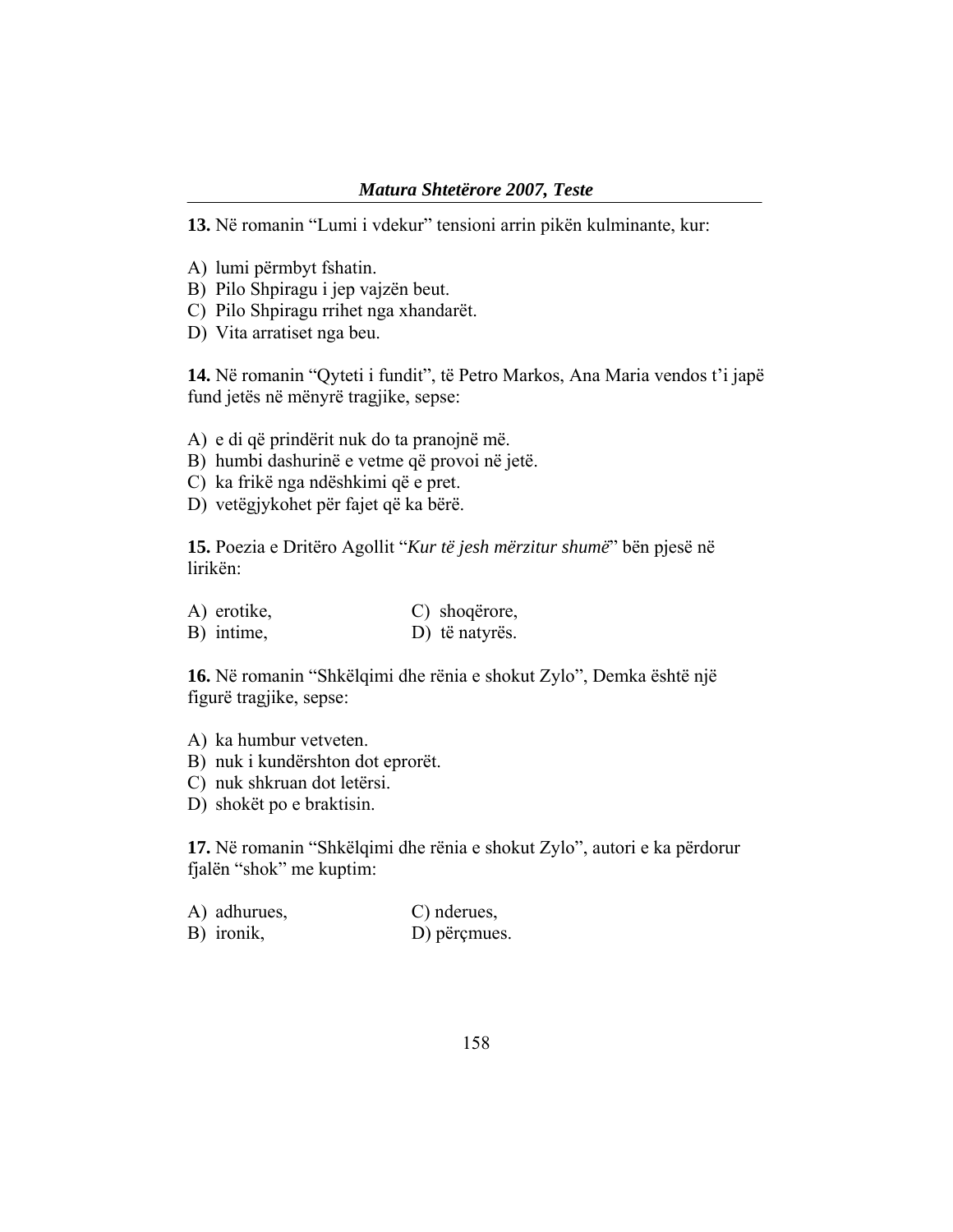**18.** Cili prej romaneve të mëposhtme ngrihet mbi një fabul **irreale dhe groteske**?

| A) Fshati mbi shtatë kodrinat. | C) Nëpunësi i pallatit të ëndrrave. |
|--------------------------------|-------------------------------------|
| B) Kronikë në gur.             | D) Qyteti i fundit.                 |

**19.** Çfarë e bën veçanërisht figurativ dhe gjallërues rrëfimin në romanin "Kronikë në gur" të Ismail Kadaresë?

| A) Logjika fëminore.            | C) Mënyra e jetesës.   |
|---------------------------------|------------------------|
| B) Humori i plakave të qytetit. | D) Mjedisi ku jetojnë. |

**20.** Cila prej fjalive të mëposhtme përmban çelësin e rrëfimit të mëtejshëm për të gjithë romanin "Kronikë në gur"?

- A) Ishte e vështirë të ishe fëmijë në këtë qytet.
- B) Ky ishte një qytet që nuk ngjante me asgjë.
- C) Gjithçka në këtë qytet ishte e vjetër dhe e gurtë.
- D) Shumë gjëra këtu ishin të pabesueshme dhe shumë gjëra ishin si në ëndrra.

**21.** Në romanin "Kronikë në gur", midis veçorive që e bëjnë të çuditshëm qytetin, është dhe fakti se, nëse rrëzoheshe natën në anë të rrugës, atëherë bije:

- A) në një hendek shumë të thellë.
- B) në oborrin e ndonjë shtëpie.
- C) në pusin e hapur për të mbledhur ujërat e shiut.
- D) mbi çatinë e një shtëpie të lartë.

**22.** Në romanin "Kronikë në gur", cili është funksioni i përfshirjes së disa kronikave të vogla?

- A) Japin një vështrim objektiv të historisë.
- B) Japin përshkrime plotësuese të mjedisit.
- C) Shprehin pikëpamje të personaliteteve të kohës.
- D) Shprehin pikëpamje të autorit në lidhje me ngjarjet e kohës.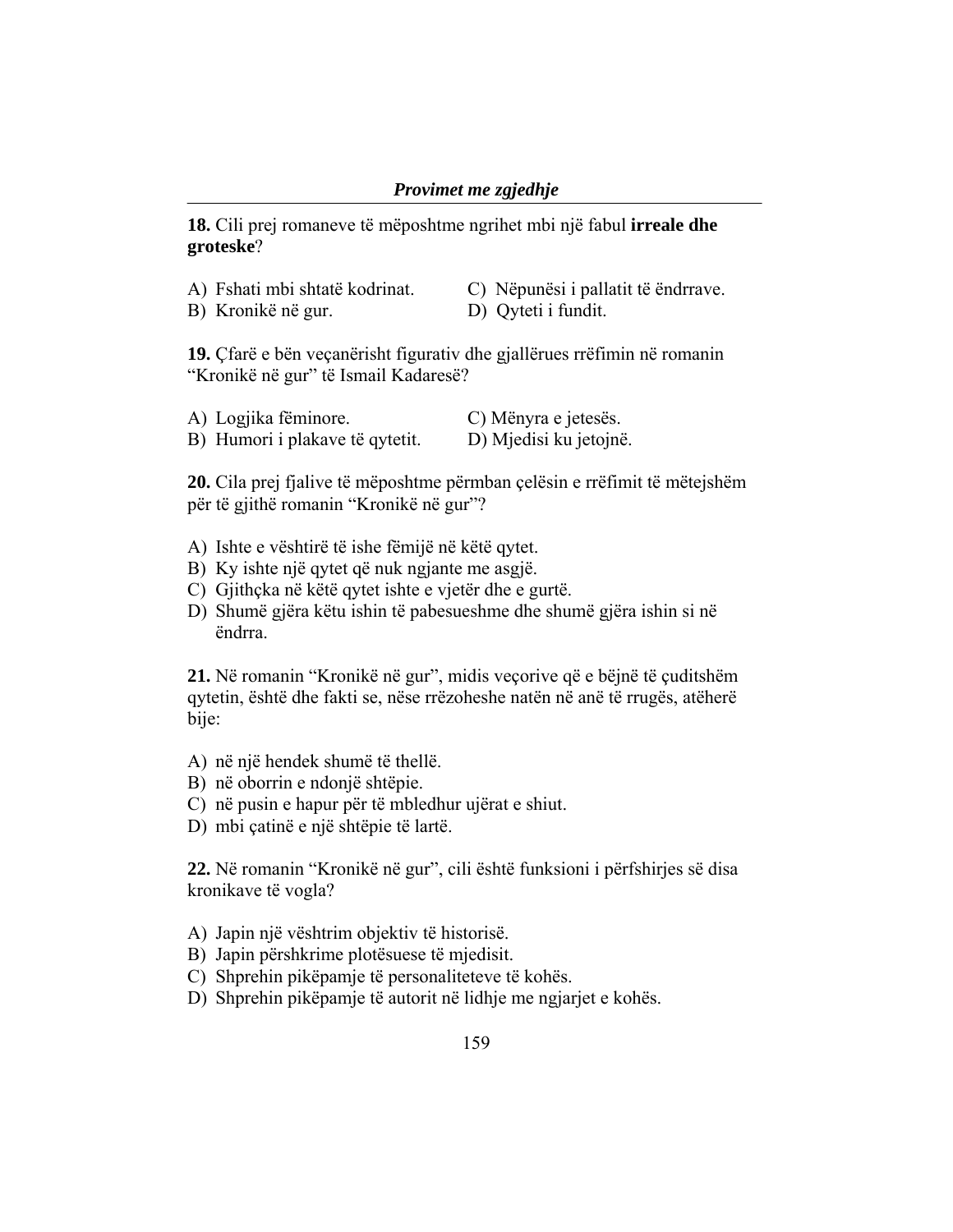**23.** Shprehja *qytet i gurtë*, në romanin "Kronikë në gur", është në antitezë me metoniminë:

| A) çatitë shekullore.<br>B) korraca të forta.      | C) qytet i çuditshëm.<br>D) mishi i butë i jetës.                                     |
|----------------------------------------------------|---------------------------------------------------------------------------------------|
|                                                    | 24. Titulli i romanit "Pallati i ëndrrave" të Ismail Kadaresë simbolizon:             |
| A) ambicien për karrierë.<br>B) gjumin e robërisë. | C) përndjekjen e mendimit të lirë.<br>D) qetësinë dhe paqen që njeriu gjen në ëndrra. |
|                                                    | 25. Në shprehjen " ai kishte në duar <i>terrin</i> e njerëzve": autori do të thotë    |

se ai kishte në duar (Nëpunësi i pallatit të ëndrrave):

| A) frikën e njerëzve.     | C) pjesën kriminale të çdo njeriu. |
|---------------------------|------------------------------------|
| B) nënndërgjegjen e tyre. | D) vdekjen e tyre.                 |

**26.** Suksesi ose disfata e heronjve të Homerit varet nga:

| A) fati i paracaktuar. | C) prejardhja familjare. |
|------------------------|--------------------------|
| B) fuqia fizike.       | D) rrethanat e momentit. |

**27.** Çfarë simbolizon Andromaka në poemën "Iliada" të Homerit?

- A) Ambicien për pushtet.
- B) Besnikërinë bashkëshortore.
- C) Bukurinë e përsosur hyjnore.
- D) Femrën mendjelehtë.

**28.** Në tragjedinë e Eskilit "Prometeu i mbërthyer", Prometeu u dënua, sepse:

- A) mohoi prejardhjen e tij hyjnore.
- B) organizoi një komplot kundër Zeusit.
- C) u rrëmbeu zjarrin perëndive.
- D) zbuloi sekretet e perëndive.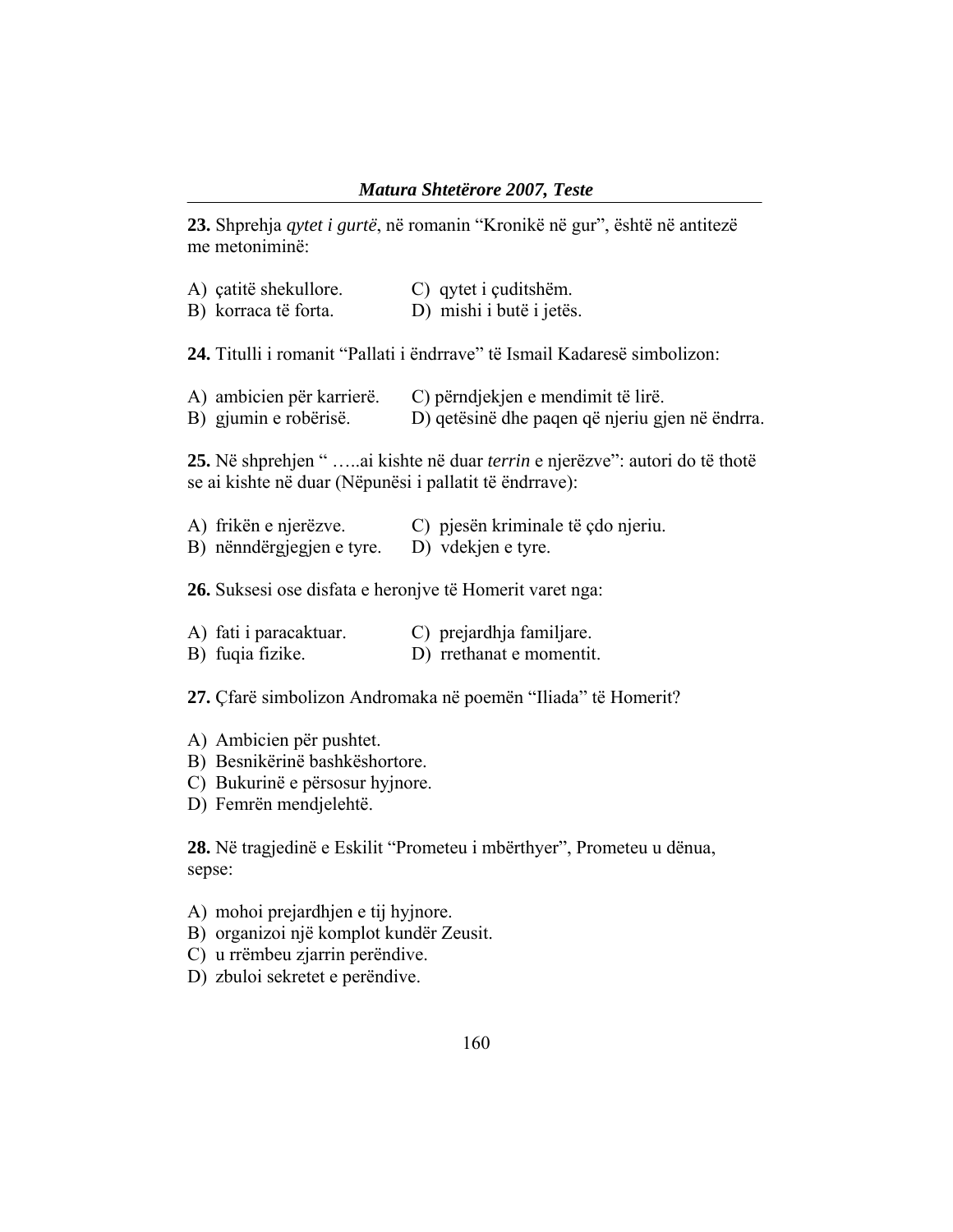**29.** Rebelimin e Prometeut, në tragjedinë "Prometeu i mbërthyer", e shkaktoi:

- A) ambicia personale për fron.
- B) mendjemadhësia e paduruar e Zeusit.
- C) paaftësia e Zeusit për të drejtuar.
- D) rreziku që kërcënonte njerëzimin.

**30.** Pse Hamleti, në tragjedinë "Hamleti" të Shekspirit, është i dëshpëruar?

- A) E ndjen se është i vonuar në veprime.
- B) Është i paaftë të luftojë.
- C) Është i vetëm në luftën e tij.
- D) I mungon kuraja.

**31.** Nëpërmjet figurës së Hamletit, Shekspiri ka shpalosur:

- A) ambicien e shfrenuar. C) idealin për njeriun.
- B) dyzimin e njeriut në jetë. D) pasionin për pushtet.

**32.** Cili nga vargjet e mëposhtme, marrë nga tragjedia "Hamlet", përmban kuptimin esencial të një drame të tërë?

- A) Ju lutemi, mbani gishtin përmbi gojë.
- B) Kjo botë u çthur: O prapësi, o dreq.
- C) Që unë paskam lindur të të ndreq.
- D) Rri qetë, shpirt i mjer' e i munduar.

**33.** Në romanin "Don Kishoti" i Servantesit, Don Kishoti i hyn rrugës së aventurave, sepse:

- A) dëshiron t'u bëjë mirë njerëzve.
- B) ka etje për pasuri dhe pushtet.
- C) do t'i rrëmbejë dashurinë damës së zemrës.
- D) kërkon që emri i tij të përjetësohet në një libër kalorësiak.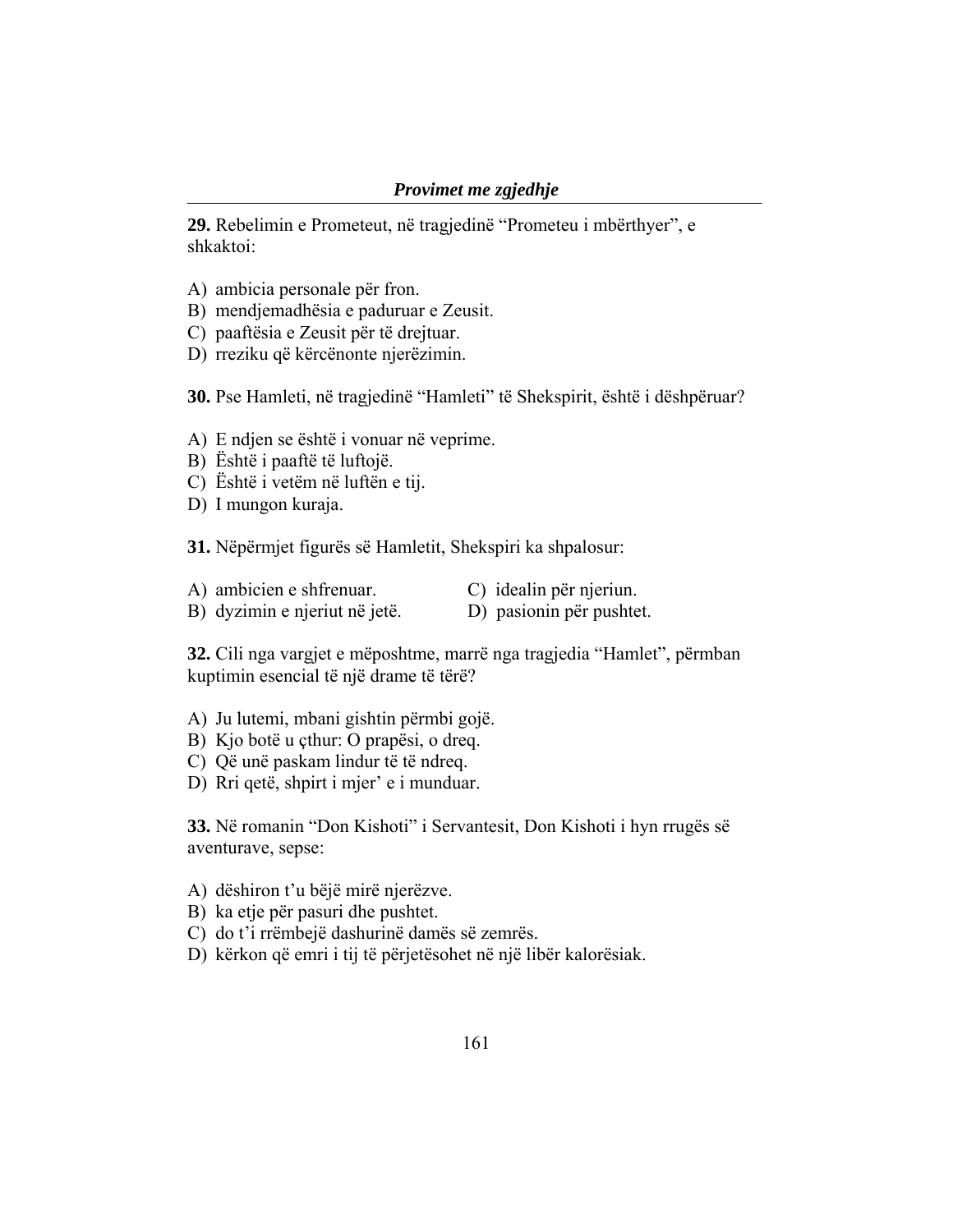**34.** Figurën e Don Kishotit e lidh me epokën e Rilindjes Evropiane:

- A) shpirti i aventurës. C) ëndrra kalorësiake.
- B) koncepti i tij për lirinë. D) respekti për shkencën dhe dijen.

**35.** Dukuria e donkishotizmit konceptohet si:

- A) ëndërrim dhe zhgënjim.
- B) mosnjohje e jetës dhe realitetit.
- C) moskundërshtim i së keqes me dhunë
- D) pakënaqësi dhe rebelim.

**36.** E veçantë për stilin e Kamysë është:

- A) pasuria me figura abstraguese. C) sintaksa poetike e rënduar.
- B) simbolika e përgjithshme. D) thjeshtësia e madhe.

**37.** Në romanin e Kamysë "I huaji", të gjithë në gjyq mendojnë se Mërsoi ka një natyrë kriminale, sepse:

A) bën një jetë të shthurur.

- B) ka kryer dhe vrasje të tjera më parë.
- C) nuk derdhi lot për nënën e vdekur.
- D) vrasjen e kreu me paramendim.

**38.** Tema qendrore e novelës "Metamorfoza" të Kafkës është:

- A) revolta si forcë e brendshme e njeriut.
- B) pathyeshmëria e njeriut.
- C) vetmia dhe mungesa e rrugëdaljes.
- D) vetëpërsosja dhe roli aktiv i njeriut.

**39.** Novela "Metamorfoza" ka personazhe:

| A) historikë,  | C) realë,     |
|----------------|---------------|
| B) legjendarë, | D) simbolikë. |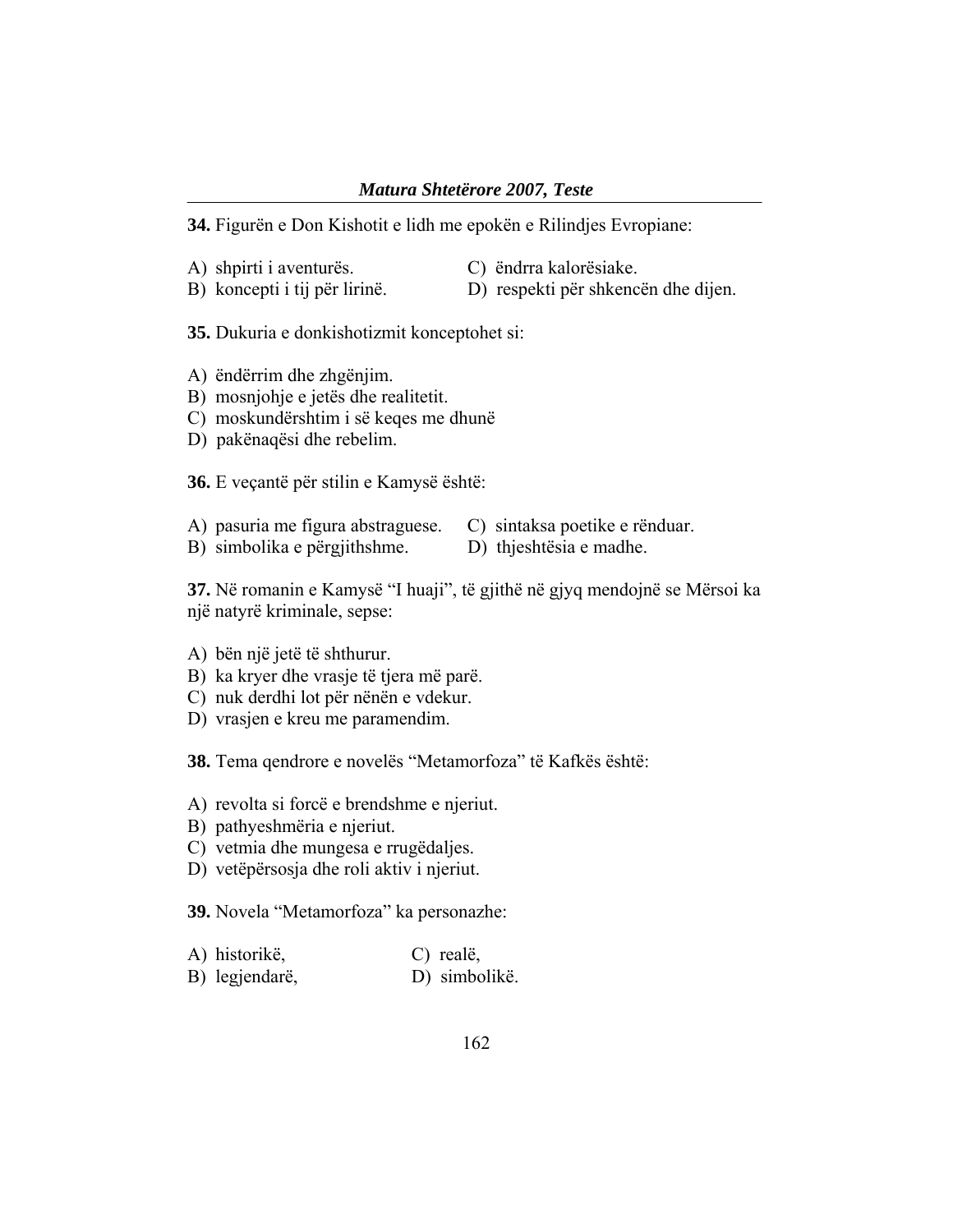#### *Provimet me zgjedhje*

**40.** E reja origjinale që solli në letërsi Kafka është:

- A) gjyqi që i bën njeriu vetvetes.
- B) përuljen e njeriut krenar.
- C) modelin e artistit të angazhuar.
- D) vetëvrasjen si rrugëdalje nga gjendja e absurdit.
- **41.** E veçanta e figurave të Kafkës është:

A) këmbëngulja deri në vetëmohim.

- B) përulësia dhe nënshtrimi ndaj fatit.
- C) prirja ndaj vetmisë dhe kotësisë.
- D) sakrifikimi në emër të lirisë.

**42.** Nga objektet që ka në dhomë, Gregori Zamsa ndihet më shumë i lidhur me:

| A) fotografinë e varur në mur, | $\mathcal{C}$ ) shtratin, |
|--------------------------------|---------------------------|
| B) modelin e koleksioneve,     | D) tryezën.               |

**43.** Vepra e Buxatit është përqasur shpesh me:

| A) absurdin e ekzistencializmin, | C) romantizmin,  |
|----------------------------------|------------------|
| B) realizmin magjik,             | D) surrealizmin. |

**44.** Ndikimi i Buxatit nga Kafka qëndron në:

- A) dhënien e personazheve në dialektikë zhvillimi.
- B) personazhet dhe mjediset e ngurtësuara.
- C) përmbysjet e befasishme të situatave.
- D) shkrirjen e reales me fantastiken.

**45.** Shkretëtira, në veprën e Buxatit "Shkretëtira tartare", simbolizon:

- A) aventurën e rrezikshme. C) horizontin e shpresës.
- B) dëshirën për të jetuar në vetmi. D) paaftësinë për të jetuar dhe ndjerë.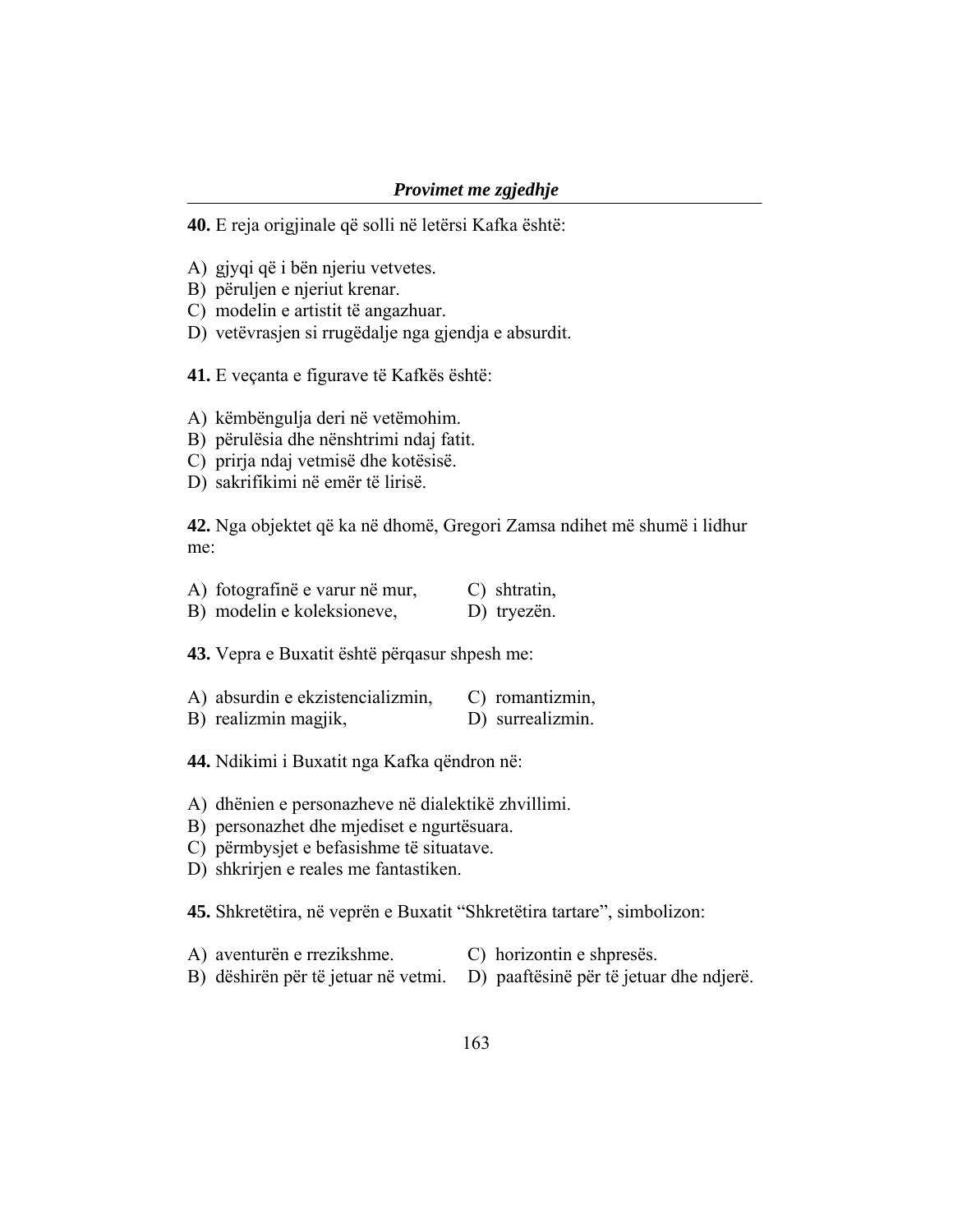**46.** Në romanin "Krim e ndëshkim" të Dostojevskit, skena e përjetimit psikologjik dhe emocional të aktit të vrasjes nga Raskolnikovi, është e ngjashme me ato të veprave të:

| A) Eskilit,   | C) Rasinit,    |
|---------------|----------------|
| B) Euripidit, | D) Shekspirit. |

**47.** Markezi është përfaqësues i:

| A) realizmit kritik, | C) simbolizmit,  |
|----------------------|------------------|
| B) realizmit magjik, | D) surrealizmit. |

**48.** Në romanin "Një qind vjet vetmi" të Markezit, ç'cilësi e karakterit të Amarantës zbulohet në marrëdhënien e saj me Krespin?

| A) Cinizmi,  | C) Ligësia,     |
|--------------|-----------------|
| B) Krenaria, | D) Përkushtimi. |

**49.** Cilat janë motivet bazë mbi të cilat ngrihet vepra "Një qind vjet vetmi"?

A) Brishtësia e njeriut dhe vuajtja prej absurdit.

- B) Stoicizmi dhe pathyeshmëria e njeriut në jetë.
- C) Vetmia dhe pasioni njerëzor.
- D) Vonesa dhe trishtimi që shkatërron shpresat.

**50.** Personazhet e Markesit nuk e përjetojnë dot dashurinë, sepse:

- A) i pengon mjedisi ku jetojnë.
- B) kanë detyra më të rëndësishme për të përmbushur.
- C) janë përherë në luftë.
- D) vetmia ua ka tharë shpirtin.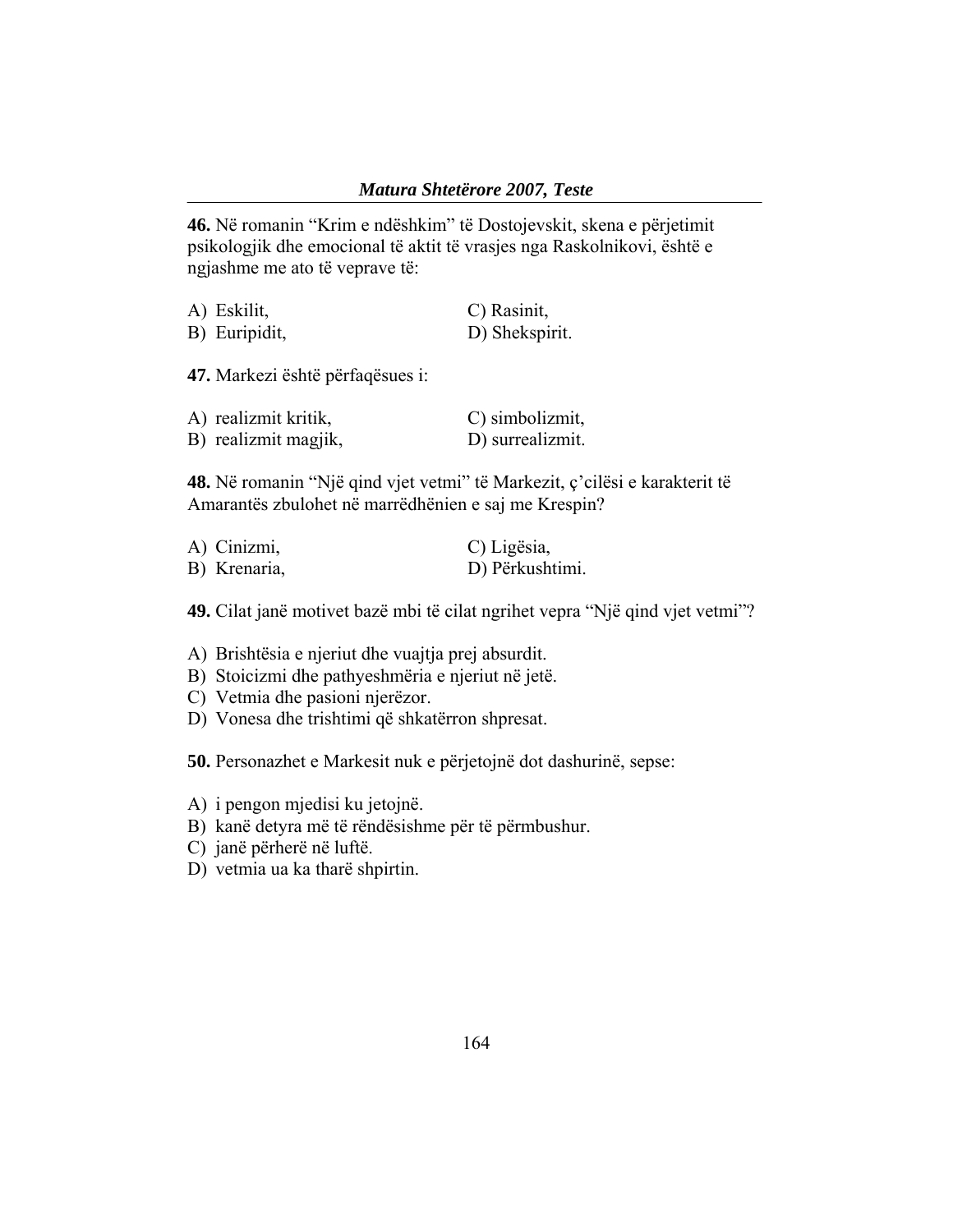# **LËNDA: MATEMATIKË**

| 1. $\frac{2^5 \cdot 2^{11}}{2^7 \cdot 2^8}$ = |                                   |
|-----------------------------------------------|-----------------------------------|
| A) 2<br>B) $2^3$                              | C) $2^5$<br>D) $2^7$              |
| 2. $\frac{1}{\sqrt{2}-1}$ =                   |                                   |
| A) $\sqrt{2}-1$<br>B) $\sqrt{2} + 1$          | C) $\sqrt{2}-2$<br>$D)\sqrt{2}+2$ |
| 3. $\log \frac{7}{2} + \log \frac{4}{14} =$   |                                   |
| A)0<br>B)2                                    | $C$ ) 7<br>D) 14                  |

**4.** Jepet  $2^{5x} = 32$ . Gjeni vlerën x.

| $A)$ 0 | $C$ ) 2 |
|--------|---------|
| $B)$ 1 | $D$ ) 3 |

5. Jepet ekuacioni *ln(2x + 1) + lnx = 0*. Gjeni vlerën *x*.

$$
A) - 1 \qquad C) 1
$$

$$
B) \frac{1}{2} \qquad \qquad D) 2
$$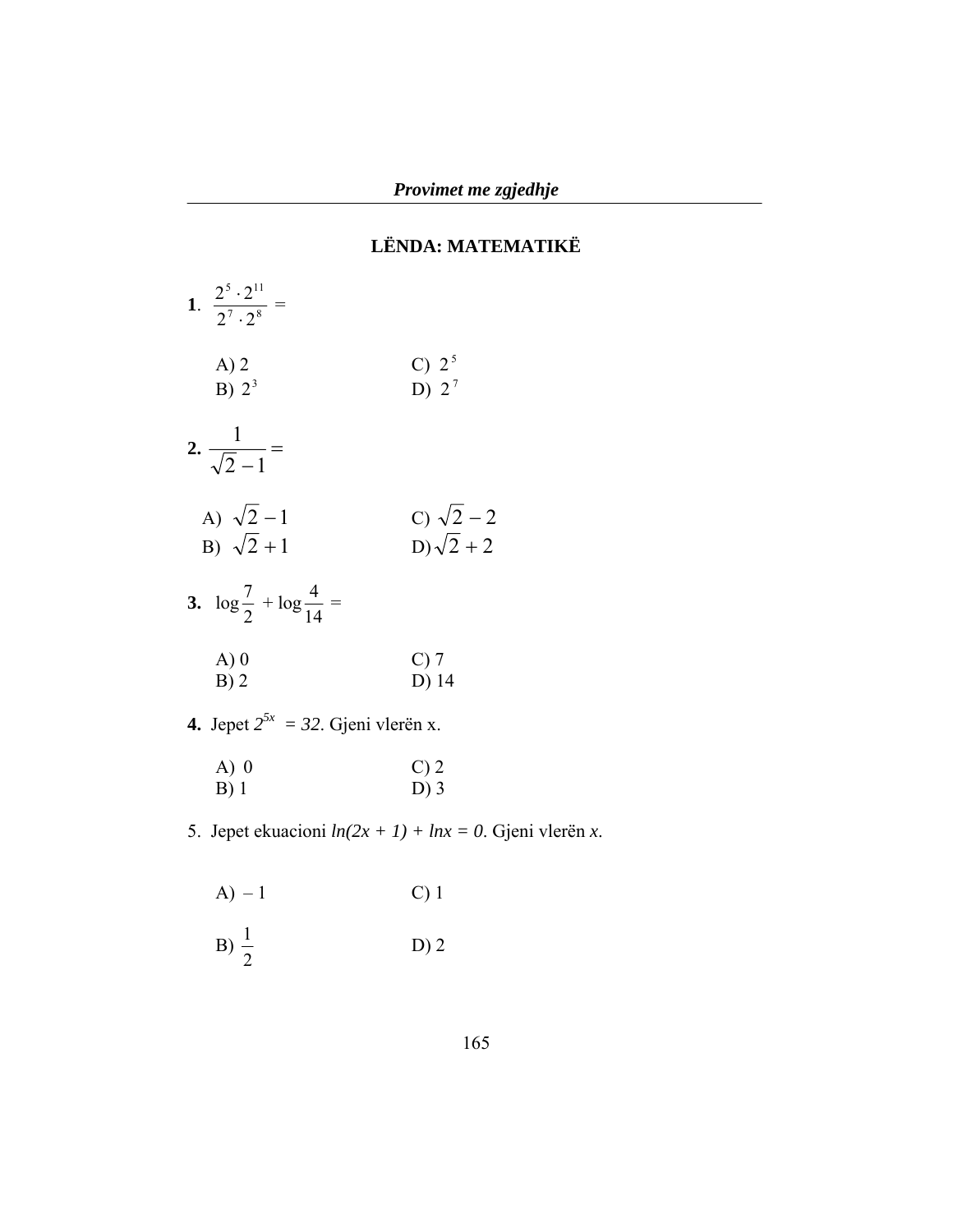**6.** Për x < 3, shprehja  $|x-3|+|x-4|$  është e njëvlershme me:

| A) $2x - 7$ | C) $-2x+7$ |
|-------------|------------|
| B) $B)2x+7$ | D) $-2x-7$ |

**7.** Nëse ekuacioni  $x^2 + 6x + k = 0$  ka një rrënjë të vetme, atëherë vlera e k është:

| $A)$ 3 | $C$ )7 |
|--------|--------|
| $B)$ 5 | D)9    |

**8.** Numri i rrënjëve reale të ekuacionit  $-x^2 + 2x + 2 = 0$  është:

| $A)$ 0 | $C$ ) 2 |
|--------|---------|
| $B)$ 1 | $D$ ) 3 |

**9.** Shuma e rrënjëve të ekuacionit  $(x-1)(x+2)(x-4) = 0$  është:

| $A)$ 1 | $\mathcal{C}$ ) 3 |
|--------|-------------------|
| $B)$ 2 | $D)$ 4            |

**10.** Në sa pika e pret boshtin e abshisave grafiku i funksionit y =  $(x-3)^2 (2x^2 + 1)$ 

| $A)$ 1 | $\mathcal{C}$ ) 3 |
|--------|-------------------|
| $B)$ 2 | $D)$ 4            |

**11.** Shprehja 6*x* – 5(y-9x+12y) është e barabartë me:

| A) $-9x + 65y$ | $C$ ) 51x-65y |
|----------------|---------------|
| B) $15x-65y$   | D) $13xy+9x$  |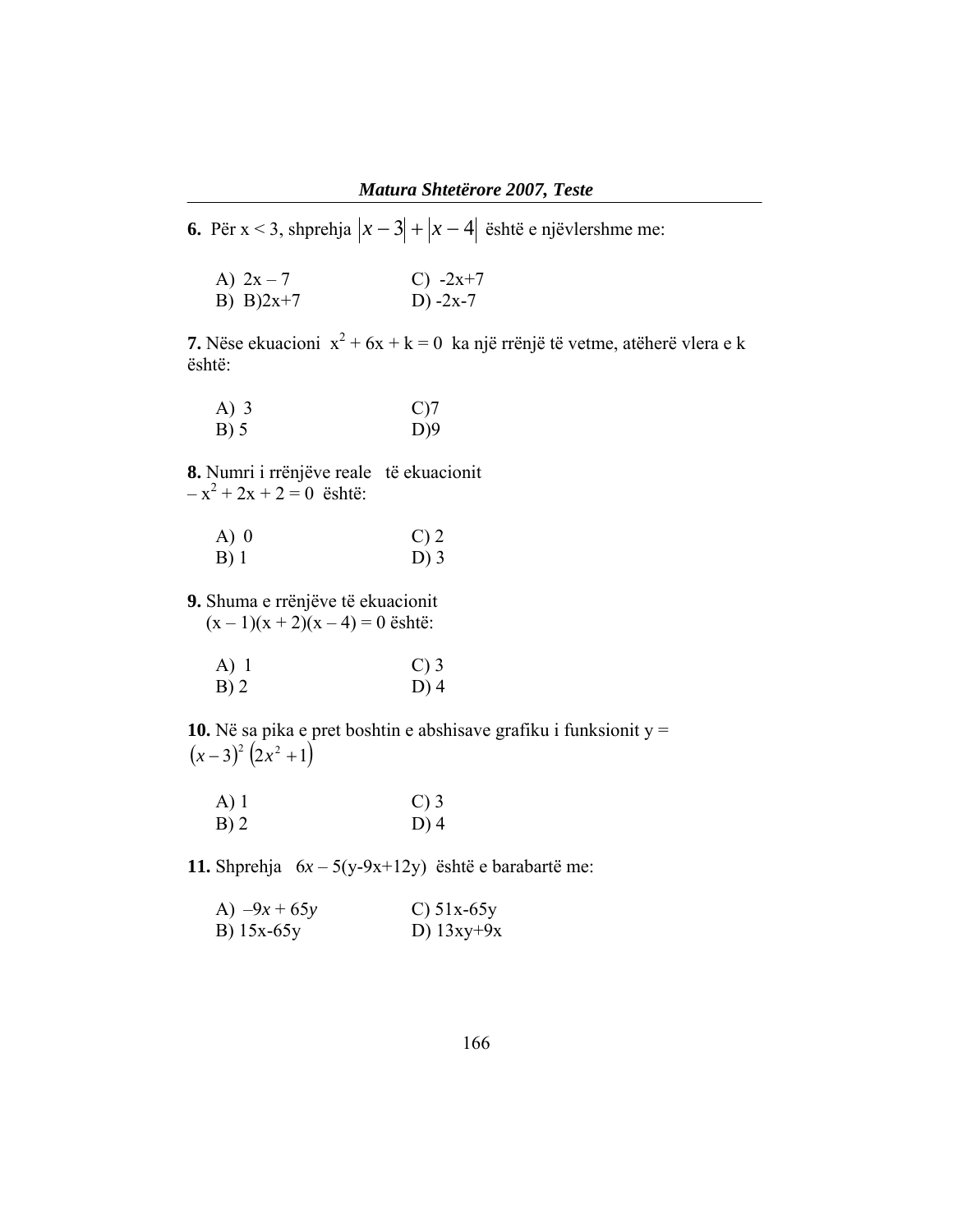**12.** Jepet inekuacioni  $-2 \le x - 6 \le 0$ . Gjeni cila nga vlerat më poshtë bën pjesë në bashkësinë e zgjidhjeve të tij.

| $A)$ 1 | $C$ ) 5 |
|--------|---------|
| B) 3   | $D$ )7  |

**13.** Jepet inekuacioni  $(x - 1)(x + 1) < 0$ ,  $x \in R$ . Cili nga inekuacionet nuk është i njëvlershëm me të?

| A) $x^2 < 1$    | C) $x^2 + 1 < 2$ |
|-----------------|------------------|
| $B) - x^2 < -1$ | D) $2x^2 < 2$    |

**14.** Jepet funksioni y =  $(x - 1)^2 + 3$ , x ∈ R. Gjeni abshisën e kulmit të grafikut të funksionit.

| A)1    | $C$ )3 |
|--------|--------|
| $B)$ 2 | $D$ )4 |

**15.** Jepet funksioni y = *x* −1 , x∈R. Gjeni ordinatën e kulmit të grafikut të funksionit.

| A) 2 | $C$ ) 0  |
|------|----------|
| B) 1 | $D$ ) -1 |

**16.** Nëse  $f(x) = e^x$ ,  $x \in R$  dhe  $g(x) = \ln x$ ,  $x \in R^{**}$ , atëherë  $(f \circ g)(x) =$ 

| A) $e^x$ lnx | C) $\frac{e^x}{\ln x}$ |
|--------------|------------------------|
| B) lnex      | D) x                   |

**17.** Nëse  $f(x) = \sin x$  dhe  $g(x) = x^2$ ,  $x \in R$ , atëherë  $(f \circ g)(0) =$ 

| A) 0 | $C$ ) 2 |
|------|---------|
| B) 1 | $D$ ) 3 |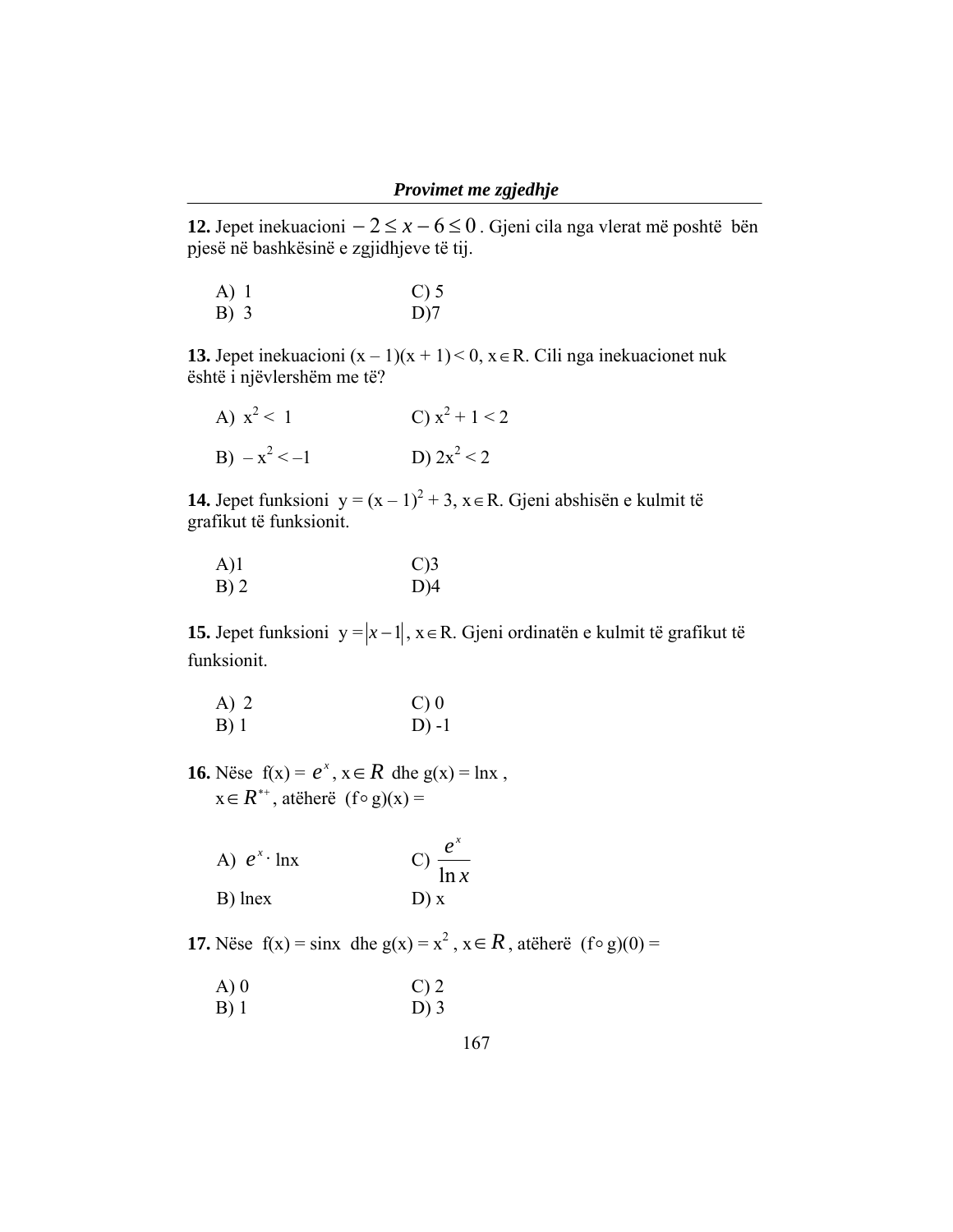**18.** Jepet f(x) = 2x + 1,  $x \in R$ . Gjeni f<sup>-1</sup>(x) A)  $x - 2$ C)  $\frac{x}{2}$ **B**) B)  $\frac{x-1}{2}$  D)  $\frac{x}{2}$ -1  $\frac{x}{2}$  − 19.  $\sin^2 100^0 + \cos^2 100^0 =$ A) 0 C) 2 B) 1 D) 3 **20.**  $\cos^2 45^\circ - \sin^2 45^\circ =$  $(A) - 1$  C) 1 B) 0 D) 2 **21.** sinx  $\cos x + \cos x \sin x =$ 

| A) $cos2x$    | C) cos <sup>2</sup> x |
|---------------|-----------------------|
| B) $\sin^2 x$ | $D)$ sin2x            |

**22.** Këndi α është i tillë që sin2α < 0 dhe cosα < 0. Gjeni në cilin kuadrant ndodhet këndi α:

| $A)$ I | $C)$ III |
|--------|----------|
| B) II  | $D)$ IV  |

**23.** Mesatarja e tre numrave të plotë të njëpasnjëshëm është – 10. Gjeni numrin më të vogël:

| $(A) - 9$ | $C) -11$ |
|-----------|----------|
| B) -10    | D) $-12$ |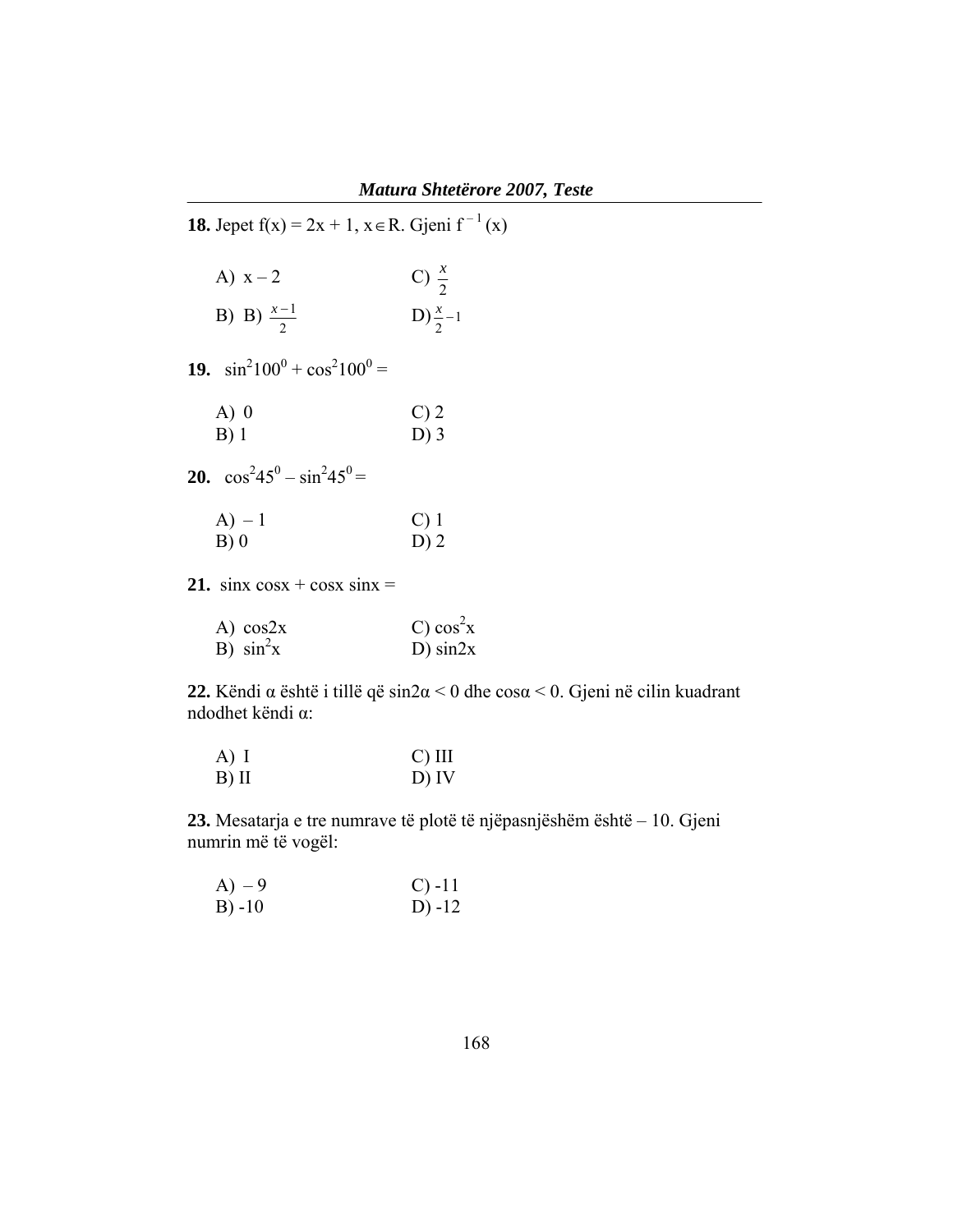**24.** Gjeni sa numra treshifrorë formohen me shifrat 3,5,7:

| $A)$ 9 | $C$ ) 27 |
|--------|----------|
| B) 18  | D) 35    |

**25.** Rrethi me qendër O(0,0) kalon nga pika A(2,2). Gjeni sa njësi është rrezja e tij:

| A) $\sqrt{2}$ | C) $2\sqrt{2}$ |
|---------------|----------------|
| B)2           | $D)$ 4         |

**26.** Në planin koordinativ ekuacioni  $y^2 - x^2 = 0$  paraqet:

| A) Rreth | C) Hiperbolë       |
|----------|--------------------|
| B) Elips | D) Çift drejtëzash |

**27.** Në planin koordinativ ekuacioni  $x^2 + y^2 + 2x - 2y = -2$  paraqet:

| A) Drejtëz | C) Parabolë |
|------------|-------------|
| B) Rreth   | D) Pikë     |

**28.** Drejtëzat me ekuacione y = 3x + 2 dhe  $2y = ax + 5$  janë paralele. Vlera e a-së është e barabartë me:

| $A)$ 2 | $C$ ) 5 |
|--------|---------|
| $B)$ 3 | D $(6)$ |

**29.** Me cilën prej drejtëzave më poshtë është pingule drejtëza  $y = \frac{1}{2}$ 1  $x + b$ 

| A) $y = x$      | C) $y = 1 - 2x$ |
|-----------------|-----------------|
| B) $y = -x + 2$ | D) $y = 2x + 1$ |

**30.** Rrethi  $x^2 + y^2 = 1$  dhe drejtëza y = x - 2 priten në:

| A) një pikë | C) tre pika   |
|-------------|---------------|
| B) dy pika  | D) asnjë pikë |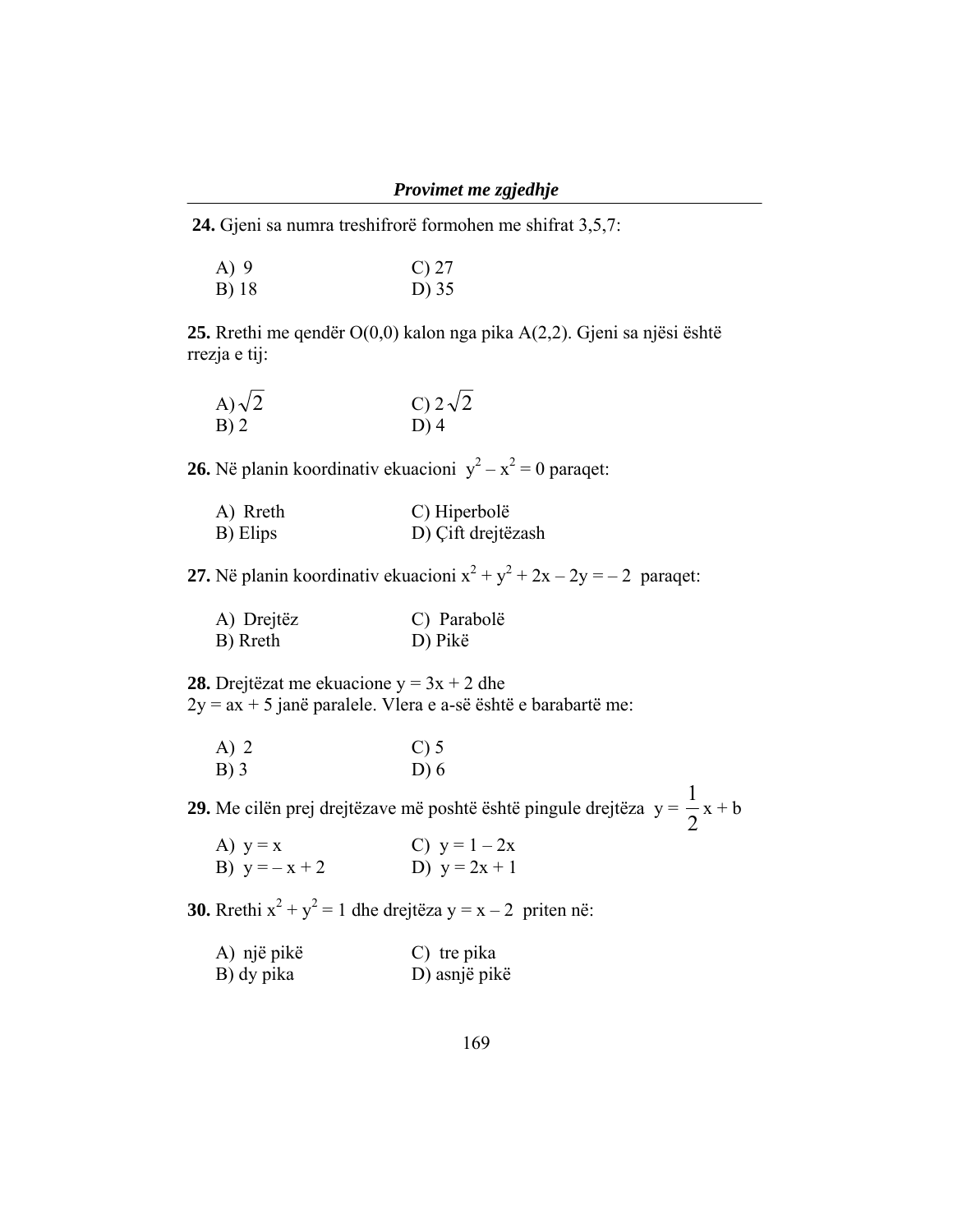**31.** Në trekëndëshin ABC në figurë është hequr EF paralele me BC. Gjeni gjatësinë e EF, nëse EA = 3cm, EB = 2cm dhe BC = 4cm

| A) 5              | $C$ ) 7 |
|-------------------|---------|
| B) $\frac{12}{5}$ | $D$ ) 9 |

**32.** Pika A mbi rrethin me qendër O dhe rreze 2 cm është bashkuar me skajet e diametrit BC. Gjeni gjatësinë e pingules AD mbi BC, nëse DC = 1 cm





**33.** Nëse −1 < a < 3 dhe −2 < b < 0, atëherë për a – b kemi:

| A) $1 < a - b < 5$  | C) $-2 < a - b < 3$ |
|---------------------|---------------------|
| B) $-1 < a - b < 5$ | D) $-2 < a - b < 5$ |

**34.** Sa pika plotësojnë kushtet  $|z| = 1$  dhe arg  $z = 1$ , ku z numër kompleks?

| A) 0 | $C$ ) 1                |
|------|------------------------|
| B) 2 | D) Bashkësi e pafundme |

**35.** Dihet që a + b + c < 0 dhe ekuacioni

 $ax^{2} + bx + c = 0$  nuk ka rrënjë reale. Atëherë vlera e c është gjithmonë:

| A) pozitive | C) negative   |
|-------------|---------------|
| B) zero     | D) jonegative |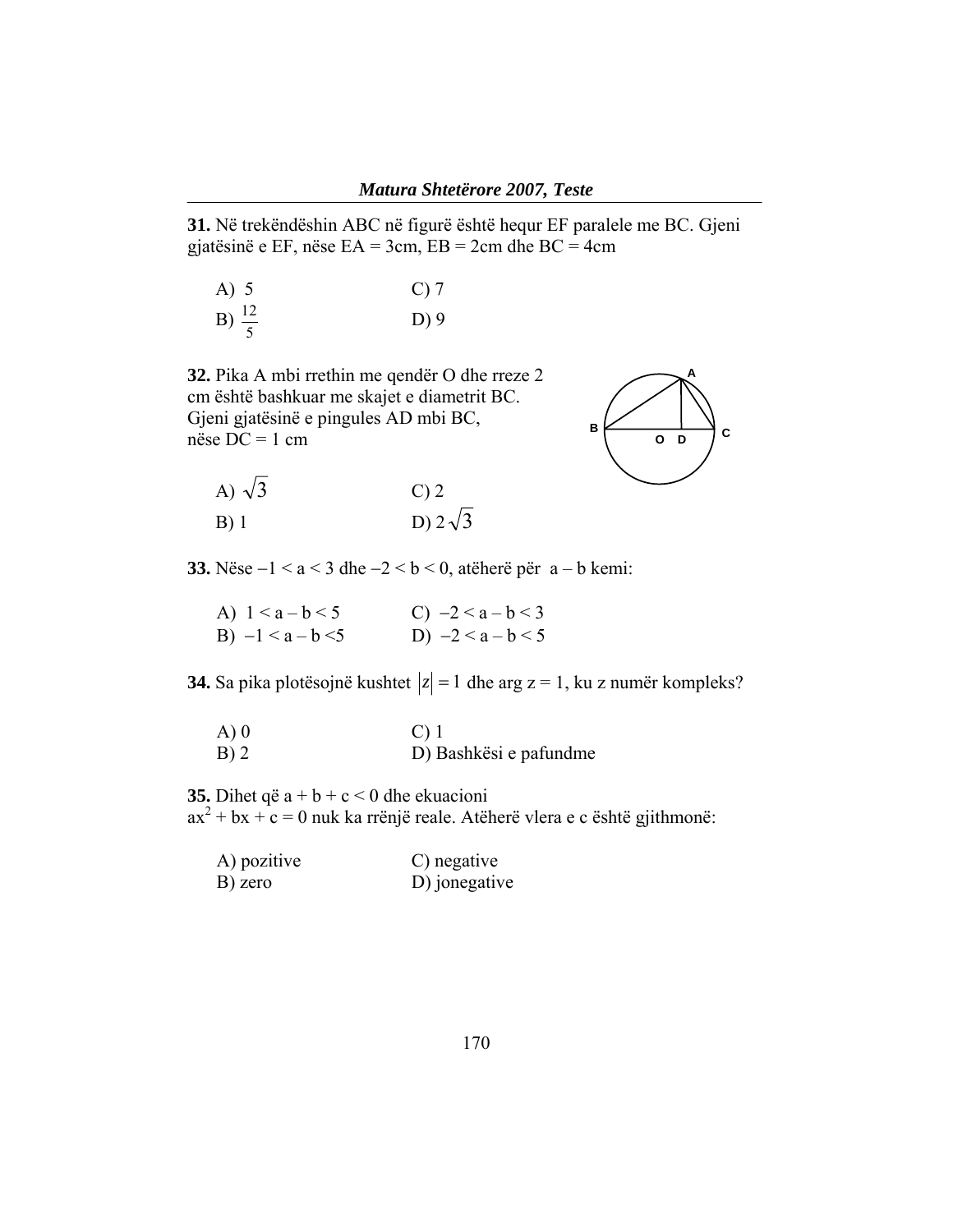**36.** Jepet funksioni  $y = |x-1|$ . Cili nga pohimet e mëposhtme nuk është i vërtetë:

A) f(x) i vazhdueshëm në pikën x = 1 B)  $f(x)$  i derivueshëm në pikën  $x = 1$ C) f(x) ka minimum në pikën  $x = 1$ D) grafiku i f(x) është simetrik në lidhje me drejtëzën  $x = 1$ 

**37.** Në një progression aritmetik  $a_4 = 8$ , atëherë  $S_7$  është:

| A) 56 | $C$ ) 70 |
|-------|----------|
| B) 14 | D) 42    |

**38.** Nëse funksioni y = f(x) është çift, ateherë y = f'(x) është:

| A) tek  | $C$ ) as tek, as cift |
|---------|-----------------------|
| B) çift | D) tek dhe çift       |

**39.** Vlera e derivatit të funksionit  $y = x \sin x + 1$  në pikën  $x = 0$  është:

| A) 0 | C) Nuk ekziston |
|------|-----------------|
| B) 1 | $D)$ $\infty$   |

**40.** Një drejtëz tangjente ndaj grafikut të funksionit y = lnx është paralele me y = x. Pika e takimit të tangjentes me grafikun e funksionit e ka abshisën:

*x*

| $A$ ) –e | $C$ ) 1 |
|----------|---------|
| $B) -1$  | $D$ ) e |

**41.** Ekuacioni i tangjentes ndaj vijës  $y = 1 - e^2$ y = 1 – e<sup>2</sup> në pikëprerjen e saj me boshtin Oy është:

A) 
$$
y = \frac{1}{2}x
$$
  
\nB)  $y = -\frac{1}{2}x$   
\nC)  $y = -2x + 1$   
\nD)  $y = x - 1$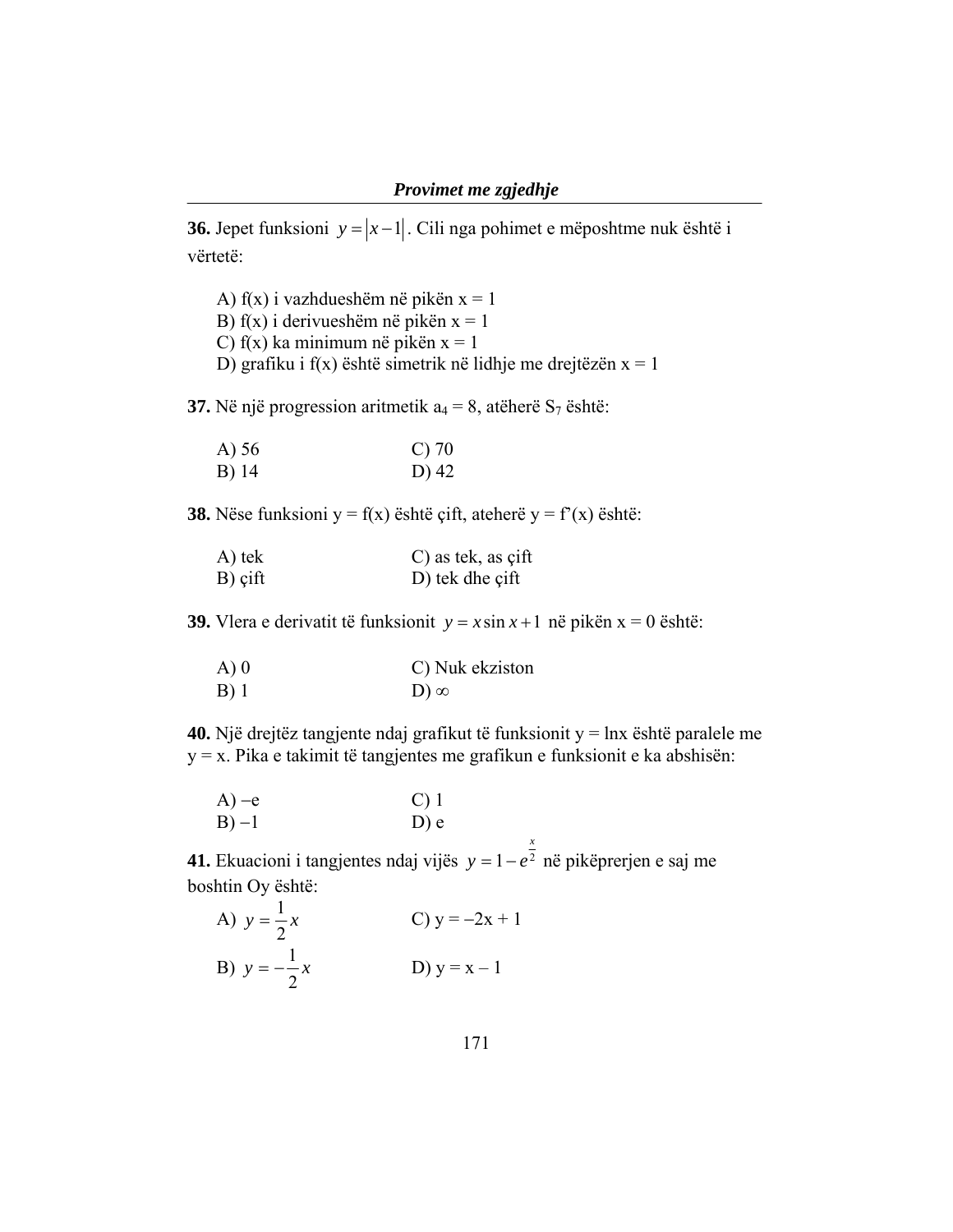| <b>42.</b> Integrali i caktuar $\int_{-1}^{1} \frac{ x }{x^2 + 1} dx$ është: |              |
|------------------------------------------------------------------------------|--------------|
| A)0<br>$\overline{B}$ ) ln2                                                  | $C$ ) $2ln2$ |

**43.** Jepet  $\vec{b} = \vec{c} - \vec{a}$ ,  $\vec{a} \perp \vec{b}$  dhe  $2|\vec{b}| = |\vec{c}|$ . Këndi ndërmjet vektorëve  $\vec{b}$  $\vec{r}$ dhe *c* është: <sup>r</sup>

| A) $30^0$ | C) $60^0$ |
|-----------|-----------|
| B) $45^0$ | D) $90^0$ |

**44.** Jepen  $|\vec{a}| = 4$ ,  $|\vec{b}| = 8$ ,  $|\vec{a} - \vec{b}| = 10$ , atëherë  $|\vec{a} + \vec{b}|$  është:

| A) 12          | C) $\sqrt{39}$ |
|----------------|----------------|
| B) $\sqrt{60}$ | D) $\sqrt{26}$ |

**45.** Grafikët e hiperbolës *x*  $y = \frac{1}{x}$  dhe parabolës y =  $x^2$  priten në pikën M(1;

1). Në cilën pikë të parabolës duhet të hiqet tangjentja që të jetë pingule me tangjenten e hiperbolës të hequr në pikën M:

| A) $(0; 0)$                               | B) $\left(\frac{1}{2},\frac{1}{8}\right)$ |
|-------------------------------------------|-------------------------------------------|
| C) $\left(\frac{1}{2},\frac{1}{2}\right)$ | D) $\left(\frac{1}{2},\frac{1}{4}\right)$ |

**46.** Në një testim klasa me 30 nxënës ka fituar mesatarisht 18 pikë për nxënës. Sa do të ishte mesatarja e klasës, nëse çdo nxënës do të merrte dyfishin e pikëve?

A) 18 C) 36 B) 20 D) 42